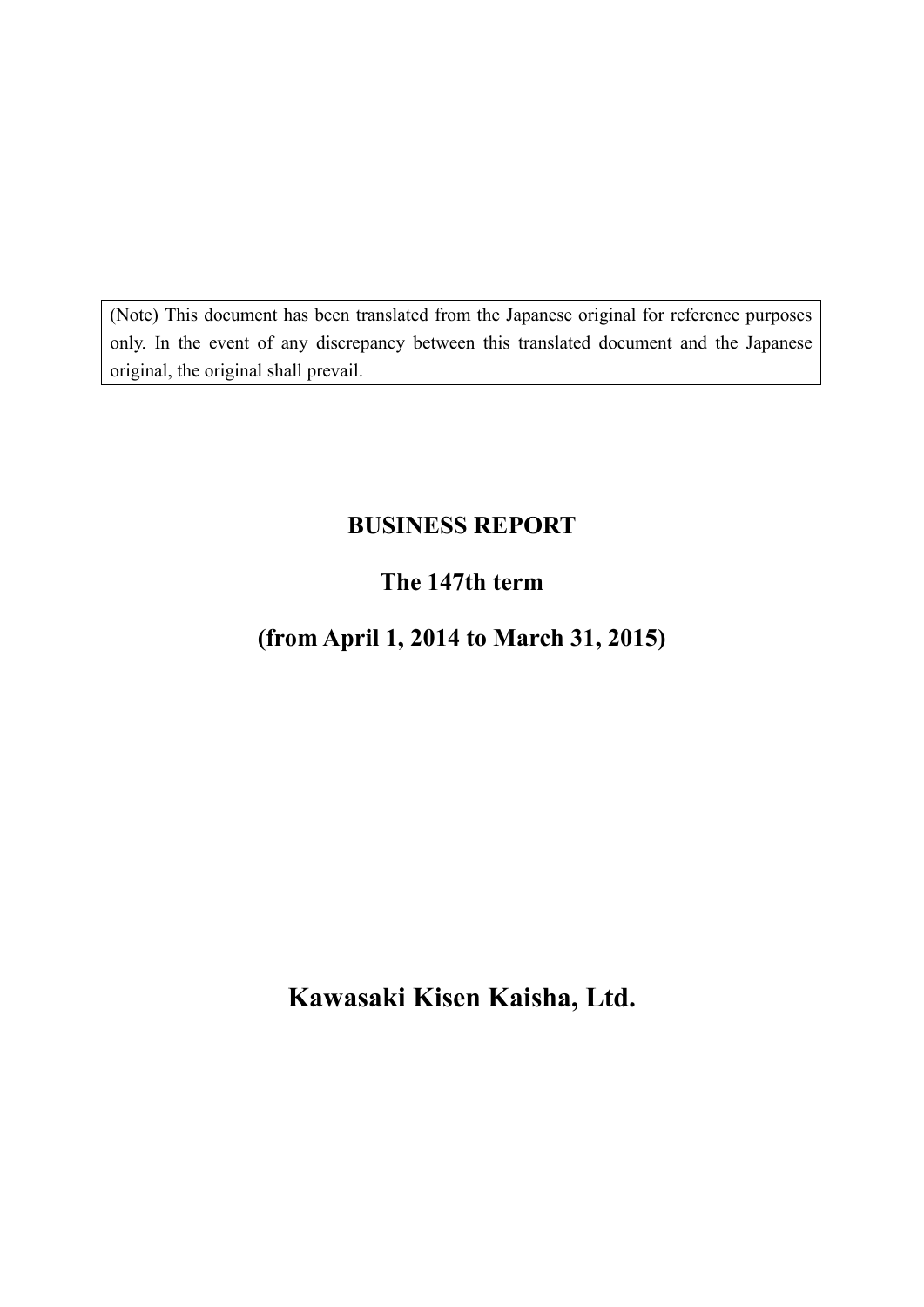Dear shareholders,

First of all, I would like to express my sincere gratitude to you, our shareholders, for your continued support. My name is Eizo Murakami, and I am honored to have assumed my new role as President and CEO of Kawasaki Kisen Kaisha, Ltd. ("K" Line) on April 1, 2015. With the delivery of the report of our business results, I would like to mention a few points that I believe are worth sharing with you.

The year FY2014 (April 1, 2014 to March 31, 2015) was the final year of our three-year mediumterm management plan, "K" LINE Vision 100 - Bridge to the Future - announced in April 2012. We are proud to have accomplished our targets in major items set forth in the management plan.

Looking back at the year FY2014, the overall global economy experienced a modest recovery supported by the steady recovery of the U.S. economy, although the economic outlook has become increasingly uncertain due to negative factors such as the impact of slowing economies in resourcerich countries caused by a drop in crude oil prices, concerns over stagnant economic growth in the euro zone, and the slowing down of China's economy. Under such circumstances, the "K" Line Group achieved, despite the stagnation in the dry bulk sector, increases in revenues and income, reflecting factors such as a recovery in freight rates mainly of the North America route in the containership sector, the weakening Japanese yen, a drop in fuel oil prices since last summer, as well as our costcutting efforts by promoting slow steaming and improving the efficiency of vessel operations. Accordingly, we determined to propose a year-end dividend of ¥6 per share (an annual dividend will be ¥8.5 inclusive of interim dividend, an increase of ¥4 year-on-year) at our general meeting of shareholders, aiming to achieve the target of dividend payout ratio at 30% on a consolidated basis set forth in the medium-term management plan, "K" LINE Vision 100 - Bridge to the Future -.

From April this year, we will advance a new five-year medium-term management plan towards FY2019, the year marking the 100th Anniversary of the "K" Line Group, which we have announced in this March. The first two years of this plan will be a period focusing on reinforcing financial standing and the establishment of a stable earnings structure, while the last three years of the plan will be dedicated to strategic investments in growing areas.

The economic outlook in FY2015 is mixed with the anticipation of a continuous recovery in the U.S. economy and concerns over slowing economies in Europe, China and resource-rich countries. Nevertheless, under the new medium-term management plan " $\mathbf{\hat{K}}$ Value for our Next Century," we will continue our concerted efforts to improve our corporate value with an emphasis on balancing stability and growth, thereby providing stable dividends and returning profits of the portion exceeding a certain level for all of our shareholders. We project total annual dividends amounting to ¥5 per share in FY2015.

I look forward to your ongoing support in the fiscal year ahead.

June 2015

Eizo Murakami

Representative Director, President & CEO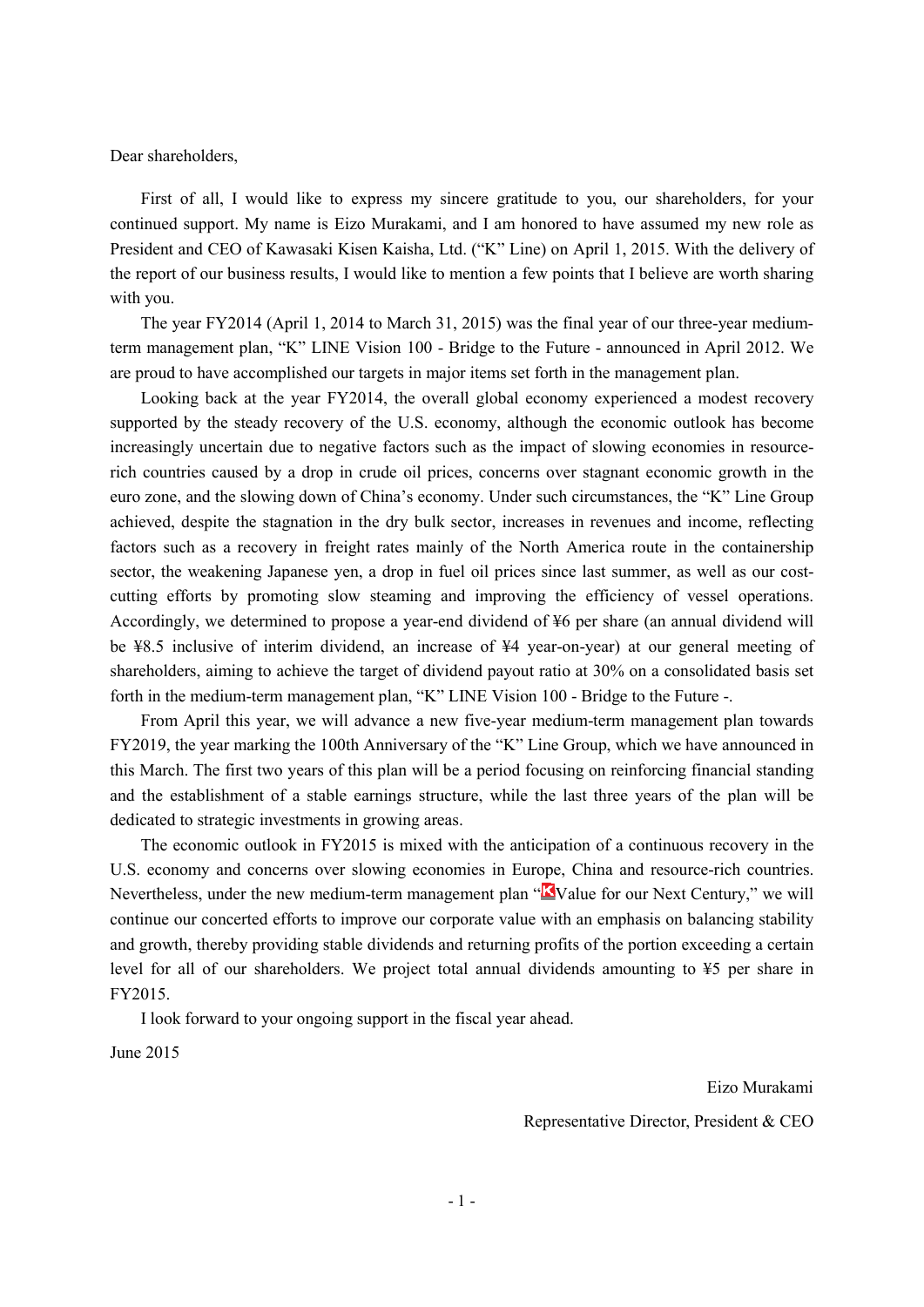#### (Attachment)

# **Business Report (From April 1, 2014 to March 31, 2015)**

### **1. Matters Related to Current Conditions of the Corporate Group**

(1) Business Progress and Results

[General Conditions]

During the current fiscal year ended March 31, 2015 (from April 1, 2014 to March 31, 2015), the global economy continued along a gradual recovery trend overall, with a continued economic recovery in the U.S., despite concerns over Ukrainian issues as well as the political situation in southern Europe. In emerging countries, China saw slowing economic growth, while India saw continued recovery. The Japanese economy was on a recovery trend, although there were temporary falls in capital expenditure and consumer spending due to the consumption tax hike in April 2014.

In foreign exchange rate trends (yen/U.S. dollar), the yen's appreciation was corrected to the ¥120 per dollar level in expectation of an interest rate hike in the U.S. The downward trend in crude oil prices has grown stronger since summer of 2014, and the WTI crude oil price fell to US\$40/barrel level after the Organization of the Petroleum Exporting Countries (OPEC) decided at its regular meeting in November 2014 to leave production targets unchanged, and recovered to around US\$50/barrel thereafter.

In the business environment for the shipping industry, the continued market slump in the dry bulk business sector and the declining trend in the export volume of finished vehicles from Japan in the car carrier business sector were negative factors. However, the market recovered further in the oil tanker business sector due to improvement in the tonnage supply-demand balance, as well as in the containership business sector where freight rates recovered on East-West services, particularly in Asia-North America, atop steady cargo volumes.

As a result, operating revenues for the current fiscal year were ¥1,352.421 billion (up ¥128.295 billion year on year), operating income was ¥47.988 billion (up ¥19.134 billion year on year), ordinary income was ¥48.980 billion (up ¥16.525 billion year on year), and net income was ¥26.818 billion (up ¥10.175 billion year on year).

The average foreign exchange rate in the current fiscal year was ¥109.19/US\$ (yen depreciation of ¥9.44/US\$ compared to the previous fiscal year) and the average fuel oil price was US\$540.51/MT\* (down by US\$85.21/MT compared to the previous fiscal year).

\* MT: Metric ton (1 metric ton is 1,000 kilograms)

Performance per segment was as follows: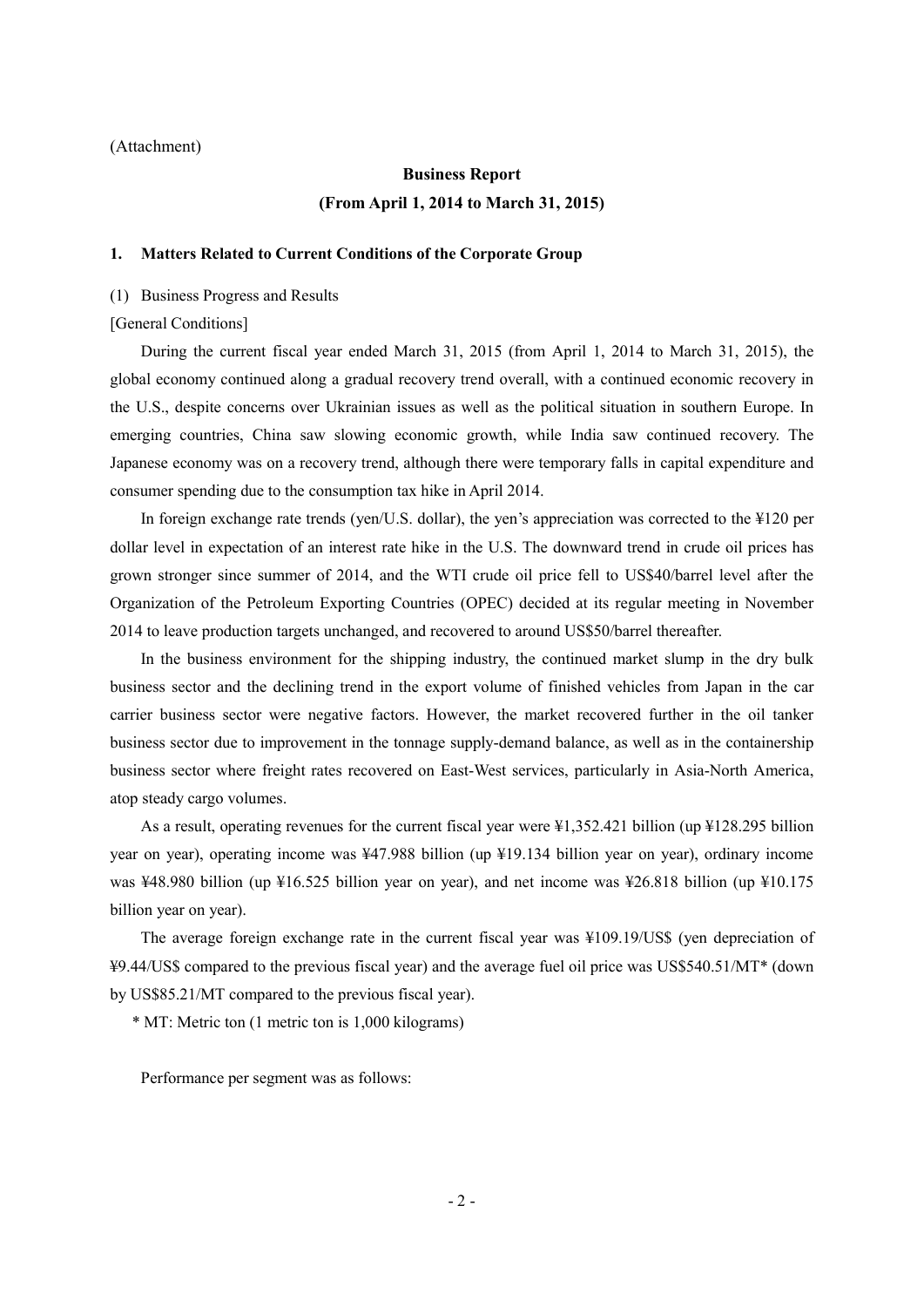| Operating revenues                                              | 677.4 | (an increase of $16.3\%$ over a year ago)                  |  |  |
|-----------------------------------------------------------------|-------|------------------------------------------------------------|--|--|
| Ordinary income                                                 | 20.6  | (a loss of $\yen 0.1$ billion in the previous fiscal year) |  |  |
| Operating revenue composition ratio to total operating revenues |       | 50.1%                                                      |  |  |

### **Containership Business Segment** (Billions of yen)

#### [Containership Business]

During the current fiscal year, the "K" Line Group (hereinafter "the Group")'s cargo volume loaded increased by approximately 4% year on year, supported by steady cargo movements. Cargo volumes were up approximately 6% year on year on the Asia-North America service, approximately 8% on the Asia-Europe service, and approximately 3% on the Intra-Asia service, but declined by approximately 6% on the North-South service. Freight rates remained stable, mainly on the Asia-North America service, and with the effect of falling fuel oil prices, the Group recorded a year-on-year increase in revenues for the current fiscal year, and income went into the black.

### [Logistics Business]

In the logistics business, comprised of air freight, inland transportation, and warehousing services, the Group performed steadily both in domestic and international logistics, particularly in Asia. As for the air freight services, the handling volume of export cargoes from Japan marked a significant increase year on year, mainly on the North America service. Overall, the Group recorded year-on-year increases in both revenues and income for the current fiscal year in the logistics business.

### **Bulk Shipping Business Segment (Billions of yen)**

| Operating revenues                                              | 600.7 | (an increase of 4.9% over a year ago)    |
|-----------------------------------------------------------------|-------|------------------------------------------|
| Ordinary income                                                 | 36.5  | (a decrease of $11.5\%$ over a year ago) |
| Operating revenue composition ratio to total operating revenues | 44.4% |                                          |

### [Dry Bulk Business]

In the large-(Cape-size) vessel sector, despite an upturn trend of freight rates seen briefly in October 2014, the market fell sharply in December and has remained at a historically low level in the absence of improvements in the fundamentals of supply-demand balance. The market for medium-sized (Panamax) vessels continued to stagnate due to a persistent oversupply of vessels partly reflecting a drop in the volume of coal transported to China. In the small vessel sector, the market remained at a low level as upward pressure on freight rates was limited despite brisk cargo volumes of coal transportation to India and steel products transportation to China, as well as an increase in grain transportation.

Despite the Group's efforts in reducing exposure to these market fluctuations by minimizing the fleet size of contractually uncommitted vessels, the Group recorded higher revenues but lower income in the dry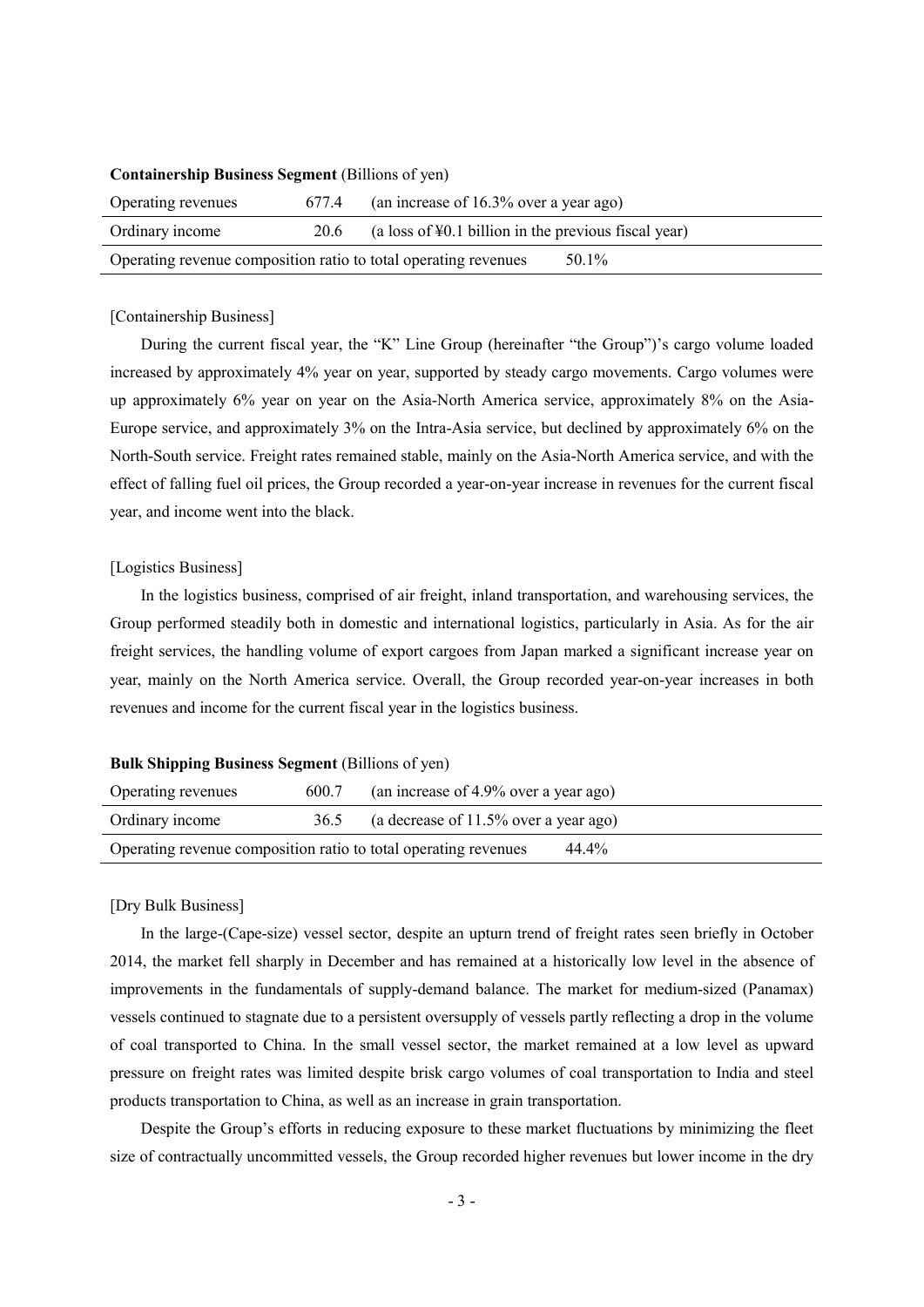bulk business for the current fiscal year compared with the previous fiscal year.

### [Car Carrier Business]

During the current fiscal year, the total volume of finished vehicles shipped by the Group declined by approximately 3% year on year. Cargo volumes were steady from Europe and North America to the Far East, and within the Atlantic Basin; however, there was a declining trend in cargo volumes from Japan.

Despite the Group's continued efforts towards efficient allocation and operation of vessels, the Group recorded higher revenues but lower income for the current fiscal year compared with the previous fiscal year.

#### [LNG Carrier Business and Tanker Business]

LNG carriers, large crude tankers (VLCCs), and LPG carriers performed steadily on medium- and long-term charter contracts. In addition, the oil tanker business in general saw profitability improve as freight rates broke from a prolonged slump. The LNG carrier business and tanker business in aggregate reported year-on-year increases both revenues and income for the current fiscal year.

#### [Short Sea and Coastal Business]

The volume of cargos transported in the short sea business was the same level year on year. On the other hand, in the coastal business, tramper ships performed steadily and liner ships' cargo volumes increased due to aggressive sales activities through the promotion of newly-built large vessel deployed in Tomakomai-Hitachinaka service. However, in ferry services, transport volume fell sharply year on year due to fall back from a rush in demand ahead of the consumption tax hike in April 2014.

As a result, the Group posted year-on-year increases in both revenues and income in the short sea and coastal business as a whole for the current fiscal year.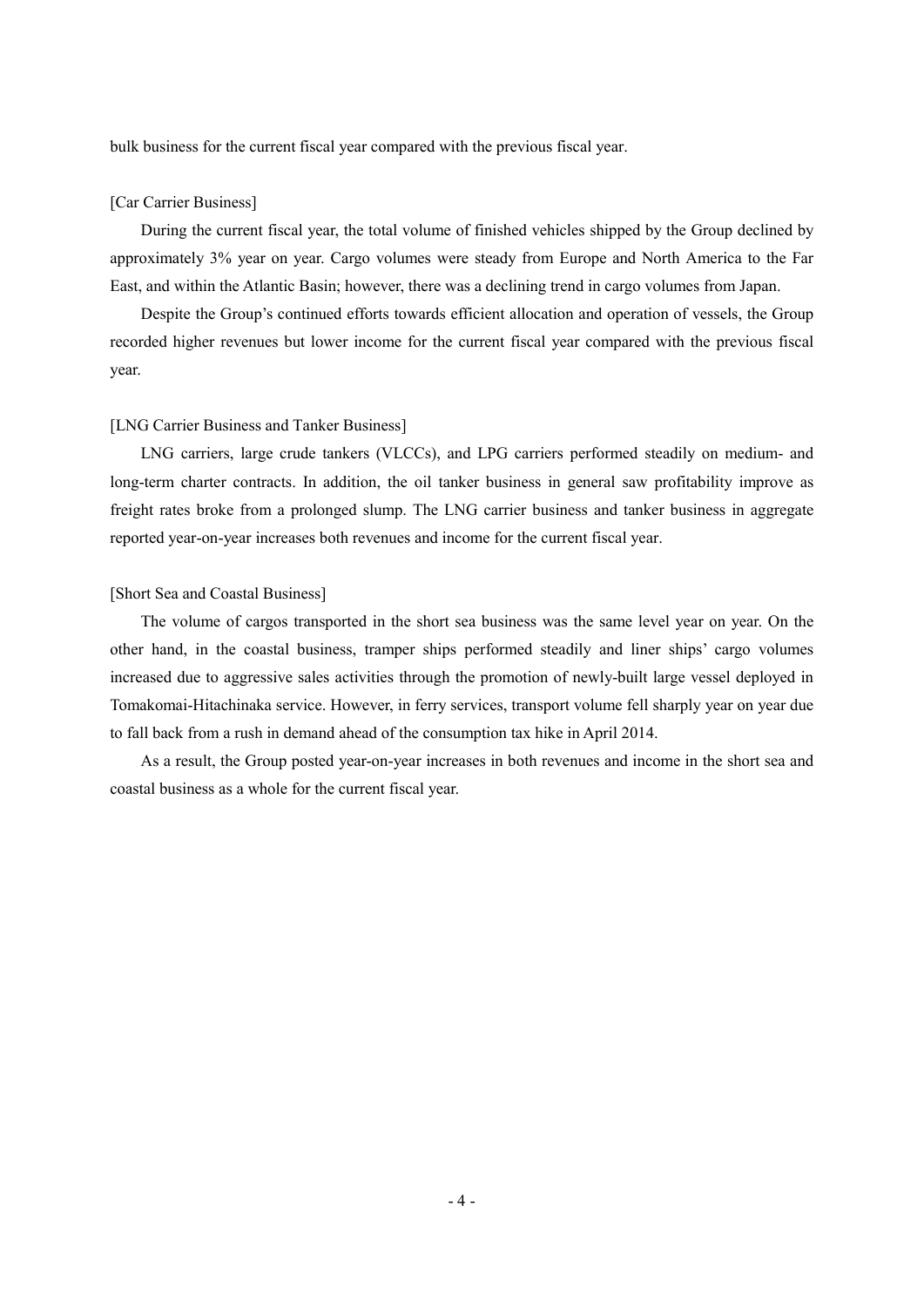| Operating revenues                                              | 35.3  | (an increase of $7.6\%$ over a year ago)               |  |
|-----------------------------------------------------------------|-------|--------------------------------------------------------|--|
| Ordinary income (loss)                                          | (5.7) | (a loss of $44.5$ billion in the previous fiscal year) |  |
| Operating revenue composition ratio to total operating revenues |       | $2.6\%$                                                |  |

### **Offshore Energy E&P Support and Heavy Lifter Business Segment (Billions of yen)**

#### [Offshore Energy E&P Support Business]

In the offshore support business, all vessels were in steady operation but sharp decline in crude oil prices and other factors caused softening of the market condition from autumn 2014 onwards. The drill ship was deployed stably, contributing to stable long-term earnings.

Overall, the offshore energy E&P support business recorded a loss, owing to a lower revenue year on year, and the impact of foreign-currency denominated debt valuation at a foreign subsidiary.

#### [Heavy Lifter Business]

In the large-size vessels sector, the Group steadily acquired contracts for highly profitable offshore operations and cargo transport services. The medium-sized and small-sized vessel sector saw recovery in the market for semi-liner services. As a result, the heavy lifter business saw a year-on-year increase in revenues, and a significant decrease in ordinary losses.

### **Other Business** (Billions of yen)

| Operating revenues                                              | 39.0 | (an increase of $7.6\%$ over a year ago) |         |
|-----------------------------------------------------------------|------|------------------------------------------|---------|
| Ordinary income                                                 | 3.0  | (an increase of 14.7% over a year ago)   |         |
| Operating revenue composition ratio to total operating revenues |      |                                          | $2.9\%$ |

Other business includes the Group's ship management service, travel agency service, and real estate rental and administration service. The segment recorded year-on-year increase in both revenues and income.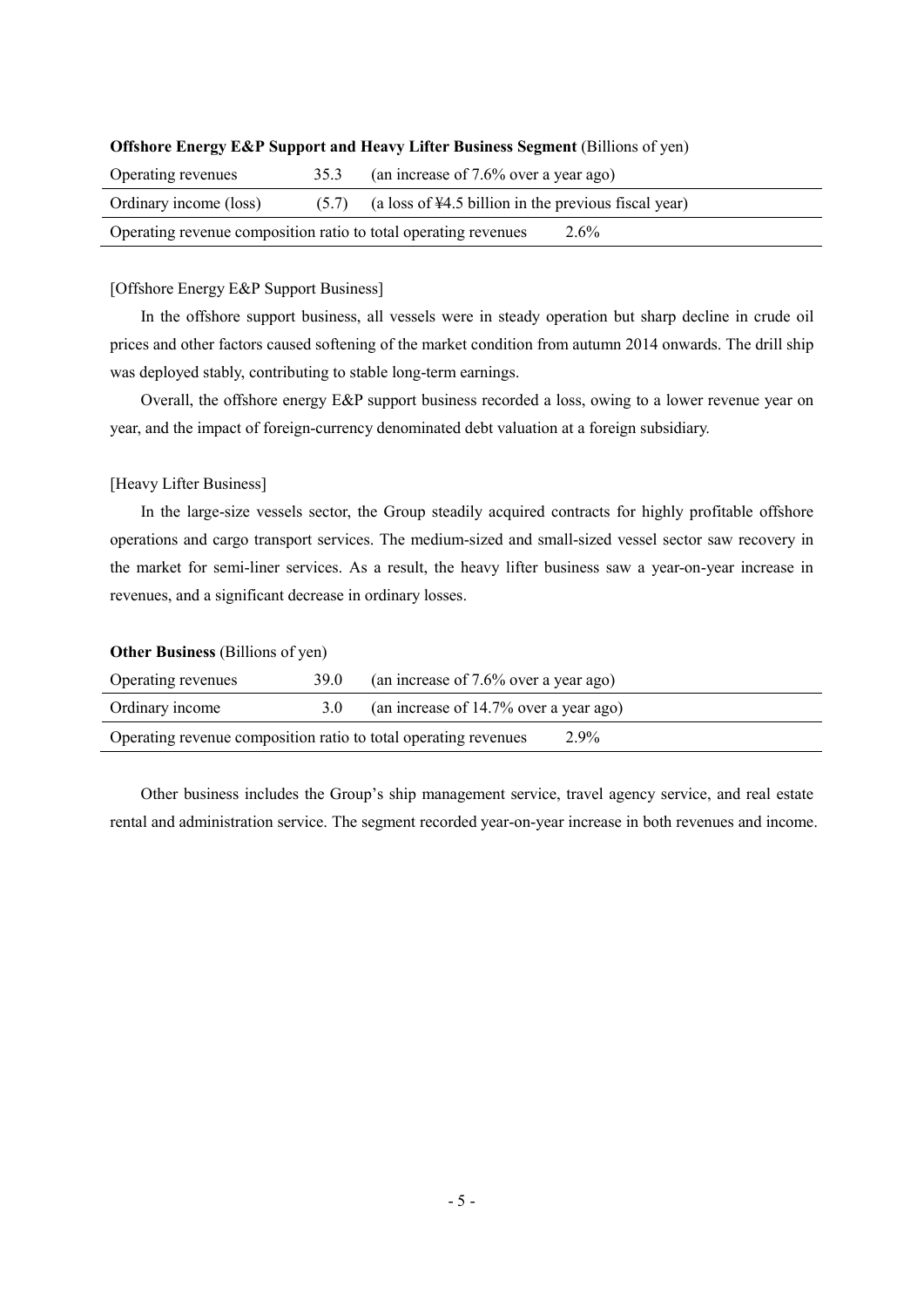| <b>Item</b>                                                | FY2011    | FY2012    | FY2013    | FY2014<br>(current fiscal year) |  |
|------------------------------------------------------------|-----------|-----------|-----------|---------------------------------|--|
| Operating<br>revenues<br>(Millions of yen)                 | 972,310   | 1,134,771 | 1,224,126 | 1,352,421                       |  |
| Ordinary income<br>$(\text{loss})$<br>(Millions of yen)    | (48, 955) | 28,589    | 32,454    | 48,980                          |  |
| Net income (loss)<br>(Millions of yen)                     | (41,351)  | 10,669    | 16,642    | 26,818                          |  |
| Net income (loss)<br>per share of<br>common stock<br>(Yen) | (54.14)   | 12.07     | 17.75     | 28.60                           |  |
| Total assets<br>(Millions of yen)                          | 1,066,648 | 1,180,433 | 1,254,741 | 1,223,328                       |  |
| Net assets<br>(Millions of yen)                            | 259,934   | 361,975   | 410,688   | 467,440                         |  |
| Net assets per<br>share of common<br>stock<br>(Yen)        | 317.59    | 363.18    | 414.66    | 471.10                          |  |

(2) Financial Position and Results of Operation

(Note) Overviews of FY2011 to FY2014 are as follows.

- FY2012: Our posting of a net loss for FY2011 spurred us into action to improve the bottom line. To that end, we drew up the medium-term management plan, "K" LINE Vision 100 - Bridge to the Future -, setting forth the three high-priority tasks of generating ordinary income in FY2012, building a stable earnings structure, and reinforcing financial standing. As a result, we achieved higher year-on-year revenues and regained positive earnings.
- FY2013: We posted increases in both revenues and income year-on-year for FY2013 due to mixed factors such as a modest economic recovery shown in the U.S. and Europe and slowing economic growth in some emerging countries, which made our business environment somewhat unstable. However, our profitability improved due to the easing of fuel oil prices and the correction of excessive appreciation of the Japanese yen which increased revenues, while taking several measures such as cost-cutting efforts.
- FY2014: The overview for FY2014 is as provided in subsection "(1) Business Progress and Results," pages 3 to 6.

FY2011: We posted negative earnings and significantly worse year-on-year results. This was partially attributable to a sluggish global economy due to factors that included the Great East Japan Earthquake in Japan, fiscal instability in Europe and the U.S., and slowing economic growth among emerging economies. In addition, we faced a deteriorating operating environment as the yen remained exceedingly strong, fuel oil prices persisted at high levels, and a large volume of new tonnage was completed.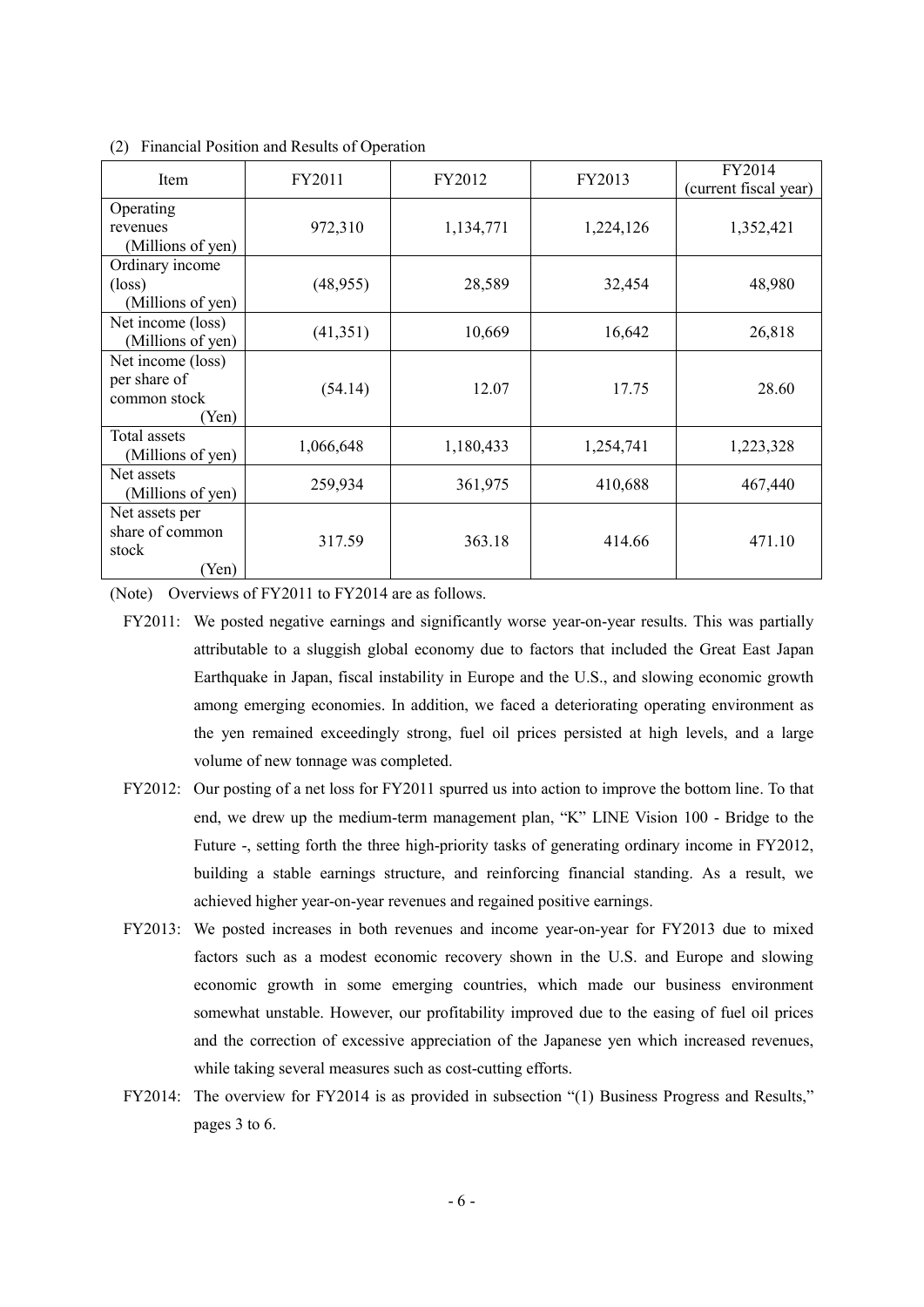### (3) Capital Investment

Over the current fiscal year, the "K" Line Group made overall capital investments of ¥89.501 billion.

The Containership Business, Bulk Shipping Business, and Offshore Energy E&P Support and Heavy Lifter Business segments made capital investments of ¥17.648 billion, ¥70.917 billion, and ¥0.099 billion, respectively, with such outlays primarily centered on ship construction.

In addition to the amounts noted above, the ship management services, travel agency services, real estate rental and administration services, and other businesses made capital investments amounting to ¥0.835 billion.

Meanwhile, sales of fixed assets amounted to ¥69.024 billion, mainly attributable to vessel disposals.

#### (4) Capital Procurement

We did not procure any material amounts of funds during the current fiscal year.

#### (5) Issues to Address

In March 2015, the Group drew up a new medium-term management plan, "No Value for our Next" Century" with the following three core themes, which are detailed below.

#### (i) Stability by Improving Financial Strength

While the Group expects to see growth in logistics demand in line with a gradual recovery in the global economy, the business environment is expected to remain volatile in marine transportation, which is the Group's core business domain, due to instability in the supplydemand balance caused by tonnage supply pressure. For this reason, the Group's first step is to ensure stability by further strengthening its financial structure. Specific targets have been drawn up as follows.

- Achieving equity ratio of 40% in FY2017, and continuing to reduce interest-bearing debt
- Thereafter, maintaining the free cash flow in the black, equity ratio of 40%, and DER of 80% to keep stability
- (ii) Further Business Growth Based on Financial Soundness

The Group sees stable growth in logistics demand driven mainly by population growth in emerging countries, and growth in global energy demand are sources of growth opportunities. By making strategic investments to develop new businesses in growing sectors and enhancing the system that brings stable business profits with increased resilience in volatile markets, the Group aims to create a business portfolio with reduced risk, and to conduct business management with an emphasis on balancing stability and growth.

Specifically, in its strategic investments over the five years starting in fiscal 2015, the Group plans to invest a total of ¥120 billion in initiatives such as expanding the LNG and LPG carrier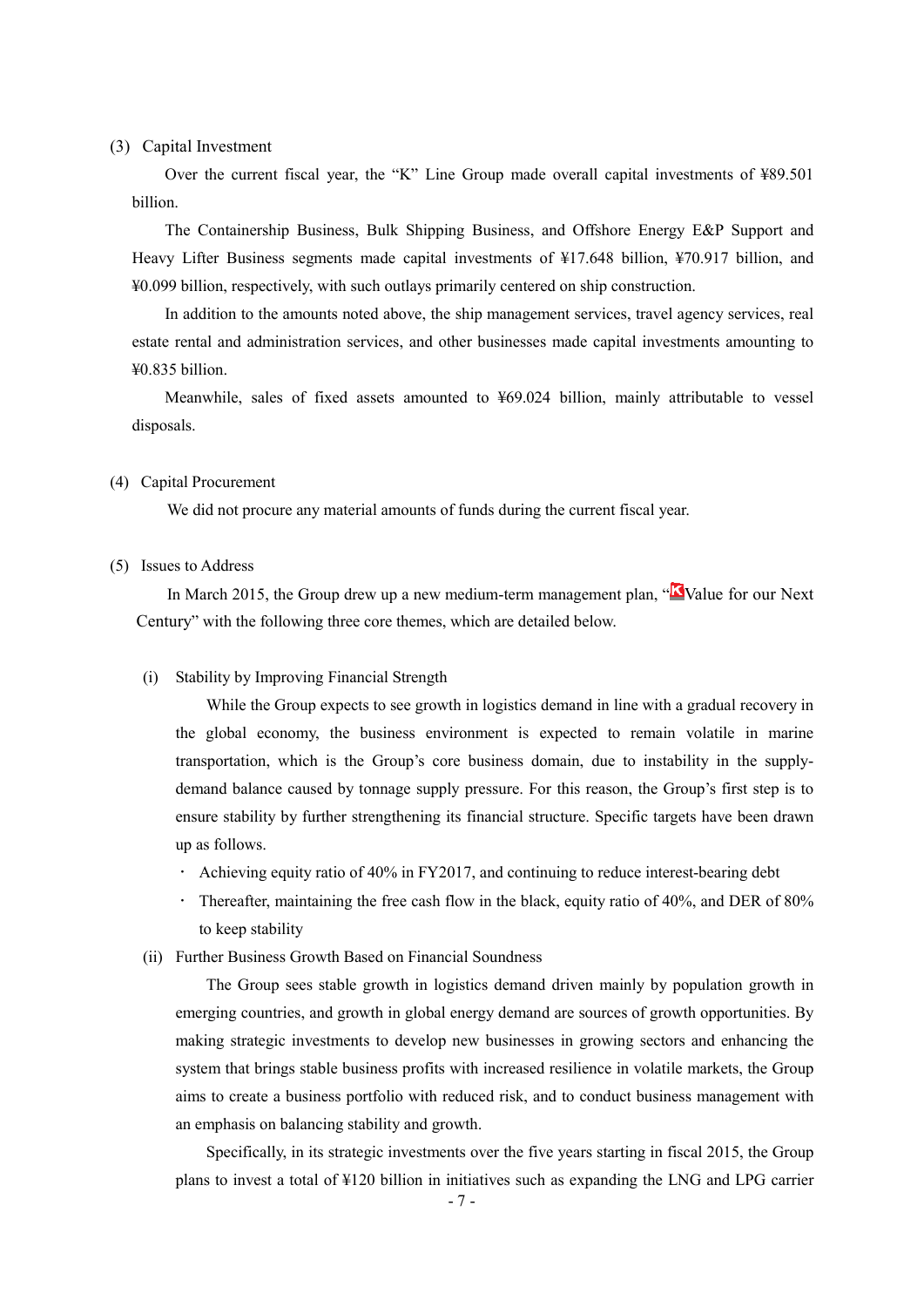businesses, where growth is expected; expanding the offshore energy E&P support business; taking in logistics business in Asia and other regions, including terminal operating business; together with expansion of businesses of Cape-size vessels and thermal coal carrier entailing mid- to long-term contracts where the Group has an advantageous position. In addition, in efforts to enhance its system to bring stable business profits with higher resiliency against the market volatility, the Group plans to invest ¥170 billion in upgrading of its fleet to a highly competitive one, including 10 large containerships of 14,000TEU, 10 large car carriers of 7,500-unit capacity, and replacement of dry bulk carriers with energy efficient models.

(iii) Dialogues and Collaboration with Stakeholders

The Group has positioned achieving sustainable growth and increasing corporate value through dialogues and collaboration with stakeholders as a key management policy. Under this policy, the Group is promoting the following measures.

Collaboration with stakeholders through corporate social responsibility (CSR) initiatives

The Group's basic approaches to CSR are "consideration of impact on business activities" and "creating new value." Its policy is to focus particularly on safe ship operation, environmental conservation, and human resource cultivation. As organizations for promoting CSR, the Group has established the CSR & Environmental Committee and beneath it the CSR Sub-Committee and the Environmental Sub-Committee. These organizations drive the initiatives of the entire Group and are primarily responsible for strengthening the Group's information disclosure and dissemination.

With regard to environmental conservation, in March 2015 the Group established its long-term environmental management vision, "K" Line Environmental Vision 2050 "Securing Blue Seas for Tomorrow" toward 2050. This policy sets out the direction that the Group aims to follow from multiple perspectives, in order to fulfill its responsibilities as a player in a key industry contributing to the well-being and prosperous lives of people. Strengthening corporate governance structure

To ensure that the initiatives of the newly established Corporate Principle and Vision are duly carried out, and to help the Group to grow consistently and raise corporate value, the Group has been strengthening its corporate governance structure, including reshaping the Group's internal control system. In risk management, the Group has established the Crisis Management Committee and several subordinate committees (the Compliance Committee, Ship Safety Promotion Committee, Management Risk Committee, and Disaster Response Committee), which are responsible for the Group's risk management. In addition, the Investment Committee is responsible for deliberating about important investments.

Returning profits to shareholders based on a stable dividend policy

Under the medium-term management plan " $\Delta$ Value for our Next Century," the Group is targeting ROE of 10% or more for FY2019, aiming to achieve a balance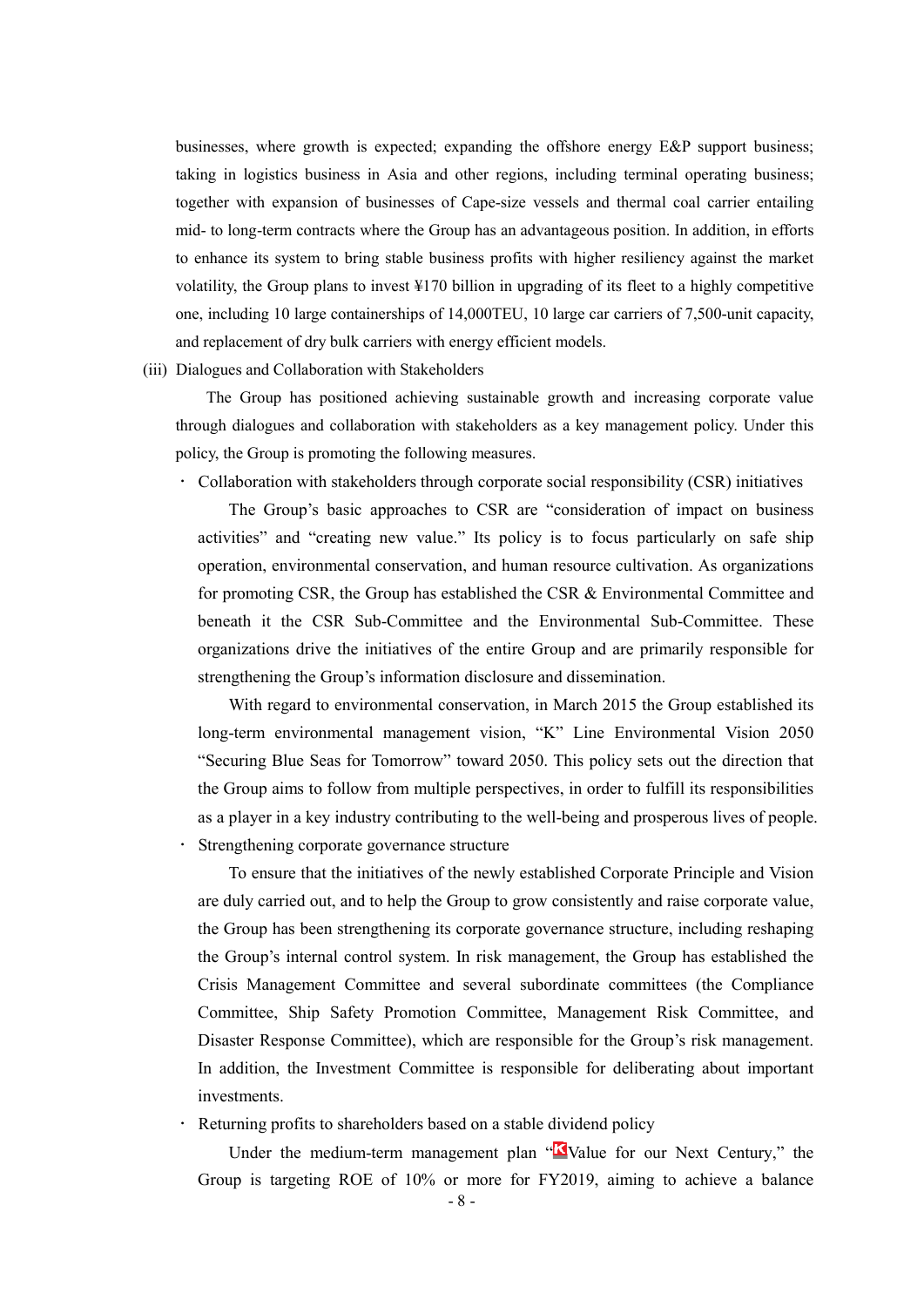between stability and growth, while paying stable dividends and sharing profit exceeding designated level, based on total return ratio.

| Company name                                            | Paid-in capital                   | Equity<br>ownership<br>$(\%)$ | Core business                |
|---------------------------------------------------------|-----------------------------------|-------------------------------|------------------------------|
| KAWASAKI KINKAI KISEN<br>KAISHA, LTD.                   | 2,368 million yen                 | (50.7)                        | Marine transportation        |
| "K" LINE LOGISTICS, LTD.                                | 600 million yen                   | 91.9                          | Air transportation<br>agency |
| <b>DAITO CORPORATION</b>                                | 842 million yen                   | 100.0                         | Harbor transportation        |
| TAIYO NIPPON KISEN CO.,<br>LTD.                         | 400 million yen                   | 100.0                         | Ship management              |
| NITTO TOTAL LOGISTICS<br>LTD.                           | 1,596 million yen                 | 100.0                         | Harbor transportation        |
| HOKKAI TRANSPORTAION<br>CO., LTD.                       | 60 million yen                    | 80.1                          | Harbor transportation        |
| <b>INTERNATIONAL</b><br>TRANSPORTATION SERVICE,<br>INC. | 33.87 million U.S. dollar         | 70.0                          | Harbor transportation        |
| "K" LINE BULK SHIPPING<br>(UK) LIMITED                  | 33.97 million U.S. dollar         | (100.0)                       | Marine transportation        |
| "K" LINE LNG SHIPPING (UK)<br><b>LIMITED</b>            | 35.90 million U.S. dollar         | (100.0)                       | Marine transportation        |
| K LINE OFFSHORE AS                                      | 717.56 million<br>Norwegian krone | 100.0                         | Marine transportation        |
| "K" LINE PTE LTD                                        | 41.13 million U.S. dollar         | 100.0                         | Marine transportation        |
| SAL Heavy Lift GmbH                                     | 155.45 million euro               | (100.0)                       | Marine transportation        |

(6) Status of Principal Subsidiaries (as of March 31, 2015)

(Notes) 1. Figures shown in parentheses in the equity ownership column include ownership shares held by subsidiaries.

- 2. The Company's 50.7% ownership of KAWASAKI KINKAI KISEN KAISHA, LTD. includes 3.1% ownership of other subsidiaries.
- 3. The Company's ownership of "K" LINE BULK SHIPPING (UK) LIMITED and "K" LINE LNG SHIPPING (UK) LIMITED is through the Company's wholly-owned subsidiary "K" LINE HOLDING (EUROPE) LIMITED.
- 4. The Company's ownership of SAL Heavy Lift GmbH is through the Company's whollyowned subsidiary "K" LINE HEAVY LIFT (GERMANY) GmbH.
- 5. The Company's ownership of INTERNATIONAL TRANSPORTATION SERVICE, INC. decreased from 100% to 70% as the Company sold a portion of the shares of the company in August 2014.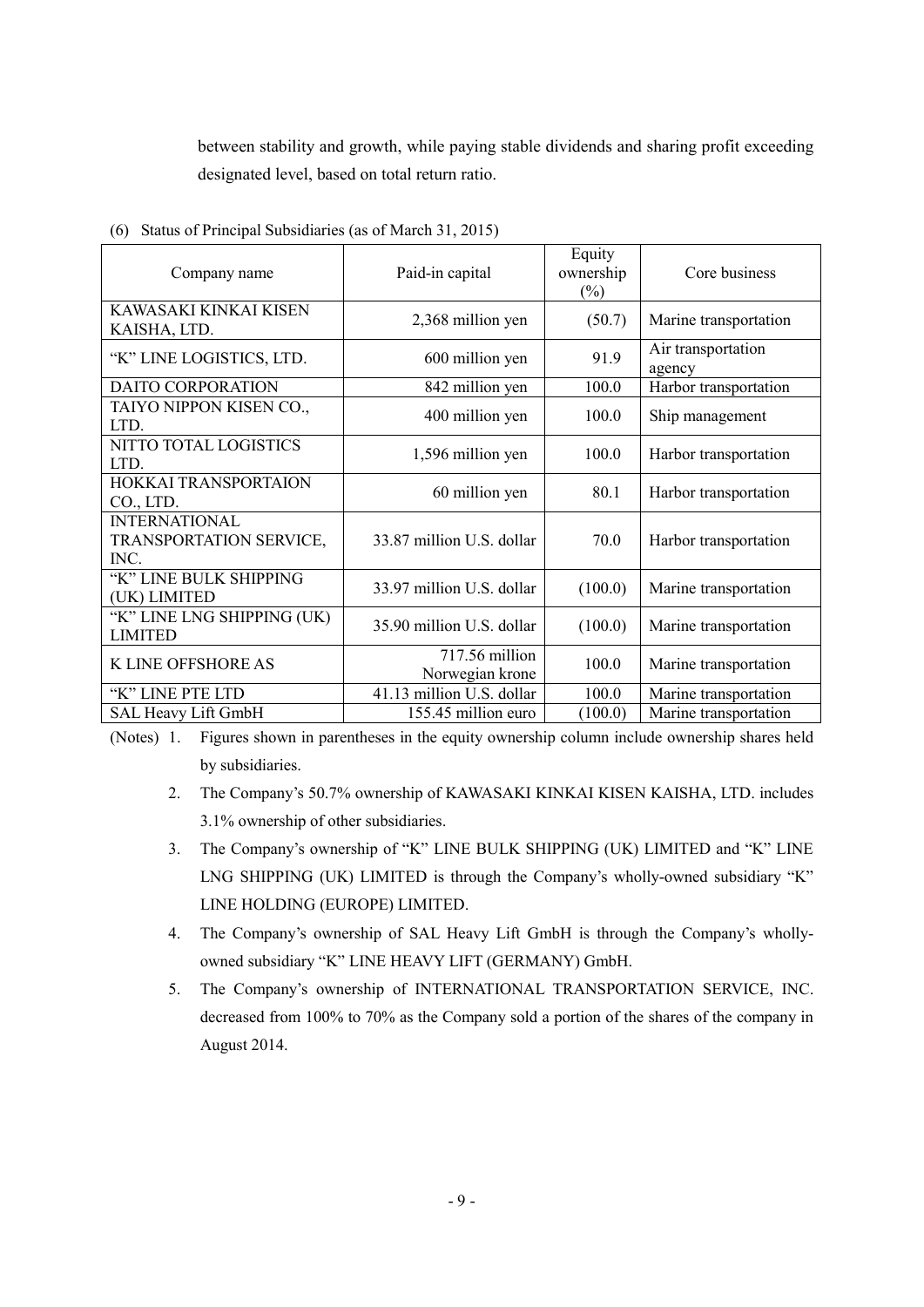# (7) Core Business (as of March 31, 2015)

| Containership               | Containership Business, Logistics Business                               |
|-----------------------------|--------------------------------------------------------------------------|
|                             | Dry Bulk Business, Car Carrier Business, LNG Carrier Business and        |
| <b>Bulk Shipping</b>        | Tanker Business, Short Sea and Coastal Business                          |
| Offshore Energy E&P Support |                                                                          |
| and Heavy Lifter            | Offshore Energy E&P Support Business, Heavy Lifter Business              |
|                             | Ship management services, travel agency services, real estate rental and |
| Other                       | administration services                                                  |

# (8) Main Locations (as of March 31, 2015)

# (i) The Company

| Name                           | Location                                                            |
|--------------------------------|---------------------------------------------------------------------|
| Head Office                    | Iino Building, 1-1, Uchisaiwaicho 2-chome, Chiyoda-ku, Tokyo, Japan |
| Registered Head Office         | Shinko Building, 8 Kaigandori, Chuo-ku, Kobe, Japan                 |
| Nagoya Branch                  | Nagoya International Center Building, 47-1, Nagono 1-chome,         |
|                                | Nakamura-ku, Nagoya, Japan                                          |
| Kansai Branch                  | Daidouseimei Kobe Building, 2-7, Sakaemachidori 1-chome, Chuo-ku,   |
|                                | Kobe, Japan                                                         |
| Overseas Representative Office | Manila, Yangon, Dubai                                               |

# (ii) Subsidiaries

| Company name                        | Location                                       |
|-------------------------------------|------------------------------------------------|
| KAWASAKI KINKAI KISEN KAISHA, LTD.  | Tokyo, Kushiro, Sapporo, Tomakomai, Hachinohe, |
|                                     | Hitachi, Osaka, Kitakyushu, Nichinan           |
| "K" LINE LOGISTICS, LTD.            | Tokyo, Ichikawa, Nagoya, Osaka                 |
| DAITO CORPORATION                   | Tokyo, Chiba, Yokohama                         |
| TAIYO NIPPON KISEN CO., LTD.        | Kobe, Tokyo                                    |
| NITTO TOTAL LOGISTICS LTD.          | Kobe, Tokyo, Nagoya, Osaka, Kurashiki          |
| HOKKAI TRANSPORTAION CO., LTD.      | Sapporo, Kushiro, Otaru, Tomakomai, Tokyo      |
| INTERNATIONAL TRANSPORTATION        | U.S.A.                                         |
| SERVICE, INC.                       |                                                |
| "K" LINE BULK SHIPPING (UK) LIMITED | U.K.                                           |
| "K" LINE LNG SHIPPING (UK) LIMITED  | U.K.                                           |
| K LINE OFFSHORE AS                  | Norway                                         |
| "K" LINE PTE LTD                    | Singapore                                      |
| SAL Heavy Lift GmbH                 | Germany                                        |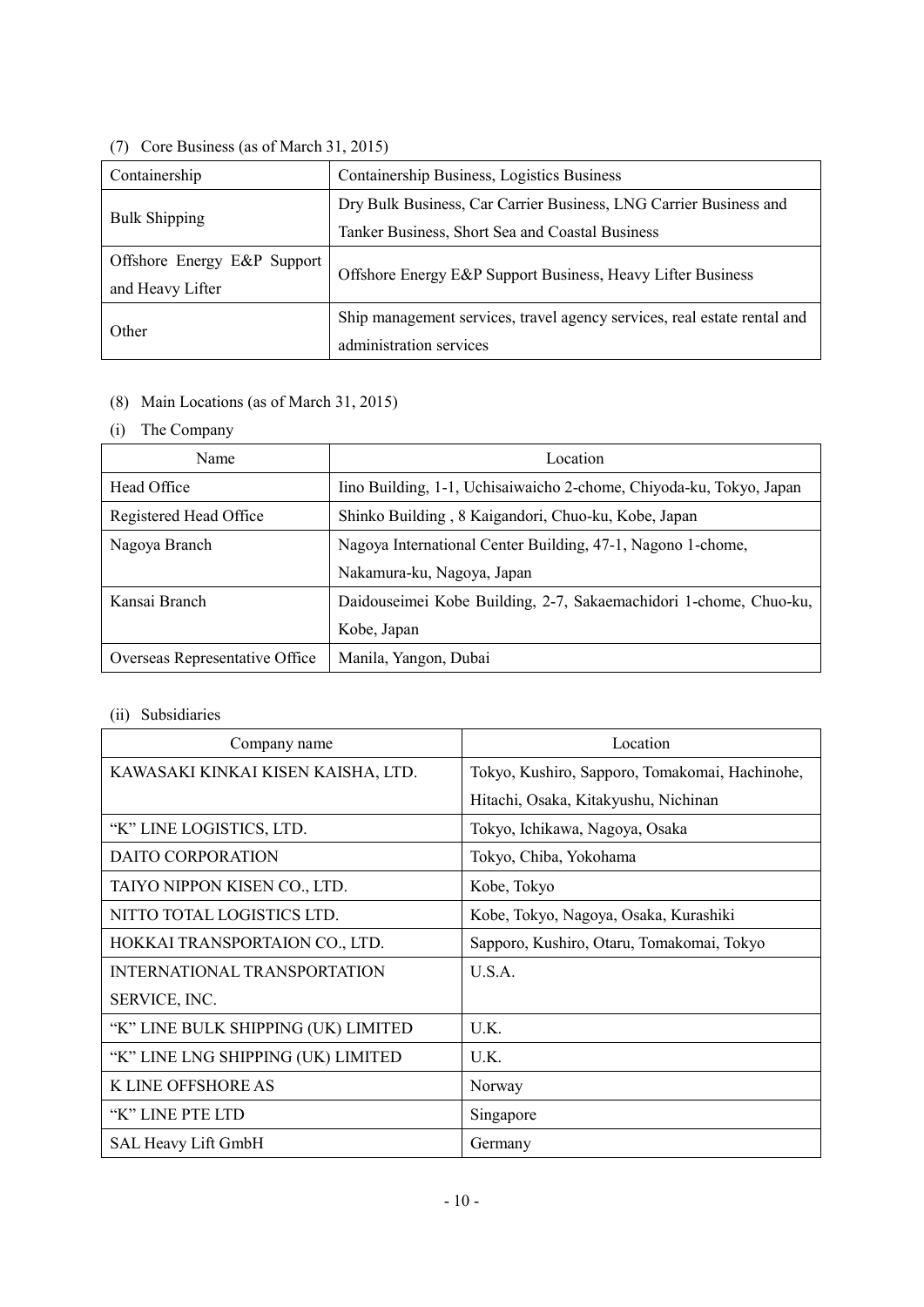### (iii) Other Locations Overseas

Korea, China, Taiwan, Thailand, the Philippines, Singapore, Malaysia, Indonesia, Vietnam, Myanmar, India, Australia, U.K., Germany, France, the Netherlands, Belgium, Italy, Finland, Denmark, Norway, Sweden, Spain, Portugal, Turkey, Canada, U.S.A., Mexico, Peru, Chile, Brazil, South Africa, etc.

| Name of<br>segment                         | Containership | Bulk<br>Shipping | Offshore<br>Energy<br>E&P<br>Support and<br>Heavy<br>Lifter | Other | Corporate<br>(common) | Total |
|--------------------------------------------|---------------|------------------|-------------------------------------------------------------|-------|-----------------------|-------|
| Number of<br>employees                     | 5,427         | 637              | 226                                                         | 1,232 | 312                   | 7,834 |
| As of previous<br>fiscal year end          | 5,367         | 617              | 243                                                         | 1,168 | 308                   | 7,703 |
| Change from<br>previous fiscal<br>year end | 60            | 20               | (17)                                                        | 64    | $\overline{4}$        | 131   |

(9) Status of Employees (as of March 31, 2015)

(Note) Employees categorized as "Corporate (common)" are employees belonging to administrative divisions who cannot be categorized as belonging to a particular segment.

### (10) Principal Lenders (as of March 31, 2015)

| Lender                                       | Loan balance      |  |  |
|----------------------------------------------|-------------------|--|--|
|                                              | (Millions of yen) |  |  |
| Mizuho Bank, Ltd.                            | 90,948            |  |  |
| Sumitomo Mitsui Trust Bank, Limited          | 67,667            |  |  |
| Development Bank of Japan Inc.               | 62,857            |  |  |
| The Bank of Tokyo-Mitsubishi UFJ, Ltd.       | 33,210            |  |  |
| Mitsubishi UFJ Trust and Banking Corporation | 25,155            |  |  |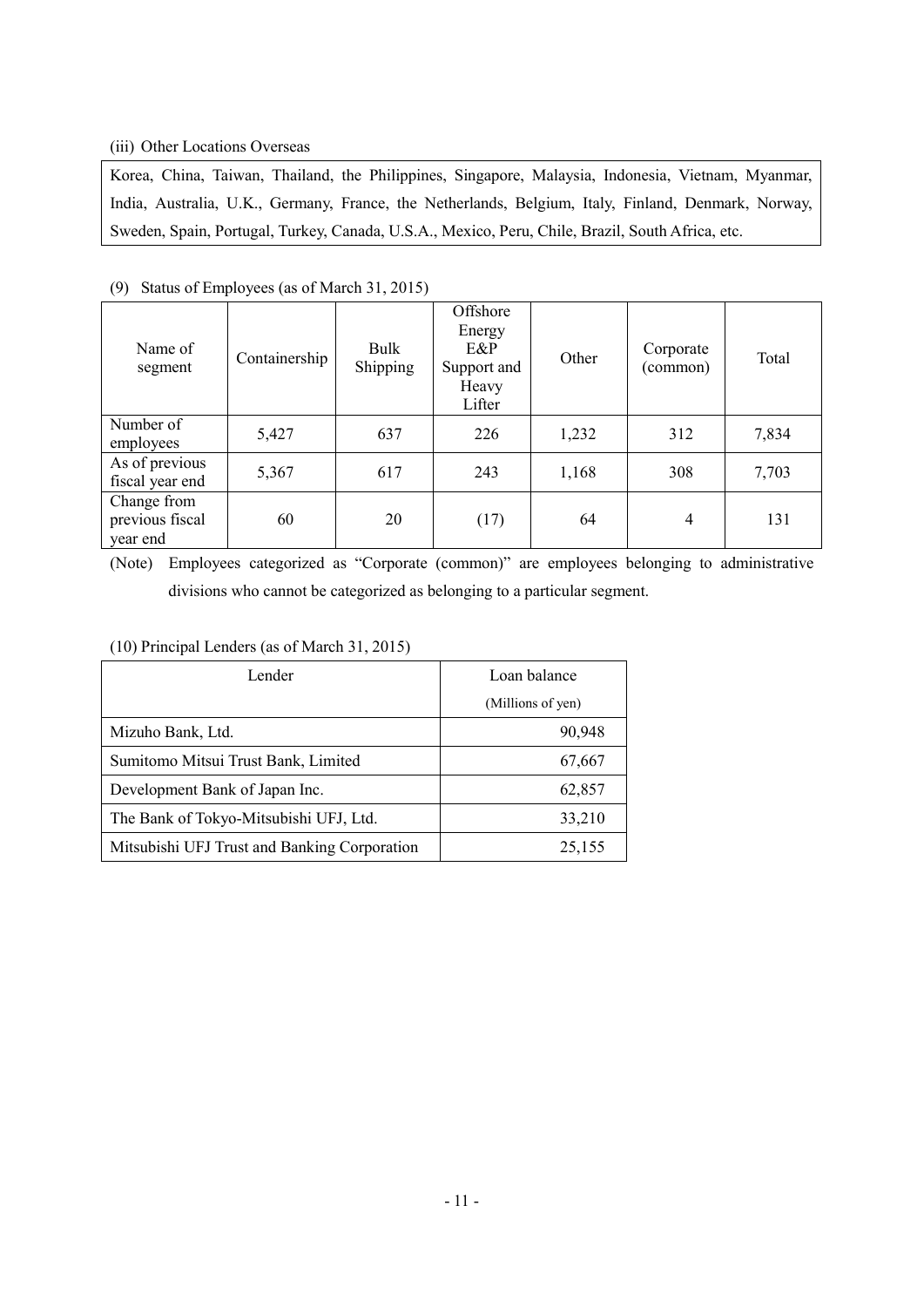| Name of segment      | Containership  | <b>Bulk Shipping</b> |              |                             | Offshore Energy E&P<br>Support and Heavy Lifter |                                |                         |            |
|----------------------|----------------|----------------------|--------------|-----------------------------|-------------------------------------------------|--------------------------------|-------------------------|------------|
| Vessel type          | Containerships | Dry bulk<br>carriers | Car carriers | LNG carriers<br>and tankers | Short sea<br>and coastal<br>vessels             | Offshore<br>support<br>vessels | Heavy lifter<br>vessels | Total      |
| Category             |                |                      |              |                             |                                                 |                                |                         |            |
| Owned                |                |                      |              |                             |                                                 |                                |                         |            |
| Number of<br>vessels | 9              | 70                   | 35           | 30                          | 21                                              | 7                              | 14                      | 186        |
| Deadweight<br>tons   | 603,246        | 7,878,109            | 521,979      | 3,025,076                   | 233,690                                         | 32,481                         | 147,736                 | 12,442,317 |
| Chartered            |                |                      |              |                             |                                                 |                                |                         |            |
| Number of<br>vessels | 71             | 191                  | 67           | 14                          | 28                                              | $\theta$                       | 3                       | 374        |
| Deadweight<br>tons   | 4,239,400      | 21,669,926           | 1,024,818    | 1,797,531                   | 363,724                                         | $\theta$                       | 39,226                  | 29,134,625 |
| Total                |                |                      |              |                             |                                                 |                                |                         |            |
| Number of<br>vessels | 80             | 261                  | 102          | 44                          | 49                                              | $\overline{7}$                 | 17                      | 560        |
| Deadweight<br>tons   | 4,842,646      | 29,548,035           | 1,546,797    | 4,822,607                   | 597,414                                         | 32,481                         | 186,962                 | 41,576,942 |

(11) Status of Vessels (as of March 31, 2015)

(Note) The numbers of owned vessels include vessels for which ownership is shared and the numbers of deadweight tons include the portions owned by other companies in these vessels.

(12) Other Important Matters Related to Current Conditions of the Corporate Group

The Group has been investigated by the competition authorities in Japan, the United States, Europe and certain other countries in relation to alleged anti-competitive behaviour (alleged formation of a cartel) relating to the transportation of automobiles, automotive construction machineries and other automotive vehicles, and "K" Line entered into a plea agreement with the United States Department of Justice, agreeing to pay a fine of USD \$67.7 million in connection with this in September 2014. In addition, the Group is currently subject to class actions in North America on the same matter. The Group is currently unable to predict what the eventual outcome of these investigations or class actions will be (including whether or not it will be subject to any fines, penalties, damages or other liabilities) or when such investigations or class actions and the accompanying processes will be concluded, with the exception of the completed investigations in Japan and the United States. There can also be no assurance that the current investigations or class actions or any future decisions by competition authorities or courts will not induce further private legal actions or other claims against the Group in the future. If the outcome of any such action is unfavourable to the Group, it could materially adversely affect the Group's financial condition and results of operations.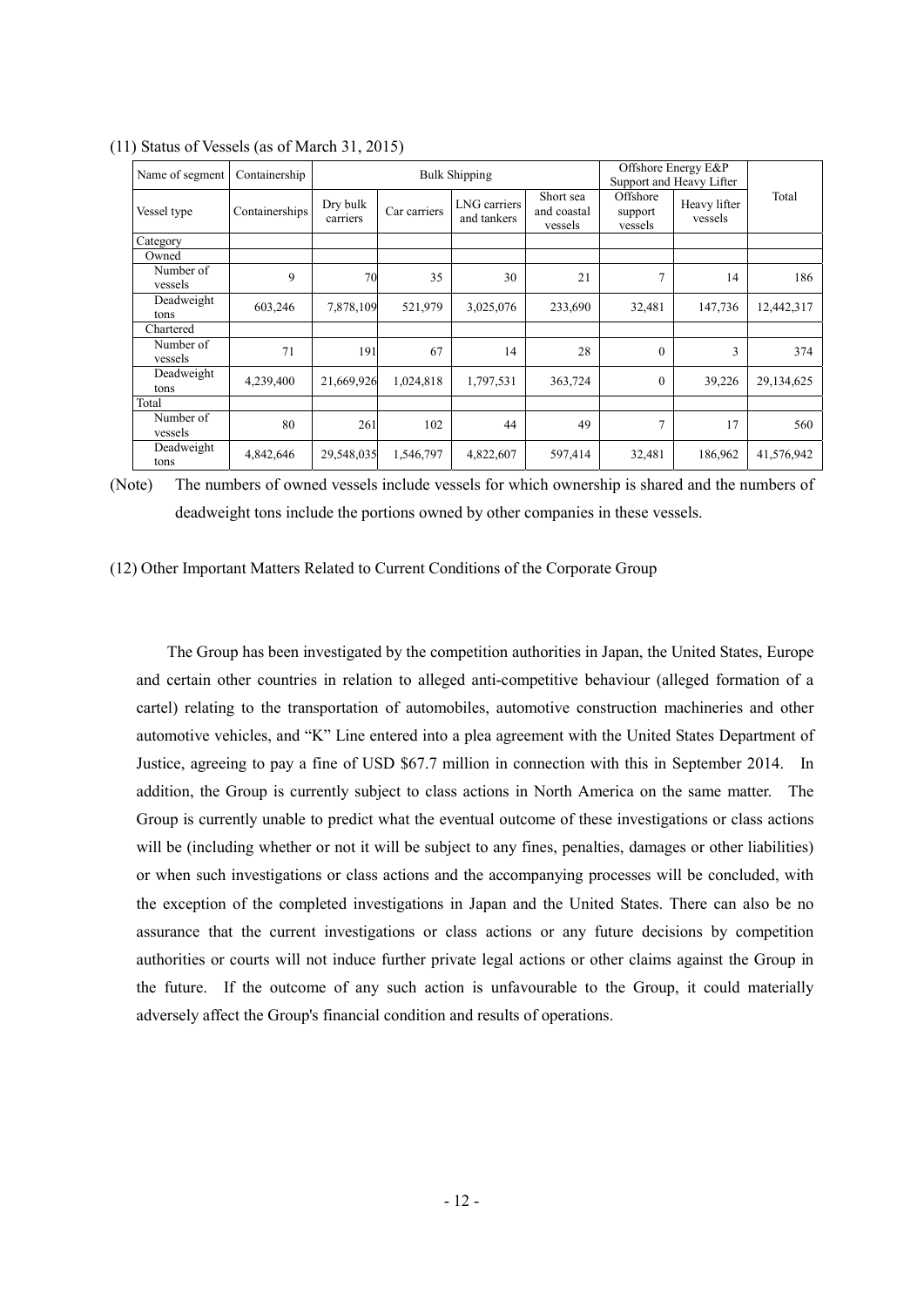### **2. Matters Related to Corporate Stocks (as of March 31, 2015)**

(1) Number of Authorized Shares: 2,000,000,000 shares

(2) Number of Issued and Outstanding Shares: 939,382,298 shares

(3) Aggregate Number of Shareholders: 40,164

### (4) Major Shareholders (top 10)

| Name of shareholders                                                                                                                                             | Number of shares held<br>(Thousands) | Percentage of shares<br>held $(\% )$ |
|------------------------------------------------------------------------------------------------------------------------------------------------------------------|--------------------------------------|--------------------------------------|
| The Master Trust Bank of Japan, Ltd. (trust account)                                                                                                             | 56,463                               | 6.02                                 |
| Japan Trustee Services Bank, Ltd. (trust account)                                                                                                                | 47,807                               | 5.09                                 |
| NORTHERN TRUST CO.(AVFC)RE 15PCT TREATY<br><b>ACCOUNT</b>                                                                                                        | 39,054                               | 4.16                                 |
| <b>MSCO CUSTOMER SECURITIES</b>                                                                                                                                  | 35,394                               | 3.77                                 |
| Trust & Custody Services Bank, Ltd.<br>(Kawasaki Heavy Industries, Ltd. retirement benefit trust account<br>re-entrusted by Mizuho Trust $\&$ Banking Co., Ltd.) | 32,923                               | 3.51                                 |
| JFE Steel Corporation                                                                                                                                            | 28,174                               | 3.00                                 |
| Sompo Japan Nipponkoa Insurance Inc.                                                                                                                             | 19,107                               | 2.03                                 |
| Mizuho Bank, Ltd.                                                                                                                                                | 18,688                               | 1.99                                 |
| Japan Trustee Services Bank, Ltd. (trust account 9)                                                                                                              | 15,597                               | 1.66                                 |
| Tokio Marine & Nichido Fire Insurance Co., Ltd.                                                                                                                  | 14,010                               | 1.49                                 |

(Note) Percentage of shares held is calculated excluding treasury stock (1,882,895 shares).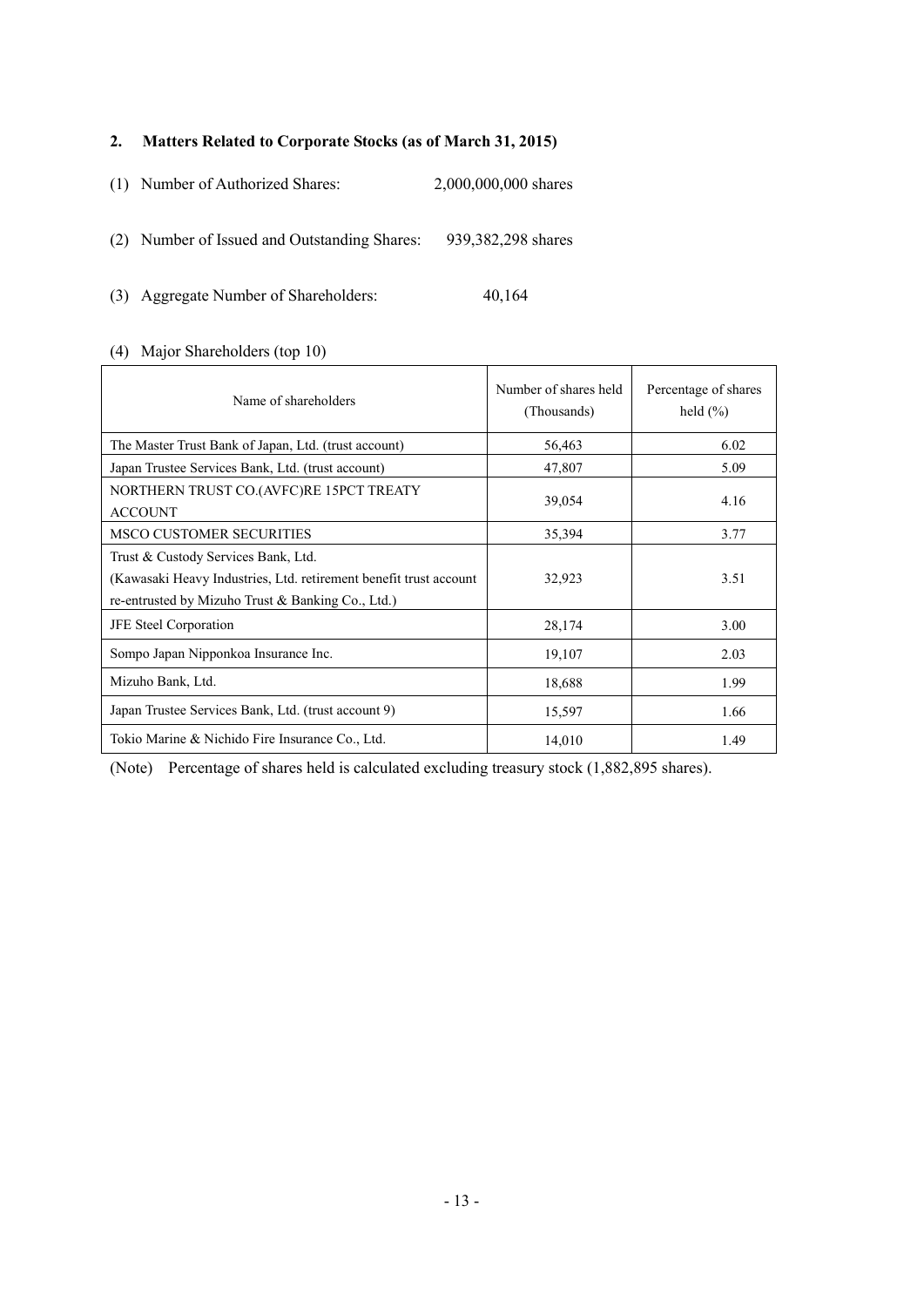### **3. Matters Related to Stock Acquisition Rights**

The outstanding balance of Euro-Yen Zero Coupon Convertible Bonds as of March 31, 2015 is as follows:

Euro-Yen Zero Coupon Convertible Bonds due 2018: ¥50.0 billion Total: ¥50.0 billion

### **4. Matters Related to Directors and Audit & Supervisory Board Members**

(1) Details of Directors and Audit & Supervisory Board Members (as of March 31, 2015)

| Name             | Position                                                     | Areas of responsibility in the Company and       |  |  |
|------------------|--------------------------------------------------------------|--------------------------------------------------|--|--|
|                  |                                                              | significant concurrent positions                 |  |  |
|                  | Representative Director, President                           | <b>CEO</b>                                       |  |  |
| Jiro Asakura     | & CEO                                                        | President of THE JAPANESE SHIPOWNERS'            |  |  |
|                  |                                                              | <b>ASSOCIATION</b>                               |  |  |
|                  |                                                              | Assistant to President & CEO, Control of         |  |  |
| Eizo Murakami    | Representative Director, Vice<br>President Executive Officer | Marine Sector, Technical and Environmental       |  |  |
|                  |                                                              | Affairs, Fuel Cost Control                       |  |  |
|                  | Representative Director, Senior                              | Control of General Affairs, Legal, Human         |  |  |
| Takashi Torizumi | Managing Executive Officer                                   | Resources, Accounting, CSR & Compliance          |  |  |
|                  | Director, Senior Managing                                    | Control of Containership Sector, in charge of    |  |  |
| Toshiyuki Suzuki | <b>Executive Officer</b>                                     | <b>Port Business</b>                             |  |  |
| Hiromichi Aoki   | Director, Senior Managing                                    | Control of Energy Transportation Sector, Car     |  |  |
|                  | <b>Executive Officer</b>                                     | Carrier Sector, IR & PR                          |  |  |
|                  |                                                              | Control of Finance, Corporate Planning,          |  |  |
| Tsuyoshi         | Director, Senior Managing                                    | Corporate Legal Risk Management, Logistics,      |  |  |
| Yamauchi         | <b>Executive Officer</b>                                     | <b>Business Promotion</b>                        |  |  |
|                  | Director, Managing Executive                                 | In charge of Accounting, Finance, assistance to  |  |  |
| Yukio Toriyama   | Officer                                                      | <b>Internal Audit</b>                            |  |  |
| Yutaka           |                                                              | In charge of Human Resources, Logistics,         |  |  |
| Nakagawa         | Director, Executive Officer                                  | <b>Business Promotion</b>                        |  |  |
|                  |                                                              | Adviser to Ministry of Foreign Affairs of Japan, |  |  |
|                  |                                                              | Adviser to Nomura Research Institute, Ltd.,      |  |  |
|                  |                                                              | Special Visiting Professor of Ritsumeikan        |  |  |
| Mitoji Yabunaka  |                                                              | University, Specially Appointed Professor of     |  |  |
|                  | Director                                                     | Osaka University, Outside Director of            |  |  |
|                  |                                                              | Mitsubishi Electric Corporation, Outside         |  |  |
|                  |                                                              | Director of KOMATSU LTD., Outside Director       |  |  |
|                  |                                                              | of Takasago Thermal Engineering Co., Ltd.        |  |  |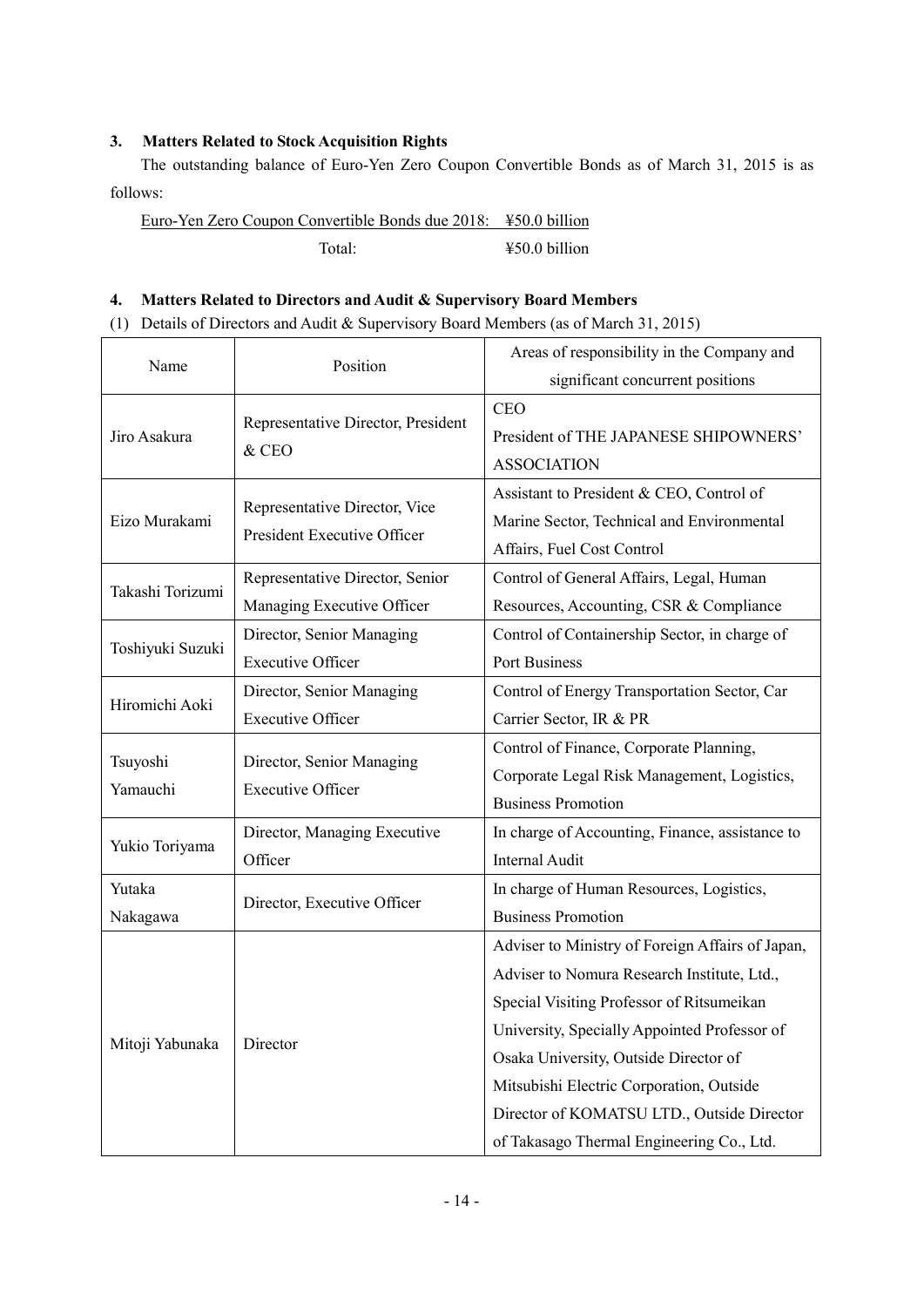| Name           | Position                     | Areas of responsibility in the Company and   |  |
|----------------|------------------------------|----------------------------------------------|--|
|                |                              | significant concurrent positions             |  |
|                |                              | Outside Audit & Supervisory Board Member of  |  |
| Eiichiro       |                              | Tokai Tokyo Financial Holdings, Inc.,        |  |
|                | Director                     | Supervisory Committee member of The          |  |
| Kinoshita      |                              | Norinchukin Bank, Adviser to Nagoya Railroad |  |
|                |                              | Co., Ltd.                                    |  |
|                | Standing Audit & Supervisory | Outside Audit & Supervisory Board Member of  |  |
| Norio Tsutsumi | <b>Board Member</b>          | KAWASAKI KINKAI KISEN KAISHA, LTD.           |  |
|                | Standing Audit & Supervisory |                                              |  |
| Fumio Watanabe | <b>Board Member</b>          |                                              |  |
|                | Audit & Supervisory Board    |                                              |  |
| Haruo Shigeta  | Member                       | Attorney-at-law, L&J LAW OFFICE, LPC         |  |
|                | Audit & Supervisory Board    |                                              |  |
| Jiro Noguchi   | Member                       |                                              |  |

(Notes) 1. Directors Mitoji Yabunaka and Eiichiro Kinoshita are Outside Directors. The Company has designated them both as independent directors based on the regulations of each of the securities exchanges on which the Company is listed, and has provided the relevant notifications to each of these exchanges.

- 2. Audit & Supervisory Board Members Fumio Watanabe, Haruo Shigeta and Jiro Noguchi are Outside Audit & Supervisory Board Members. The Company has designated Haruo Shigeta as an independent auditor based on the regulations of each of the securities exchanges on which the Company is listed, and has provided the relevant notifications to each of these exchanges.
- 3. Audit & Supervisory Board Member Fumio Watanabe has considerable knowledge of financial and accounting matters based on his long years of experience engaged in financial and accounting operations in the banking sector.
- 4. Directors Takashi Saeki, Keisuke Yoshida, Masami Sasaki, and Shunichi Arisaka retired from their positions upon the conclusion of the Ordinary General Meeting of Shareholders held on June 25, 2014, due to expiration of their terms of office.
- 5. Director Eiichiro Kinoshita is a member of the Supervisory Committee of The Norinchukin Bank. Although the Company has loans from the said bank (less than 1% of the Company's consolidated total assets as of March 31, 2015), the Supervisory Committee, for which Mr. Kinoshita serves, has taken no part in credit decisions. Therefore, the Company judges that he is fully independent of the Company and there is no possibility that conflict of interest may occur between him and general shareholders.
- 6. Audit & Supervisory Board Member Haruo Shigeta is listed as an attorney-at-law with L&J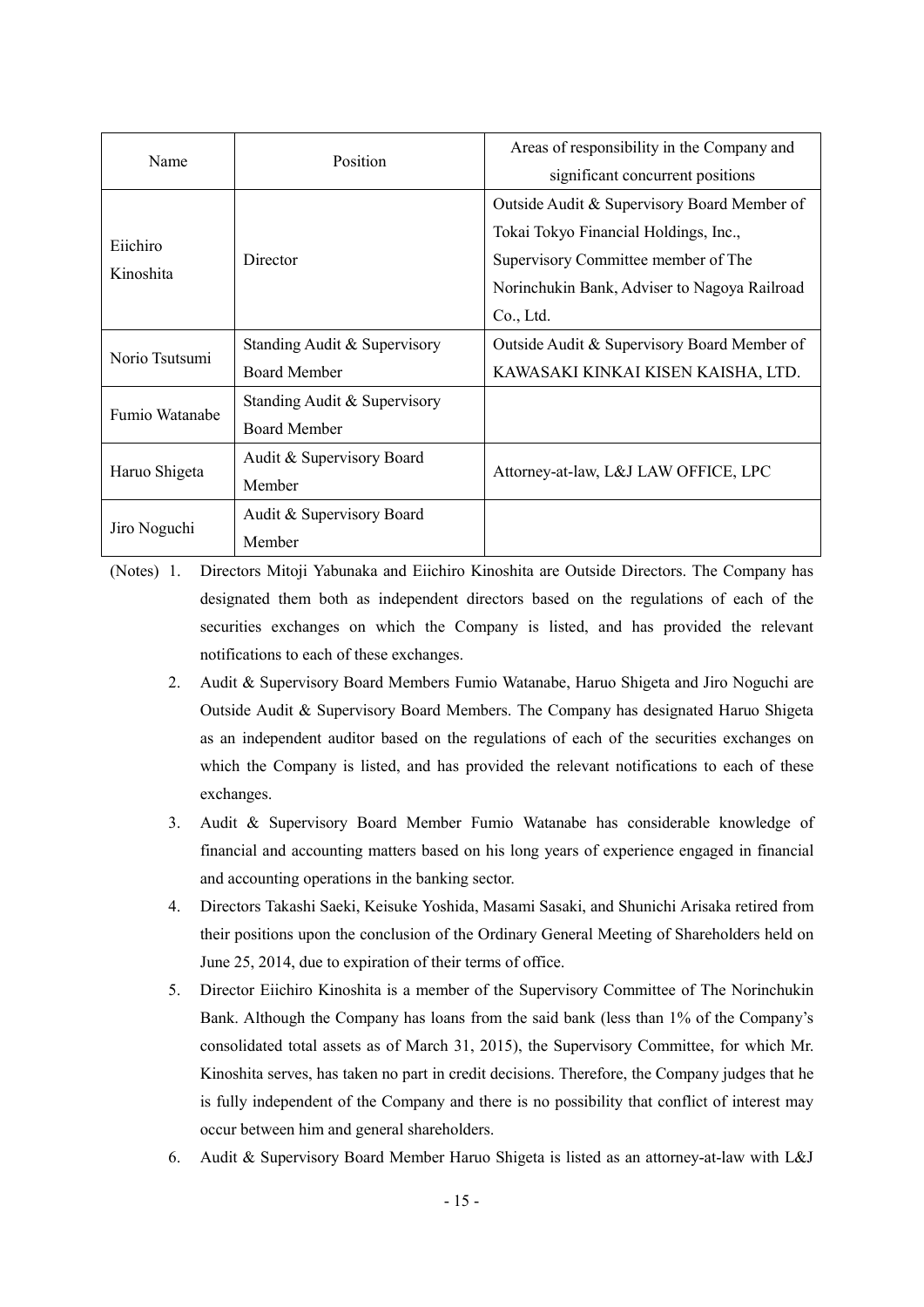LAW OFFICE, LPC and the Company has a business relationship with this law office. Mr. Shigeta, however, is not involved in any legal cases of the Company. Therefore, the Company judges that he is fully independent of the Company and there is no possibility that conflict of interest may occur between him and general shareholders.

(2) Amount of Directors' and Audit & Supervisory Board Members' Remuneration

| Category                      | Number of Persons     | Amount (Millions of yen) |
|-------------------------------|-----------------------|--------------------------|
| Directors                     | 14                    | 391                      |
| (of which, Outside Directors) | $\mathbf{2}^{\prime}$ | (21)                     |
| Audit & Supervisory Board     |                       | 82                       |
| Members                       |                       |                          |
| (of which, Outside Audit $\&$ | (3)                   | (48)                     |
| Supervisory Board Members)    |                       |                          |

(Notes) 1. The above table includes remuneration for four Directors who retired from their positions upon the conclusion of the Ordinary General Meeting of Shareholders held on June 25, 2014, due to expiration of his term of office.

- 2. The maximum amount of remuneration for Directors was set at no more than ¥60 million per month by resolution of the Ordinary General Meeting of Shareholders held on June 28, 2001.
- 3. The maximum amount of remuneration for Audit & Supervisory Board Members was set at no more than ¥12 million per month by resolution of the Ordinary General Meeting of Shareholders held on June 26, 2006.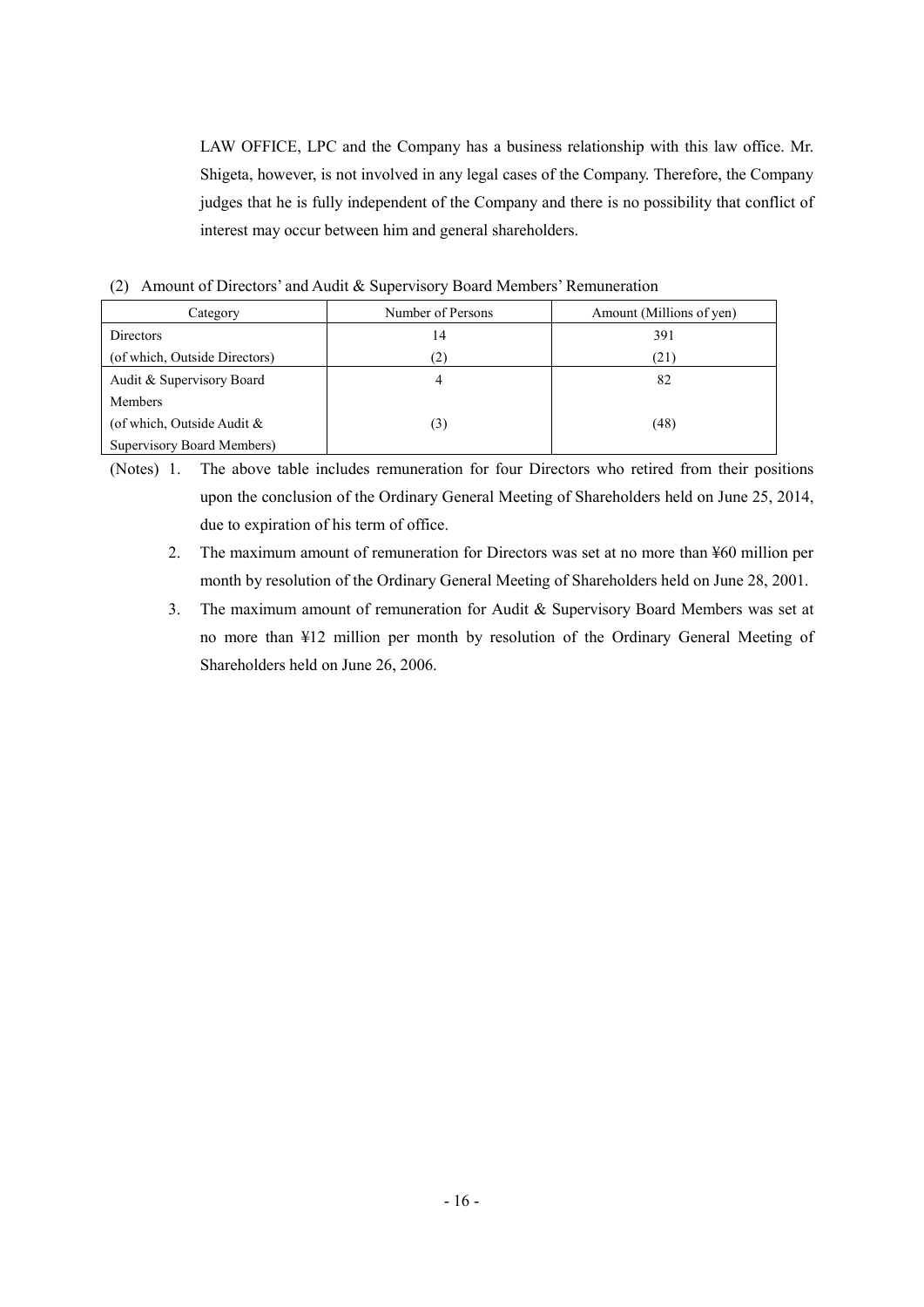- (3) Matters Related to Outside Directors and Outside Audit & Supervisory Board Members
- (i) Status of Main Activities During the Fiscal Year under Review

| Name            | Position                    | Status of main activities                                             |
|-----------------|-----------------------------|-----------------------------------------------------------------------|
|                 |                             | Mr. Yabunaka attended 12 of the 15 meetings of the Board of           |
|                 |                             | Directors held during the current fiscal year. He made comments as    |
| Mitoji Yabunaka | <b>Outside Director</b>     | appropriate, from his objective standpoint as an Outside Director,    |
|                 |                             | based on the abundant international experience and knowledge he       |
|                 |                             | has accumulated over his many years as a diplomat.                    |
|                 |                             | Mr. Kinoshita attended 14 of the 15 meetings of the Board of          |
|                 |                             | Directors held during the current fiscal year. He made comments as    |
| Eiichiro        |                             | appropriate, from his objective standpoint as an Outside Director,    |
| Kinoshita       | <b>Outside Director</b>     | based on the abundant financial knowledge he has accumulated over     |
|                 |                             | his many years at financial institutions along with the experience    |
|                 |                             | and knowledge he has accumulated over many years as a corporate       |
|                 |                             | manager.                                                              |
|                 | Outside Audit &             | Mr. Watanabe attended all 15 of the meetings of the Board of          |
|                 |                             | Directors and all 17 of the meetings of the Audit $&$ Supervisory     |
| Fumio Watanabe  | Supervisory Board           | Board held during the current fiscal year. He made comments as        |
|                 | Member                      | appropriate, as a Standing Audit & Supervisory Board Member,          |
|                 |                             | from the perspectives of business and accounting auditing.            |
|                 |                             | Mr. Shigeta attended all 15 of the meetings of the Board of Directors |
| Haruo Shigeta   | Outside Audit &             | and all 17 of the meetings of the Audit & Supervisory Board held      |
|                 | Supervisory Board<br>Member | during the current fiscal year. He made comments as appropriate       |
|                 |                             | from his expert perspective as a legal scholar.                       |
|                 |                             | Mr. Noguchi attended all 15 of the meetings of the Board of           |
|                 | Outside Audit &             | Directors and all 17 of the meetings of the Audit $&$ Supervisory     |
| Jiro Noguchi    | Supervisory Board           | Board held during the current fiscal year. He made comments as        |
|                 | Member                      | appropriate from the expert perspective he has gained as a corporate  |
|                 |                             | manager.                                                              |

### (ii) Overview of Contents of Liability-Limiting Agreements

Pursuant to the provisions of Article 427, Paragraph 1 of the Companies Act, the Company and its Outside Directors and Audit & Supervisory Board Members have concluded liability-limiting agreements as prescribed in Article 423, Paragraph 1 of the said Act. When acting in good faith and in the absence of any serious negligence, the limit of liability on the basis of any such agreement will amount to either ¥10 million or an amount stipulated by laws and regulations, whichever amount may be higher.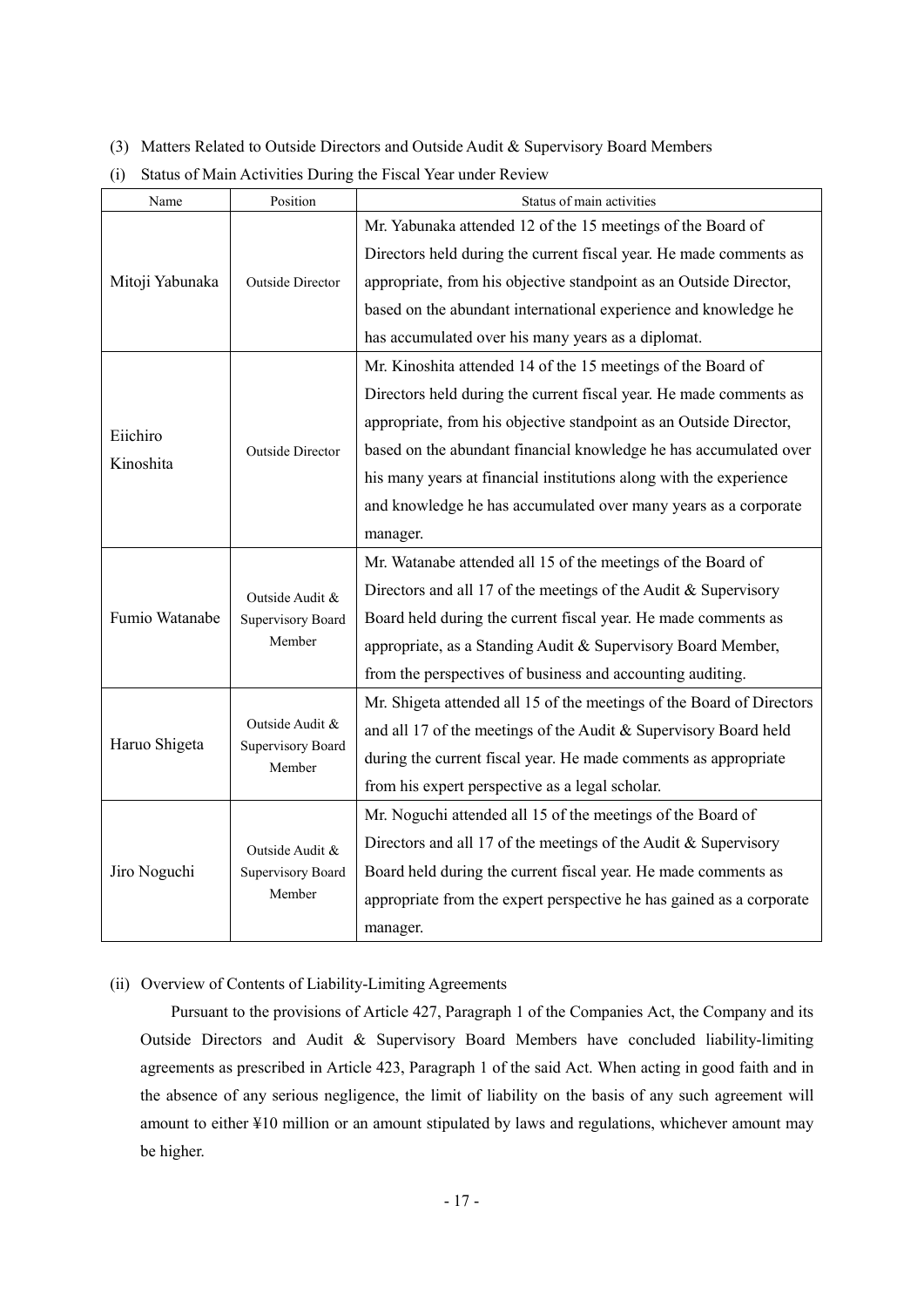#### **5. Status of Accounting Auditor**

- (1) Name of Accounting Auditor Ernst & Young ShinNihon LLC
- (2) Amount of Remunerations Payable to Accounting Auditor for the Fiscal Year under Review

| Item                                                                                                                          | Amount                 |
|-------------------------------------------------------------------------------------------------------------------------------|------------------------|
| Amount of remunerations to be paid to Accounting Auditor by the Company<br>1)                                                 | $\text{\#90}$ million  |
| 2) Total amount of money and other financial benefits to be paid to Accounting Auditor by the<br>Company and its subsidiaries | $\text{\#}153$ million |

(Note) The audit contract between the Company and Accounting Auditor does not distinguish between classifications of remuneration amounts either for audits pursuant to the Companies Act or for audits pursuant to the Financial Instruments and Exchange Act, partially given the impracticality of deriving such classifications.

Of the Company's principal subsidiaries, accounting auditors other than the Accounting Auditor of the Company audit documents relating to accounts of INTERNATIONAL TRANSPORTATION SERVICE, INC., "K" LINE BULK SHIPPING (UK) LIMITED, "K" LINE LNG SHIPPING (UK) LIMITED, K LINE OFFSHORE AS, "K" LINE PTE LTD, and SAL Heavy Lift GmbH.

- (3) Details of Non-audit Services (Services Other than Those of Article 2, Paragraph 1 of the Certified Public Accountants Act) Performed by Accounting Auditor No items to report.
- (4) Policy for Decisions on Dismissal or Non-reappointment of Accounting Auditor

If deemed necessary by the Audit & Supervisory Board in cases such as where an Accounting Auditor has difficulty in the execution of his or her duties, the Audit & Supervisory Board shall determine the contents of deliberations regarding the dismissal or non-reappointment of the Accounting Auditor to be submitted to a general meeting of shareholders.

If circumstances involving an Accounting Auditor are deemed to fall under any of the items of Article 340, Paragraph 1 of the Companies Act, the Accounting Auditor shall be dismissed subject to unanimous approval by the Audit & Supervisory Board. In any such case, an Audit & Supervisory Board Member designated by the Audit & Supervisory Board shall report the dismissal of the Accounting Auditor and the grounds for dismissal at the first general meeting of shareholders to be convened after the dismissal.

(Note) The Group changed a decision-making body from the Board of Directors to the Audit & Supervisory Board regarding the dismissal or non-reappointment of an Accounting Auditor in accordance with the Act for Partial Revision of the Companies Act (Act No. 90 of 2014) enacted on May 1, 2015.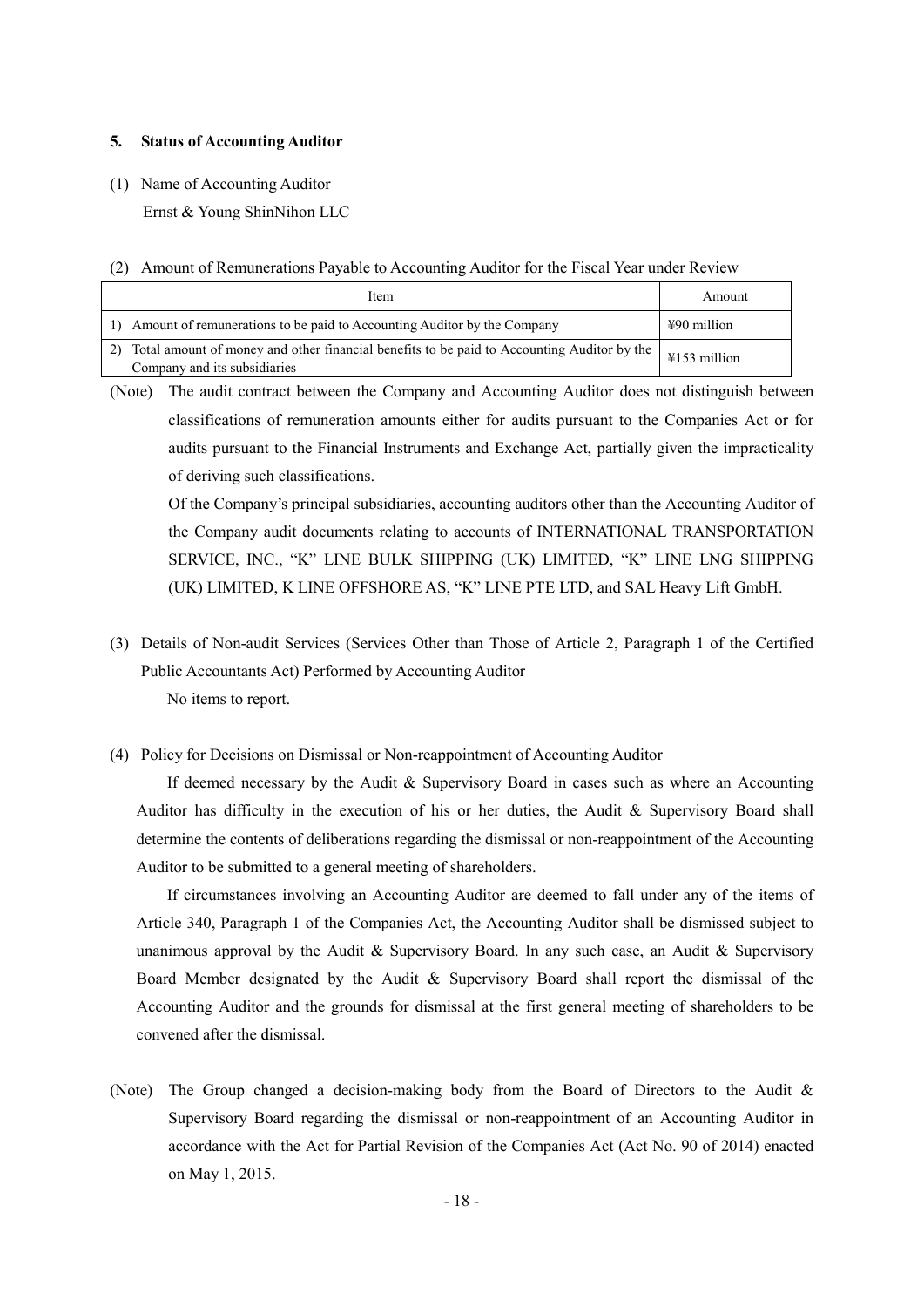### **Consolidated Financial Statements**

### **Consolidated Balance Sheet**

| (Reference)<br>As of<br>(Reference)<br>As of<br>March 31, 2015<br>Change<br>March 31, 2014<br>(A)<br>$(A) - (B)$<br>(B)<br><b>ASSETS</b><br>Current assets:<br>Cash and deposits<br>242,432<br>186,394<br>56,038<br>Accounts and notes receivable-trade<br>94,132<br>94,345<br>(212)<br>Marketable securities<br>49,998<br>(49,998)<br>Raw materials and supplies<br>35,312<br>49,032<br>(13,720)<br>Deferred charges and prepaid expenses<br>43,859<br>46,106<br>(2,246)<br>Deferred income taxes<br>2,072<br>1,260<br>(812)<br>Short-term loans receivable<br>3,410<br>2,515<br>895<br>Other current assets<br>23,845<br>17,797<br>6,047<br>Allowance for doubtful receivables<br>(1,999)<br>(656)<br>(1, 343)<br>Total current assets<br>442,253<br>447,605<br>(5,352)<br>Fixed assets:<br>(Tangible assets)<br>Vessels<br>529,408<br>566,589<br>(37, 181)<br>Buildings and structures<br>19,945<br>21,599<br>(1,654)<br>269<br>Machinery and vehicles<br>7,700<br>7,431<br>Land<br>26,623<br>25,820<br>(802)<br>Construction in progress<br>45,824<br>35,332<br>10,491<br>Other tangible assets<br>3,649<br>3,797<br>148<br>Total tangible assets<br>661,226<br>(28, 729)<br>632,496<br>(Intangible assets)<br>Goodwill<br>231<br>507<br>(276)<br>(494)<br>Other intangible assets<br>4,356<br>4,850<br>Total intangible assets<br>4,587<br>5,358<br>(771)<br>(Investments and other assets)<br>Investments in securities<br>93,991<br>88,310<br>5,681<br>Long-term loans receivable<br>16,935<br>16,291<br>643<br>437<br>Asset for retirement benefits<br>1,605<br>1,168<br>Deferred income taxes<br>7,593<br>19,757<br>(12, 164)<br>Other assets<br>24,230<br>15,333<br>8,896<br>Allowance for doubtful receivables<br>(310)<br>(364)<br>(54)<br>3,440<br>Total investments and other assets<br>143,991<br>140,551<br>Total fixed assets<br>781,075<br>807,135<br>(26,060)<br>Total assets<br>1,223,328<br>1,254,741<br>(31, 413) |  | (Millions of yen) |
|-----------------------------------------------------------------------------------------------------------------------------------------------------------------------------------------------------------------------------------------------------------------------------------------------------------------------------------------------------------------------------------------------------------------------------------------------------------------------------------------------------------------------------------------------------------------------------------------------------------------------------------------------------------------------------------------------------------------------------------------------------------------------------------------------------------------------------------------------------------------------------------------------------------------------------------------------------------------------------------------------------------------------------------------------------------------------------------------------------------------------------------------------------------------------------------------------------------------------------------------------------------------------------------------------------------------------------------------------------------------------------------------------------------------------------------------------------------------------------------------------------------------------------------------------------------------------------------------------------------------------------------------------------------------------------------------------------------------------------------------------------------------------------------------------------------------------------------------------------------------------------------------------------------------------------------------|--|-------------------|
|                                                                                                                                                                                                                                                                                                                                                                                                                                                                                                                                                                                                                                                                                                                                                                                                                                                                                                                                                                                                                                                                                                                                                                                                                                                                                                                                                                                                                                                                                                                                                                                                                                                                                                                                                                                                                                                                                                                                         |  |                   |
|                                                                                                                                                                                                                                                                                                                                                                                                                                                                                                                                                                                                                                                                                                                                                                                                                                                                                                                                                                                                                                                                                                                                                                                                                                                                                                                                                                                                                                                                                                                                                                                                                                                                                                                                                                                                                                                                                                                                         |  |                   |
|                                                                                                                                                                                                                                                                                                                                                                                                                                                                                                                                                                                                                                                                                                                                                                                                                                                                                                                                                                                                                                                                                                                                                                                                                                                                                                                                                                                                                                                                                                                                                                                                                                                                                                                                                                                                                                                                                                                                         |  |                   |
|                                                                                                                                                                                                                                                                                                                                                                                                                                                                                                                                                                                                                                                                                                                                                                                                                                                                                                                                                                                                                                                                                                                                                                                                                                                                                                                                                                                                                                                                                                                                                                                                                                                                                                                                                                                                                                                                                                                                         |  |                   |
|                                                                                                                                                                                                                                                                                                                                                                                                                                                                                                                                                                                                                                                                                                                                                                                                                                                                                                                                                                                                                                                                                                                                                                                                                                                                                                                                                                                                                                                                                                                                                                                                                                                                                                                                                                                                                                                                                                                                         |  |                   |
|                                                                                                                                                                                                                                                                                                                                                                                                                                                                                                                                                                                                                                                                                                                                                                                                                                                                                                                                                                                                                                                                                                                                                                                                                                                                                                                                                                                                                                                                                                                                                                                                                                                                                                                                                                                                                                                                                                                                         |  |                   |
|                                                                                                                                                                                                                                                                                                                                                                                                                                                                                                                                                                                                                                                                                                                                                                                                                                                                                                                                                                                                                                                                                                                                                                                                                                                                                                                                                                                                                                                                                                                                                                                                                                                                                                                                                                                                                                                                                                                                         |  |                   |
|                                                                                                                                                                                                                                                                                                                                                                                                                                                                                                                                                                                                                                                                                                                                                                                                                                                                                                                                                                                                                                                                                                                                                                                                                                                                                                                                                                                                                                                                                                                                                                                                                                                                                                                                                                                                                                                                                                                                         |  |                   |
|                                                                                                                                                                                                                                                                                                                                                                                                                                                                                                                                                                                                                                                                                                                                                                                                                                                                                                                                                                                                                                                                                                                                                                                                                                                                                                                                                                                                                                                                                                                                                                                                                                                                                                                                                                                                                                                                                                                                         |  |                   |
|                                                                                                                                                                                                                                                                                                                                                                                                                                                                                                                                                                                                                                                                                                                                                                                                                                                                                                                                                                                                                                                                                                                                                                                                                                                                                                                                                                                                                                                                                                                                                                                                                                                                                                                                                                                                                                                                                                                                         |  |                   |
|                                                                                                                                                                                                                                                                                                                                                                                                                                                                                                                                                                                                                                                                                                                                                                                                                                                                                                                                                                                                                                                                                                                                                                                                                                                                                                                                                                                                                                                                                                                                                                                                                                                                                                                                                                                                                                                                                                                                         |  |                   |
|                                                                                                                                                                                                                                                                                                                                                                                                                                                                                                                                                                                                                                                                                                                                                                                                                                                                                                                                                                                                                                                                                                                                                                                                                                                                                                                                                                                                                                                                                                                                                                                                                                                                                                                                                                                                                                                                                                                                         |  |                   |
|                                                                                                                                                                                                                                                                                                                                                                                                                                                                                                                                                                                                                                                                                                                                                                                                                                                                                                                                                                                                                                                                                                                                                                                                                                                                                                                                                                                                                                                                                                                                                                                                                                                                                                                                                                                                                                                                                                                                         |  |                   |
|                                                                                                                                                                                                                                                                                                                                                                                                                                                                                                                                                                                                                                                                                                                                                                                                                                                                                                                                                                                                                                                                                                                                                                                                                                                                                                                                                                                                                                                                                                                                                                                                                                                                                                                                                                                                                                                                                                                                         |  |                   |
|                                                                                                                                                                                                                                                                                                                                                                                                                                                                                                                                                                                                                                                                                                                                                                                                                                                                                                                                                                                                                                                                                                                                                                                                                                                                                                                                                                                                                                                                                                                                                                                                                                                                                                                                                                                                                                                                                                                                         |  |                   |
|                                                                                                                                                                                                                                                                                                                                                                                                                                                                                                                                                                                                                                                                                                                                                                                                                                                                                                                                                                                                                                                                                                                                                                                                                                                                                                                                                                                                                                                                                                                                                                                                                                                                                                                                                                                                                                                                                                                                         |  |                   |
|                                                                                                                                                                                                                                                                                                                                                                                                                                                                                                                                                                                                                                                                                                                                                                                                                                                                                                                                                                                                                                                                                                                                                                                                                                                                                                                                                                                                                                                                                                                                                                                                                                                                                                                                                                                                                                                                                                                                         |  |                   |
|                                                                                                                                                                                                                                                                                                                                                                                                                                                                                                                                                                                                                                                                                                                                                                                                                                                                                                                                                                                                                                                                                                                                                                                                                                                                                                                                                                                                                                                                                                                                                                                                                                                                                                                                                                                                                                                                                                                                         |  |                   |
|                                                                                                                                                                                                                                                                                                                                                                                                                                                                                                                                                                                                                                                                                                                                                                                                                                                                                                                                                                                                                                                                                                                                                                                                                                                                                                                                                                                                                                                                                                                                                                                                                                                                                                                                                                                                                                                                                                                                         |  |                   |
|                                                                                                                                                                                                                                                                                                                                                                                                                                                                                                                                                                                                                                                                                                                                                                                                                                                                                                                                                                                                                                                                                                                                                                                                                                                                                                                                                                                                                                                                                                                                                                                                                                                                                                                                                                                                                                                                                                                                         |  |                   |
|                                                                                                                                                                                                                                                                                                                                                                                                                                                                                                                                                                                                                                                                                                                                                                                                                                                                                                                                                                                                                                                                                                                                                                                                                                                                                                                                                                                                                                                                                                                                                                                                                                                                                                                                                                                                                                                                                                                                         |  |                   |
|                                                                                                                                                                                                                                                                                                                                                                                                                                                                                                                                                                                                                                                                                                                                                                                                                                                                                                                                                                                                                                                                                                                                                                                                                                                                                                                                                                                                                                                                                                                                                                                                                                                                                                                                                                                                                                                                                                                                         |  |                   |
|                                                                                                                                                                                                                                                                                                                                                                                                                                                                                                                                                                                                                                                                                                                                                                                                                                                                                                                                                                                                                                                                                                                                                                                                                                                                                                                                                                                                                                                                                                                                                                                                                                                                                                                                                                                                                                                                                                                                         |  |                   |
|                                                                                                                                                                                                                                                                                                                                                                                                                                                                                                                                                                                                                                                                                                                                                                                                                                                                                                                                                                                                                                                                                                                                                                                                                                                                                                                                                                                                                                                                                                                                                                                                                                                                                                                                                                                                                                                                                                                                         |  |                   |
|                                                                                                                                                                                                                                                                                                                                                                                                                                                                                                                                                                                                                                                                                                                                                                                                                                                                                                                                                                                                                                                                                                                                                                                                                                                                                                                                                                                                                                                                                                                                                                                                                                                                                                                                                                                                                                                                                                                                         |  |                   |
|                                                                                                                                                                                                                                                                                                                                                                                                                                                                                                                                                                                                                                                                                                                                                                                                                                                                                                                                                                                                                                                                                                                                                                                                                                                                                                                                                                                                                                                                                                                                                                                                                                                                                                                                                                                                                                                                                                                                         |  |                   |
|                                                                                                                                                                                                                                                                                                                                                                                                                                                                                                                                                                                                                                                                                                                                                                                                                                                                                                                                                                                                                                                                                                                                                                                                                                                                                                                                                                                                                                                                                                                                                                                                                                                                                                                                                                                                                                                                                                                                         |  |                   |
|                                                                                                                                                                                                                                                                                                                                                                                                                                                                                                                                                                                                                                                                                                                                                                                                                                                                                                                                                                                                                                                                                                                                                                                                                                                                                                                                                                                                                                                                                                                                                                                                                                                                                                                                                                                                                                                                                                                                         |  |                   |
|                                                                                                                                                                                                                                                                                                                                                                                                                                                                                                                                                                                                                                                                                                                                                                                                                                                                                                                                                                                                                                                                                                                                                                                                                                                                                                                                                                                                                                                                                                                                                                                                                                                                                                                                                                                                                                                                                                                                         |  |                   |
|                                                                                                                                                                                                                                                                                                                                                                                                                                                                                                                                                                                                                                                                                                                                                                                                                                                                                                                                                                                                                                                                                                                                                                                                                                                                                                                                                                                                                                                                                                                                                                                                                                                                                                                                                                                                                                                                                                                                         |  |                   |
|                                                                                                                                                                                                                                                                                                                                                                                                                                                                                                                                                                                                                                                                                                                                                                                                                                                                                                                                                                                                                                                                                                                                                                                                                                                                                                                                                                                                                                                                                                                                                                                                                                                                                                                                                                                                                                                                                                                                         |  |                   |
|                                                                                                                                                                                                                                                                                                                                                                                                                                                                                                                                                                                                                                                                                                                                                                                                                                                                                                                                                                                                                                                                                                                                                                                                                                                                                                                                                                                                                                                                                                                                                                                                                                                                                                                                                                                                                                                                                                                                         |  |                   |
|                                                                                                                                                                                                                                                                                                                                                                                                                                                                                                                                                                                                                                                                                                                                                                                                                                                                                                                                                                                                                                                                                                                                                                                                                                                                                                                                                                                                                                                                                                                                                                                                                                                                                                                                                                                                                                                                                                                                         |  |                   |
|                                                                                                                                                                                                                                                                                                                                                                                                                                                                                                                                                                                                                                                                                                                                                                                                                                                                                                                                                                                                                                                                                                                                                                                                                                                                                                                                                                                                                                                                                                                                                                                                                                                                                                                                                                                                                                                                                                                                         |  |                   |
|                                                                                                                                                                                                                                                                                                                                                                                                                                                                                                                                                                                                                                                                                                                                                                                                                                                                                                                                                                                                                                                                                                                                                                                                                                                                                                                                                                                                                                                                                                                                                                                                                                                                                                                                                                                                                                                                                                                                         |  |                   |
|                                                                                                                                                                                                                                                                                                                                                                                                                                                                                                                                                                                                                                                                                                                                                                                                                                                                                                                                                                                                                                                                                                                                                                                                                                                                                                                                                                                                                                                                                                                                                                                                                                                                                                                                                                                                                                                                                                                                         |  |                   |
|                                                                                                                                                                                                                                                                                                                                                                                                                                                                                                                                                                                                                                                                                                                                                                                                                                                                                                                                                                                                                                                                                                                                                                                                                                                                                                                                                                                                                                                                                                                                                                                                                                                                                                                                                                                                                                                                                                                                         |  |                   |
|                                                                                                                                                                                                                                                                                                                                                                                                                                                                                                                                                                                                                                                                                                                                                                                                                                                                                                                                                                                                                                                                                                                                                                                                                                                                                                                                                                                                                                                                                                                                                                                                                                                                                                                                                                                                                                                                                                                                         |  |                   |

(Note) The amounts presented are rounded down to the nearest million yen.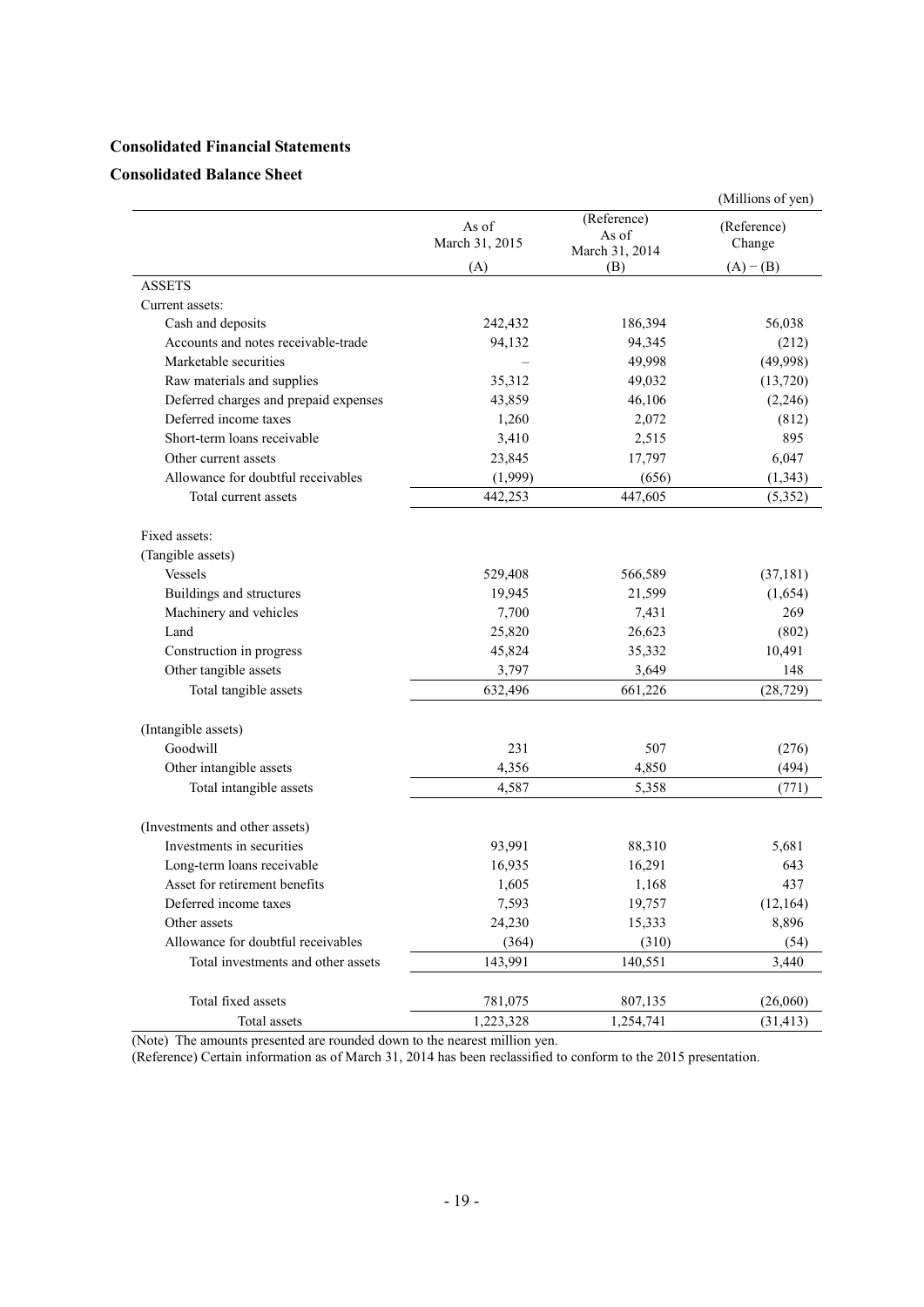## **Consolidated Balance Sheet**

|                                                             |                         |                                        | (Millions of yen)     |
|-------------------------------------------------------------|-------------------------|----------------------------------------|-----------------------|
|                                                             | As of<br>March 31, 2015 | (Reference)<br>As of<br>March 31, 2014 | (Reference)<br>Change |
|                                                             | (A)                     | (B)                                    | $(A) - (B)$           |
| <b>LIABILITIES</b>                                          |                         |                                        |                       |
| Current liabilities:                                        |                         |                                        |                       |
| Accounts and notes payable-trade                            | 101,324                 | 91,492                                 | 9,831                 |
| Short-term loans payable and current                        |                         |                                        |                       |
| portion of long-term loans payable                          | 81,475                  | 77,091                                 | 4,383                 |
| Accrued income taxes                                        | 6,641                   | 2,822                                  | 3,818                 |
| Allowance for loss relating to the Anti-<br>Monopoly Act    | 1,672                   | 67                                     | 1,604                 |
| Allowance for bonuses                                       | 2,754                   | 2,381                                  | 372                   |
| Allowance for directors' bonuses                            | 210                     | 205                                    | 4                     |
| Other current liabilities                                   | 66,871                  | 112,250                                | (45,379)              |
| Total current liabilities                                   | 260,949                 | 286,312                                | (25, 363)             |
|                                                             |                         |                                        |                       |
| Long-term liabilities:<br><b>B</b> onds                     | 52,943                  | 53,321                                 |                       |
| Long-term loans payable, less current                       |                         |                                        | (378)                 |
| portion                                                     | 357,502                 | 418,933                                | (61, 430)             |
| Obligations under finance leases                            | 41,030                  | 38,865                                 | 2,165                 |
| Deferred income taxes on land revaluation                   | 1,961                   | 2,096                                  | (135)                 |
| Allowance for directors' and audit &                        |                         |                                        |                       |
| supervisory board members' retirement<br>benefits           | 1,531                   | 1,541                                  | (9)                   |
| Accrued expenses for overhaul of vessels                    | 14,127                  | 15,452                                 | (1,324)               |
| Liability for retirement benefits                           | 6,310                   | 7,978                                  | (1,667)               |
| Derivative liabilities                                      | 12,147                  | 10,638                                 | 1,508                 |
| Other long-term liabilities                                 | 7,382                   | 8,912                                  | (1,529)               |
| Total long-term liabilities                                 | 494,938                 | 557,740                                | (62, 801)             |
| <b>Total liabilities</b>                                    | 755,887                 | 844,052                                | (88, 164)             |
| <b>NET ASSETS</b>                                           |                         |                                        |                       |
| Shareholders' equity:                                       |                         |                                        |                       |
| Common stock                                                | 75,457                  | 75,457                                 |                       |
| Capital surplus                                             | 60,312                  | 60,312                                 |                       |
| Retained earnings                                           | 254,922                 | 234,429                                | 20,492                |
| Less treasury stock, at cost                                | (1,071)                 | (908)                                  | (163)                 |
| Total shareholders' equity                                  | 389,620                 | 369,291                                | 20,329                |
| Accumulated other comprehensive income<br>$(\text{loss})$ : |                         |                                        |                       |
| Net unrealized holding gain on investments                  | 14,822                  | 8,188                                  | 6,634                 |
| in securities                                               |                         |                                        |                       |
| Deferred gain (loss) on hedges                              | 8,719                   | 5,753                                  | 2,965                 |
| Revaluation reserve for land                                | 6,209                   | 5,978                                  | 230                   |
| Translation adjustments                                     | 22,201                  | 71                                     | 22,129                |
| Retirement benefits liability adjustments                   | (41)                    | (446)                                  | 404                   |
| Total accumulated other comprehensive<br>income (loss), net | 51,911                  | 19,545                                 | 32,365                |
| Minority interests in consolidated subsidiaries             | 25,908                  | 21,851                                 | 4,056                 |
| Total net assets                                            | 467,440                 | 410,688                                | 56,751                |
| Total liabilities and net assets                            | 1,223,328               | 1,254,741                              | (31, 413)             |

(Note) The amounts presented are rounded down to the nearest million yen.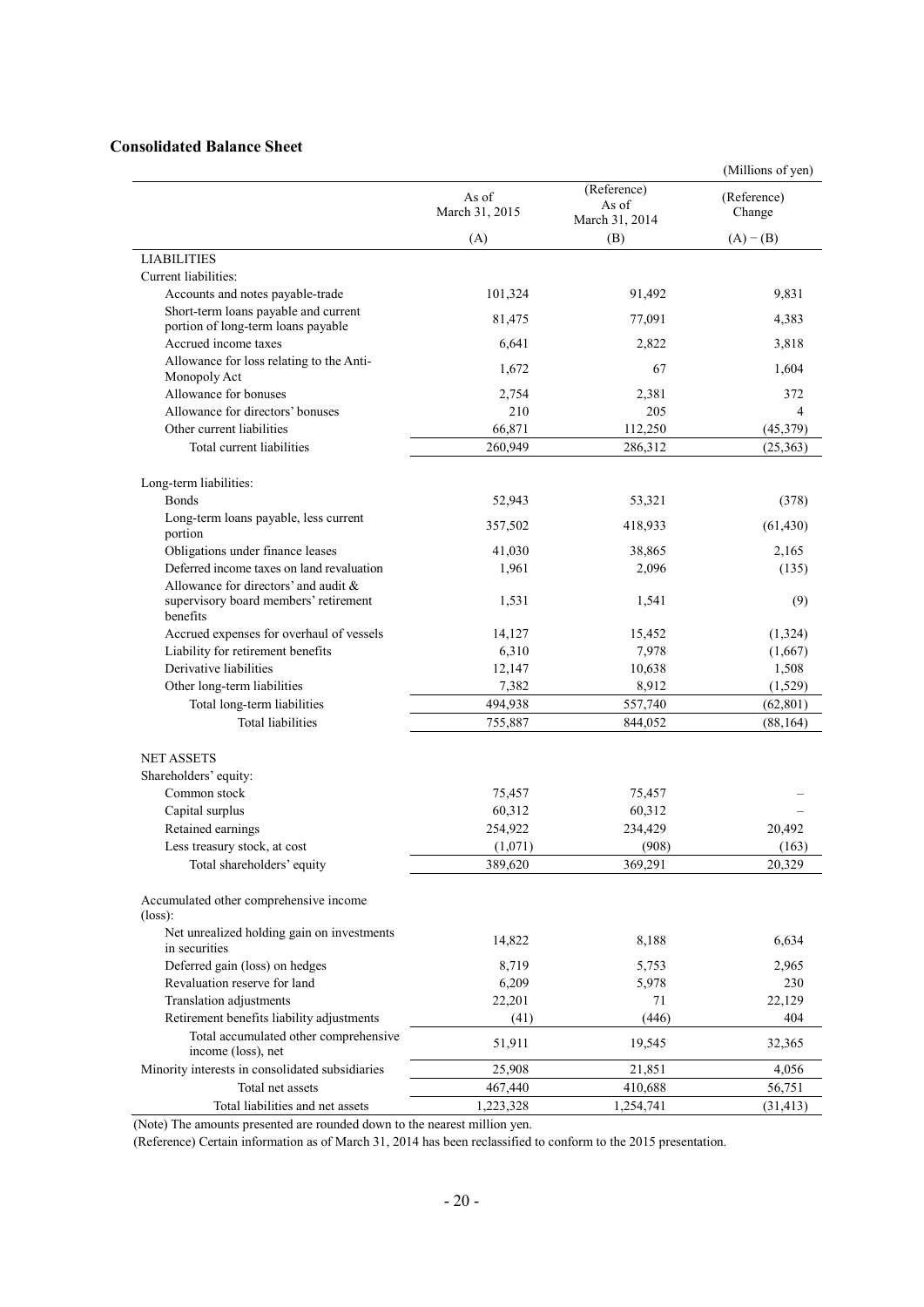### **Consolidated Statement of Income**

|                                                                      |                              |                                             | (Millions of yen)     |
|----------------------------------------------------------------------|------------------------------|---------------------------------------------|-----------------------|
|                                                                      | Year ended<br>March 31, 2015 | (Reference)<br>Year ended<br>March 31, 2014 | (Reference)<br>Change |
|                                                                      | (A)                          | (B)                                         | $(A) - (B)$           |
| Marine transportation and other operating<br>revenues                | 1,352,421                    | 1,224,126                                   | 128,295               |
| Marine transportation and other operating<br>costs and expenses      | 1,227,593                    | 1,123,236                                   | 104,357               |
| Gross operating income                                               | 124,827                      | 100,889                                     | 23,937                |
| Selling, general and administrative expenses                         | 76,838                       | 72,035                                      | 4,803                 |
| Operating income                                                     | 47,988                       | 28,854                                      | 19,134                |
| Non-operating income:                                                |                              |                                             |                       |
| Interest income                                                      | 1,481                        | 1,321                                       | 159                   |
| Dividend income                                                      | 2,234                        | 2,183                                       | 50                    |
| Equity in earnings of subsidiaries and<br>affiliates                 | 2,180                        | 2,756                                       | (575)                 |
| Exchange gain                                                        | 4,197                        | 6,347                                       | (2,150)               |
| Other non-operating income                                           | 1,564                        | 3,199                                       | (1, 634)              |
| Total non-operating income                                           | 11,658                       | 15,808                                      | (4,150)               |
| Non-operating expenses:                                              |                              |                                             |                       |
| Interest expenses                                                    | 9,819                        | 10,984                                      | (1,164)               |
| Other non-operating expenses                                         | 846                          | 1,223                                       | (377)                 |
| Total non-operating<br>expenses                                      | 10,665                       | 12,208                                      | (1, 542)              |
| Ordinary income                                                      | 48,980                       | 32,454                                      | 16,525                |
| Extraordinary income:                                                |                              |                                             |                       |
| Gain on sales of fixed assets                                        | 7,947                        | 4,963                                       | 2,984                 |
| Gain on sales of investments in securities                           | 7,735                        | 2,766                                       | 4,968                 |
| Gain on sales of shares of subsidiaries                              | 10,759                       | 12                                          | 10,747                |
| Other extraordinary income                                           | 1,741                        | 586                                         | 1,155                 |
| Total extraordinary income                                           | 28,184                       | 8,328                                       | 19,855                |
| Extraordinary losses:                                                |                              |                                             |                       |
| Loss on impairment of fixed assets                                   | 13,571                       | 3,958                                       | 9,612                 |
| Gain on cancellation of vessel charter<br>contracts                  | 5,225                        |                                             | 5,225                 |
| Loss related to the Anti-Monopoly Act                                | 7,023                        | 5,698                                       | 1,324                 |
| Provision of allowance for loss relating to<br>the Anti-Monopoly Act | 1,672                        | 67                                          | 1,604                 |
| Other extraordinary losses                                           | 1,040                        | 3,814                                       | (2,774)               |
| Total extraordinary losses                                           | 28,532                       | 13,539                                      | 14,993                |
| Income before income taxes                                           | 48,632                       | 27,244                                      | 21,388                |
| Income taxes:                                                        |                              |                                             |                       |
| Current                                                              | 12,798                       | 7,244                                       | 5,554                 |
| Deferred                                                             | 7,803                        | 1,333                                       | 6,470                 |
| Total income taxes                                                   | 20,601                       | 8,577                                       | 12,024                |
| Net income before minority interests                                 | 28,030                       | 18,666                                      | 9,364                 |
| Minority interests                                                   | 1,212                        | 2,024                                       | (811)                 |
| Net income                                                           | 26,818                       | 16,642                                      | 10,175                |

(Note) The amounts presented are rounded down to the nearest million yen.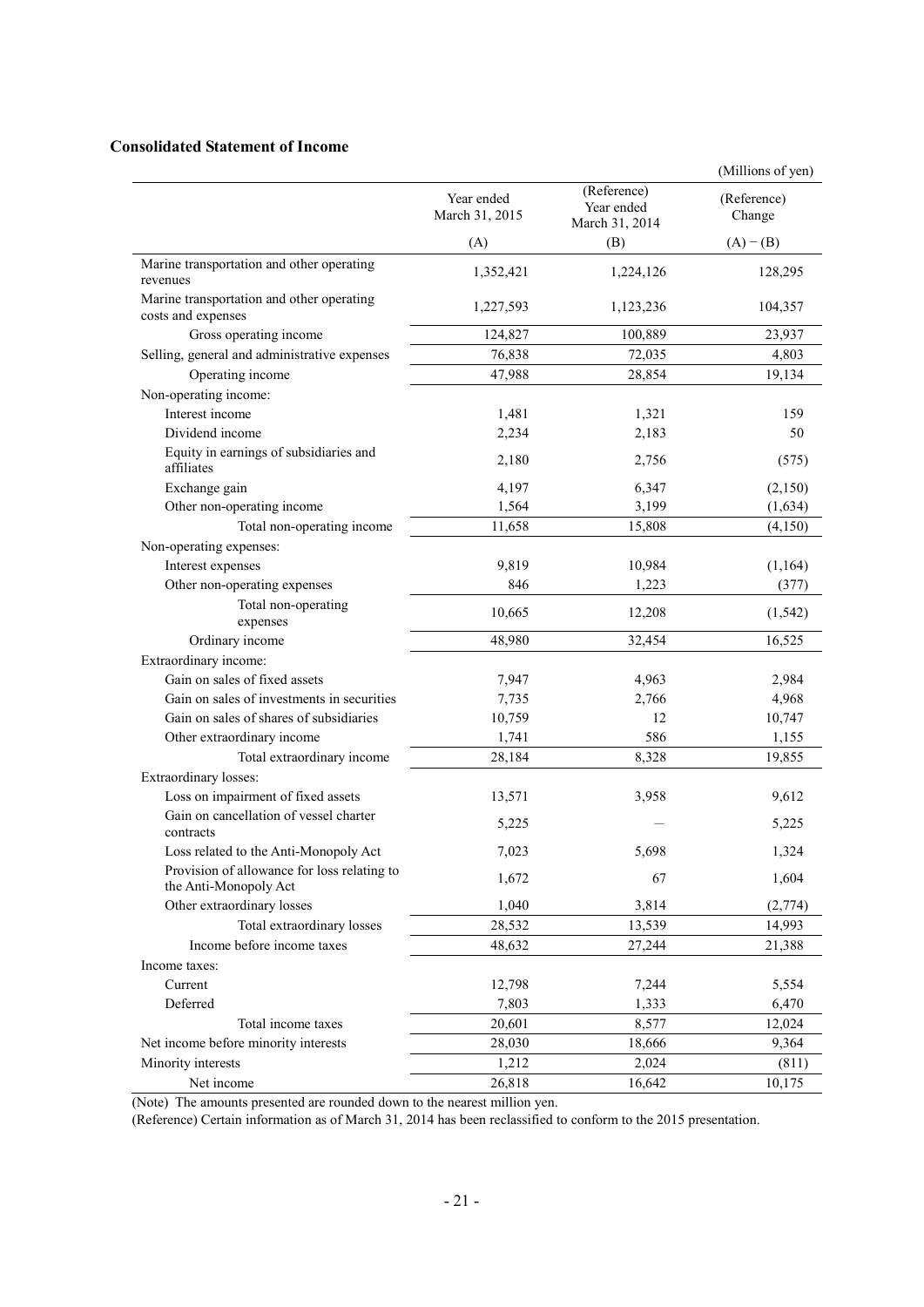# **Consolidated Statement of Changes in Net Assets**

For the year ended March 31, 2015

|                                                                                                  |                 |                      |                   |                            | (Millions of yen)                |  |  |  |
|--------------------------------------------------------------------------------------------------|-----------------|----------------------|-------------------|----------------------------|----------------------------------|--|--|--|
|                                                                                                  |                 | Shareholders' equity |                   |                            |                                  |  |  |  |
|                                                                                                  | Common stock    | Capital surplus      | Retained earnings | Treasury stock,<br>at cost | Total<br>shareholders'<br>equity |  |  |  |
| Balance at April 1, 2014                                                                         | 75,457          | 60,312               | 234,429           | (908)                      | 369,291                          |  |  |  |
| Cumulative effects of changes<br>in accounting policies                                          |                 |                      | (244)             |                            | (244)                            |  |  |  |
| Restated balance                                                                                 | 75,457          | 60,312               | 234,185           | (908)                      | 369,047                          |  |  |  |
| Change in items during the year                                                                  |                 |                      |                   |                            |                                  |  |  |  |
| Cash dividends                                                                                   |                 |                      | (6, 565)          |                            | (6, 565)                         |  |  |  |
| Net income                                                                                       |                 |                      | 26,818            |                            | 26,818                           |  |  |  |
| Purchase of treasury stock                                                                       |                 |                      |                   | (163)                      | (163)                            |  |  |  |
| Disposal of treasury stock                                                                       |                 |                      |                   |                            |                                  |  |  |  |
| Reversal of revaluation reserve<br>for land                                                      |                 |                      | 8                 |                            | 8                                |  |  |  |
| Net change in retained<br>earnings from changes in<br>scope of consolidation or<br>equity method |                 |                      | 475               |                            | 475                              |  |  |  |
| Net changes in items other<br>than shareholders' equity                                          |                 |                      |                   |                            |                                  |  |  |  |
| Net changes during the year                                                                      | $\qquad \qquad$ | -                    | 20,736            | (163)                      | 20,573                           |  |  |  |
| Balance at March 31, 2015                                                                        | 75,457          | 60,312               | 254,922           | (1,071)                    | 389,620                          |  |  |  |

|                                                                                                        | Accumulated other comprehensive income (loss)                     |                                      |                                 |                            |                                                 | Minority                                                     |                                              |                  |
|--------------------------------------------------------------------------------------------------------|-------------------------------------------------------------------|--------------------------------------|---------------------------------|----------------------------|-------------------------------------------------|--------------------------------------------------------------|----------------------------------------------|------------------|
|                                                                                                        | Net unrealized<br>holding gain on<br>investments in<br>securities | Deferred<br>gain (loss) on<br>hedges | Revaluation<br>reserve for land | Translation<br>adjustments | Retirement benefits<br>liability<br>adjustments | Total accumulated<br>other<br>comprehensive<br>income (loss) | interests in<br>consolidated<br>subsidiaries | Total net assets |
| Balance at April 1,<br>2014                                                                            | 8,188                                                             | 5,753                                | 5,978                           | 71                         | (446)                                           | 19,545                                                       | 21,851                                       | 410,688          |
| Cumulative effects<br>of changes in<br>accounting policies                                             |                                                                   |                                      |                                 |                            |                                                 |                                                              | (11)                                         | (255)            |
| <b>Restated balance</b>                                                                                | 8,188                                                             | 5,753                                | 5,978                           | 71                         | (446)                                           | 19,545                                                       | 21,840                                       | 410,433          |
| Change in items during<br>the year                                                                     |                                                                   |                                      |                                 |                            |                                                 |                                                              |                                              |                  |
| Cash dividends                                                                                         |                                                                   |                                      |                                 |                            |                                                 |                                                              |                                              | (6, 565)         |
| Net income                                                                                             |                                                                   |                                      |                                 |                            |                                                 |                                                              |                                              | 26,818           |
| Purchase of treasury<br>stock                                                                          |                                                                   |                                      |                                 |                            |                                                 |                                                              |                                              | (163)            |
| Disposal of treasury<br>stock                                                                          |                                                                   |                                      |                                 |                            |                                                 |                                                              |                                              |                  |
| Reversal of<br>revaluation reserve<br>for land                                                         |                                                                   |                                      |                                 |                            |                                                 |                                                              |                                              | 8                |
| Net change in<br>retained earnings<br>from changes in<br>scope of<br>consolidation or<br>equity method |                                                                   |                                      |                                 |                            |                                                 |                                                              |                                              | 475              |
| Net changes in items<br>other than<br>shareholders' equity                                             | 6,634                                                             | 2,965                                | 230                             | 22,129                     | 404                                             | 32,365                                                       | 4,068                                        | 36,433           |
| Net changes during the<br>year                                                                         | 6,634                                                             | 2,965                                | 230                             | 22,129                     | 404                                             | 32,365                                                       | 4,068                                        | 57,007           |
| Balance at March 31,<br>2015                                                                           | 14,822                                                            | 8,719                                | 6,209                           | 22,201                     | (41)                                            | 51,911                                                       | 25,908                                       | 467,440          |

(Note) The amounts presented are rounded down to the nearest million yen.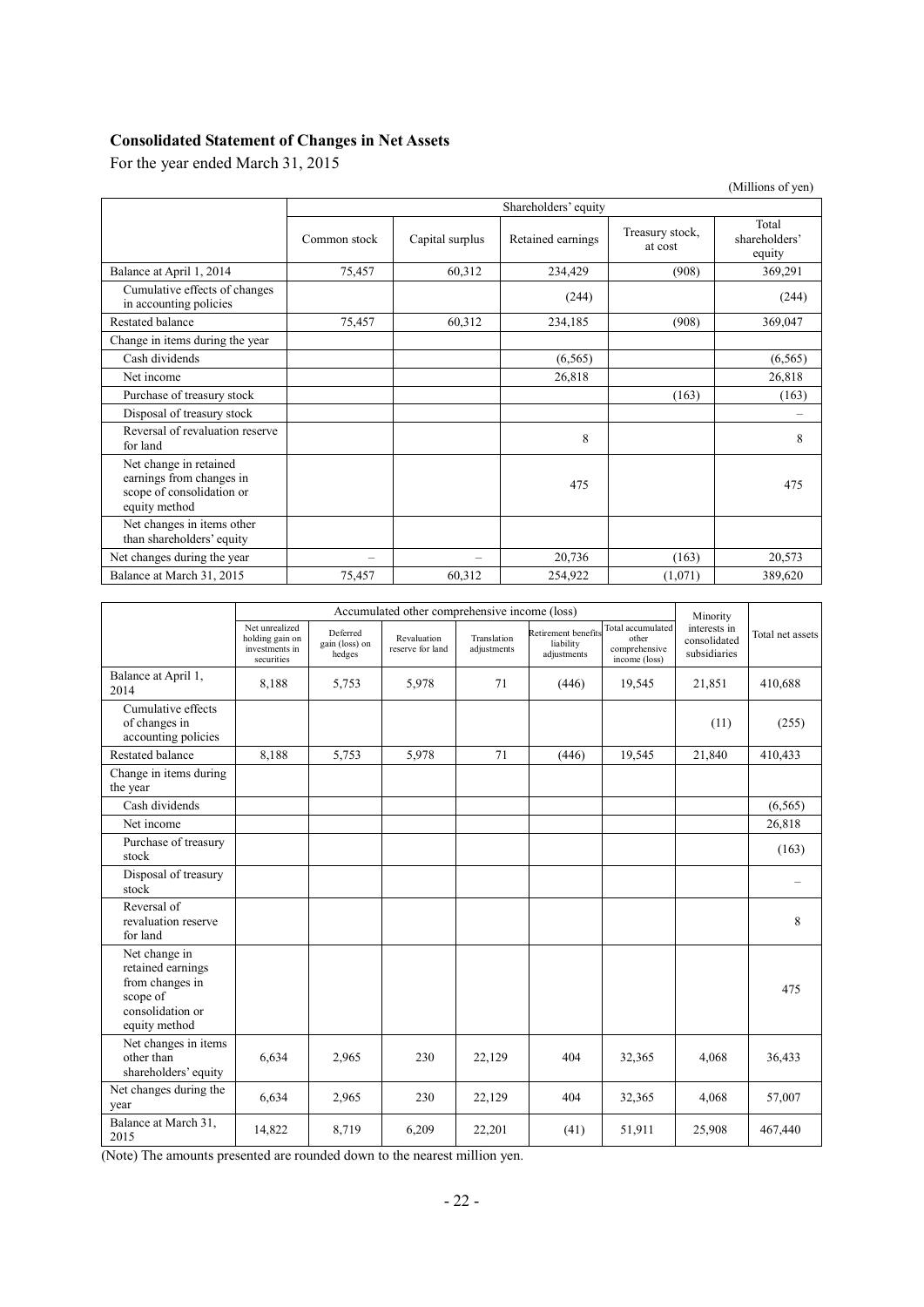## (Reference) For the year ended March 31, 2014

(Millions of yen)

|                                                                                                  |                          | Shareholders' equity |                   |                            |                                  |  |  |
|--------------------------------------------------------------------------------------------------|--------------------------|----------------------|-------------------|----------------------------|----------------------------------|--|--|
|                                                                                                  | Common stock             | Capital surplus      | Retained earnings | Treasury stock,<br>at cost | Total<br>shareholders'<br>equity |  |  |
| Balance at April 1, 2013                                                                         | 75,457                   | 60,315               | 223,287           | (904)                      | 358,155                          |  |  |
| Cumulative effects of changes<br>in accounting policies                                          |                          |                      |                   |                            |                                  |  |  |
| Restated balance                                                                                 | 75,457                   | 60,315               | 223,287           | (904)                      | 358,155                          |  |  |
| Change in items during the year                                                                  |                          |                      |                   |                            |                                  |  |  |
| Cash dividends                                                                                   |                          |                      | (2,345)           |                            | (2,345)                          |  |  |
| Net income                                                                                       |                          |                      | 16,642            |                            | 16,642                           |  |  |
| Purchase of treasury stock                                                                       |                          |                      |                   | (9)                        | (9)                              |  |  |
| Disposal of treasury stock                                                                       |                          | (3)                  |                   | 5                          | $\overline{c}$                   |  |  |
| Reversal of revaluation reserve<br>for land                                                      |                          |                      | (3,159)           |                            | (3,159)                          |  |  |
| Net change in retained<br>earnings from changes in<br>scope of consolidation or<br>equity method |                          |                      | 3                 |                            | 3                                |  |  |
| Net changes in items other<br>than shareholders' equity                                          |                          |                      |                   |                            |                                  |  |  |
| Net changes during the year                                                                      | $\overline{\phantom{0}}$ | (3)                  | 11,142            | (3)                        | 11,135                           |  |  |
| Balance at March 31, 2014                                                                        | 75,457                   | 60,312               | 234,429           | (908)                      | 369,291                          |  |  |

(Note) The amounts presented are rounded down to the nearest million yen.

|                                                                                                        | Accumulated other comprehensive income (loss)                     |                                      |                                 |                            |                                                 |                                                              |                                                          |                  |
|--------------------------------------------------------------------------------------------------------|-------------------------------------------------------------------|--------------------------------------|---------------------------------|----------------------------|-------------------------------------------------|--------------------------------------------------------------|----------------------------------------------------------|------------------|
|                                                                                                        | Net unrealized<br>holding gain on<br>investments in<br>securities | Deferred<br>gain (loss) on<br>hedges | Revaluation<br>reserve for land | Translation<br>adjustments | Retirement benefits<br>liability<br>adjustments | Total accumulated<br>other<br>comprehensive<br>income (loss) | Minority<br>interests in<br>consolidated<br>subsidiaries | Total net assets |
| Balance at April 1,<br>2013                                                                            | 2,475                                                             | (8, 104)                             | 2,350                           | (14,306)                   | —                                               | (17, 584)                                                    | 21,404                                                   | 361,975          |
| Cumulative effects<br>of changes in<br>accounting policies                                             |                                                                   |                                      |                                 |                            |                                                 |                                                              |                                                          |                  |
| Restated balance                                                                                       | 2,475                                                             | (8,104)                              | 2,350                           | (14,306)                   | $\equiv$                                        | (17, 584)                                                    | 21,404                                                   | 361,975          |
| Change in items during<br>the year                                                                     |                                                                   |                                      |                                 |                            |                                                 |                                                              |                                                          |                  |
| Cash dividends                                                                                         |                                                                   |                                      |                                 |                            |                                                 |                                                              |                                                          | (2,345)          |
| Net income                                                                                             |                                                                   |                                      |                                 |                            |                                                 |                                                              |                                                          | 16,642           |
| Purchase of treasury<br>stock                                                                          |                                                                   |                                      |                                 |                            |                                                 |                                                              |                                                          | (9)              |
| Disposal of treasury<br>stock                                                                          |                                                                   |                                      |                                 |                            |                                                 |                                                              |                                                          | 2                |
| Reversal of<br>revaluation reserve<br>for land                                                         |                                                                   |                                      |                                 |                            |                                                 |                                                              |                                                          | (3,159)          |
| Net change in<br>retained earnings<br>from changes in<br>scope of<br>consolidation or<br>equity method |                                                                   |                                      |                                 |                            |                                                 |                                                              |                                                          | 3                |
| Net changes in items<br>other than<br>shareholders' equity                                             | 5,712                                                             | 13,857                               | 3,628                           | 14,378                     | (446)                                           | 37,130                                                       | 447                                                      | 37,578           |
| Net changes during the<br>year                                                                         | 5,712                                                             | 13,857                               | 3,628                           | 14,378                     | (446)                                           | 37,130                                                       | 447                                                      | 48,713           |
| Balance at March 31,<br>2014                                                                           | 8,188                                                             | 5,753                                | 5,978                           | 71                         | (446)                                           | 19,545                                                       | 21,851                                                   | 410,688          |

(Note) The amounts presented are rounded down to the nearest million yen.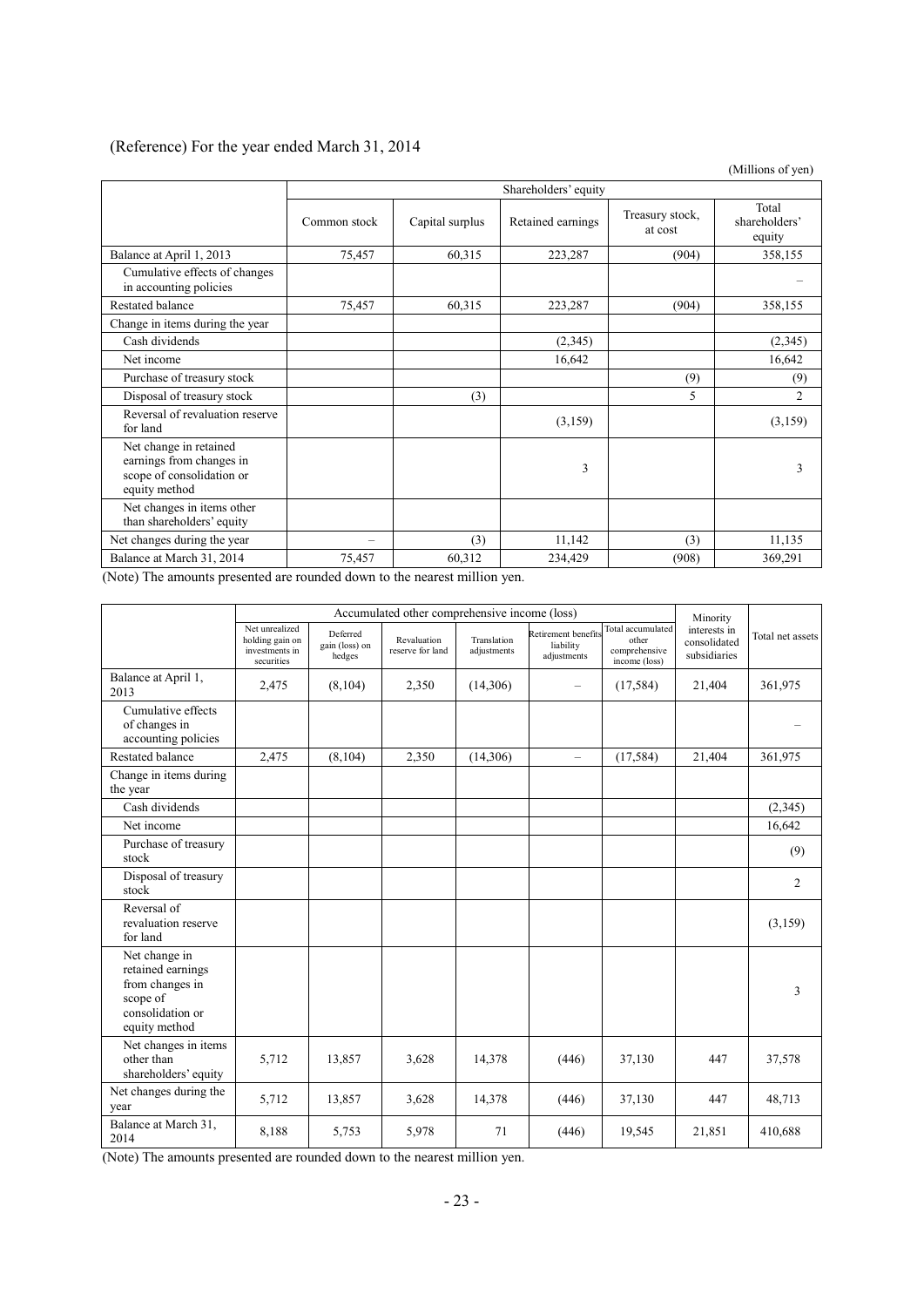### Independent Auditor's Report

May 12, 2015

The Board of Directors Kawasaki Kisen Kaisha, Ltd.

Ernst & Young ShinNihon LLC

Kaname Matsumoto Certified Public Accountant Designated and Engagement Partner

Satoshi Uchida Certified Public Accountant Designated and Engagement Partner

Takayuki Ueki Certified Public Accountant Designated and Engagement Partner

Pursuant to Article 444, Section 4 of the Companies Act, we have audited the accompanying consolidated financial statements, which comprise the consolidated balance sheet, the consolidated statement of income, the consolidated statement of changes in net assets and the notes to the consolidated financial statements of Kawasaki Kisen Kaisha, Ltd. (the "Company") applicable to the fiscal year from April 1, 2014 through March 31, 2015.

#### *Management's Responsibility for the Consolidated Financial Statements*

Management is responsible for the preparation and fair presentation of these consolidated financial statements in accordance with accounting principles generally accepted in Japan, and for designing and operating such internal control as management determines is necessary to enable the preparation and fair presentation of the consolidated financial statements that are free from material misstatement, whether due to fraud or error.

#### *Auditor's Responsibility*

Our responsibility is to express an opinion on these consolidated financial statements based on our audit. We conducted our audit in accordance with auditing standards generally accepted in Japan. Those standards require that we plan and perform the audit to obtain reasonable assurance about whether the consolidated financial statements are free from material misstatement.

An audit involves performing procedures to obtain audit evidence about the amounts and disclosures in the consolidated financial statements. The procedures selected depend on the auditor's judgment, including the assessment of the risks of material misstatement of the consolidated financial statements, whether due to fraud or error. The purpose of an audit of the consolidated financial statements is not to express an opinion on the effectiveness of the entity's internal control, but in making these risk assessments the auditor considers internal controls relevant to the entity's preparation and fair presentation of the consolidated financial statements in order to design audit procedures that are appropriate in the circumstances. An audit also includes evaluating the appropriateness of accounting policies used and the reasonableness of accounting estimates made by management, as well as evaluating the overall presentation of the consolidated financial statements.

We believe that the audit evidence we have obtained is sufficient and appropriate to provide a basis for our audit opinion.

#### *Opinion*

In our opinion, the consolidated financial statements referred to above present fairly, in all material respects, the financial position and results of operations of the Kawasaki Kisen Group, which consisted of the Company and consolidated subsidiaries, applicable to the fiscal year ended March 31, 2015 in conformity with accounting principles generally accepted in Japan.

#### *Conflicts of Interest*

We have no interest in the Company which should be disclosed in compliance with the Certified Public Accountants Act.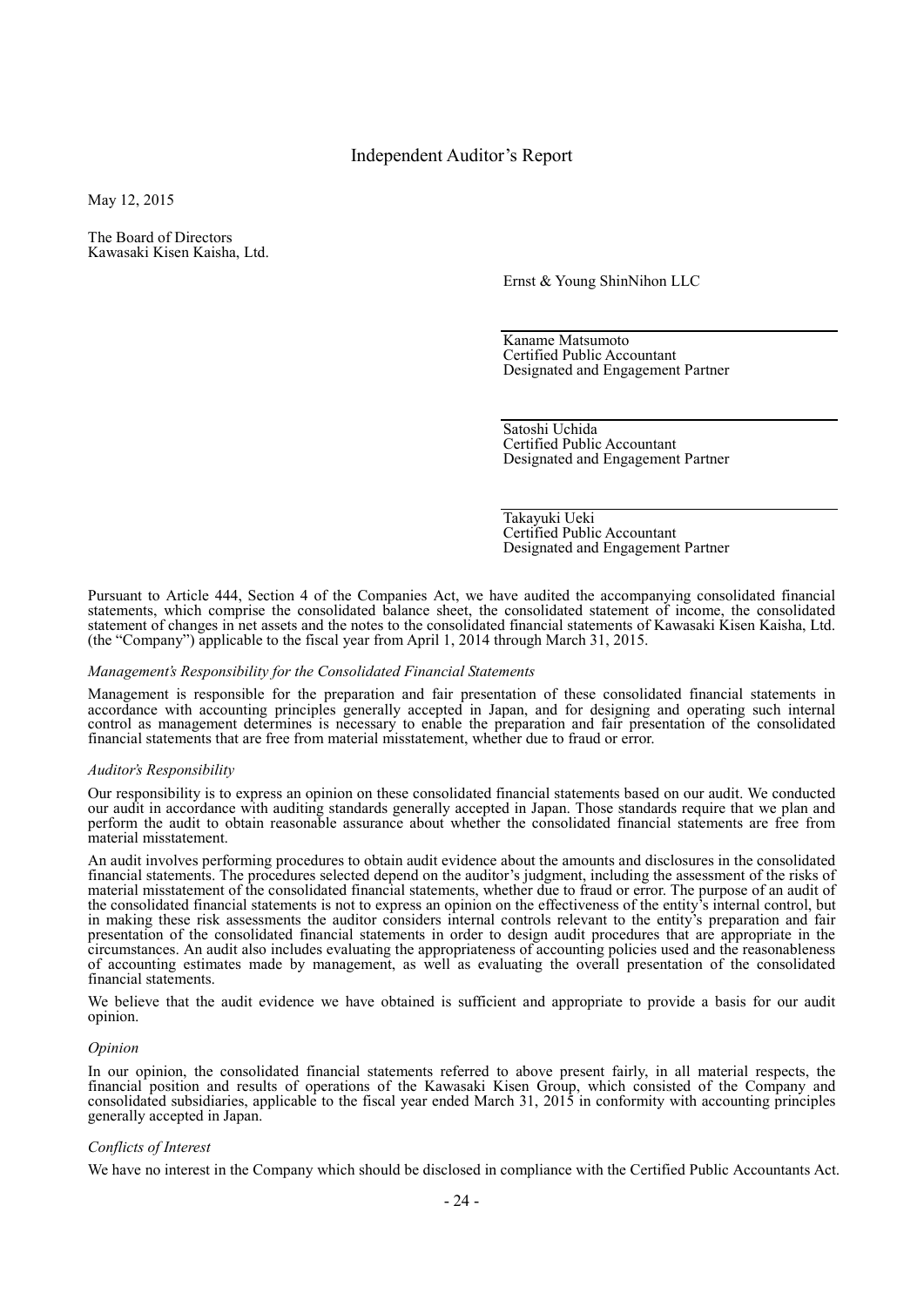### **Non-Consolidated Financial Statements**

### **Non-Consolidated Balance Sheet**

|                                            |                |                 | (Millions of yen) |
|--------------------------------------------|----------------|-----------------|-------------------|
|                                            | As of          | (Reference)     | (Reference)       |
|                                            | March 31, 2015 | As of           | Change            |
|                                            |                | March 31, 2014  |                   |
|                                            | (A)            | (B)             | $(A) - (B)$       |
| <b>ASSETS</b>                              |                |                 |                   |
| Current assets:                            |                |                 |                   |
| Cash and deposits                          | 115,664        | 104,110         | 11,553            |
| Accounts receivable-shipping               | 32,517         | 45,371          | (12, 854)         |
| Marketable securities                      |                | 49,998          | (49,998)          |
| Advances paid                              | 7,368          | 6,867           | 501               |
| Supplies                                   | 27,869         | 38,876          | (11,006)          |
| Deferred charges and prepaid expenses      | 38,571         | 39,366          | (794)             |
| Accounts receivable from agencies          | 33,897         | 22,279          | 11,617            |
| Deferred income taxes                      | 2,199          | 3,461           | (1,262)           |
| Short-term loans receivable                | 18,847         | 15,132          | 3,715             |
| Other current assets                       | 34,198         | 6,052           | 28,145            |
| Allowance for doubtful receivables         | (1,670)        | (369)           | (1,300)           |
| Total current assets                       | 309,462        | 331,146         | (21, 683)         |
|                                            |                |                 |                   |
| Fixed assets:                              |                |                 |                   |
| (Tangible assets)                          |                |                 |                   |
| Vessels                                    | 63,186         | 65,710          | (2,524)           |
| <b>Buildings</b>                           | 3,682          | 3,777           | (95)              |
| <b>Structures</b>                          | 137            | 153             | (15)              |
| Machinery and equipment                    | 88             | 110             | (21)              |
| Vehicles and transportation equipment      | 21             | 33              | (11)              |
| Equipment and fixtures                     | 295            | 446             | (151)             |
| Land                                       | 11,346         | 11,346          |                   |
| Construction in progress                   | 9,127          | 2,859           | 6,268             |
| Other tangible fixed assets                | 963<br>88,849  | 1,055<br>85,493 | (92)<br>3,355     |
| Total tangible assets                      |                |                 |                   |
| (Intangible assets)                        |                |                 |                   |
| Software                                   | 958            | 1,251           | (292)             |
| Software in progress                       | 12             | 18              | (6)               |
| Other intangible assets                    | 6              | 6               |                   |
| Total intangible assets                    | 977            | 1,277           | (299)             |
|                                            |                |                 |                   |
| (Investments and other assets)             |                |                 |                   |
| Investments in securities                  | 51,685         | 42,057          | 9,628             |
| Shares of subsidiaries and affiliates      | 78,337         | 73,727          | 4,609             |
| Investments in capital                     | 1,362          | 1,362           |                   |
| Investments in capital of subsidiaries and | 23,321         | 23,284          | 36                |
| affiliates                                 |                |                 |                   |
| Long-term loans receivable                 | 60,339         | 63,379          | (3,039)           |
| Long-term prepaid expenses                 | 4,650          | 4,616           | 33                |
| Prepaid pension cost                       | 1,114          | 855             | 258               |
| Deferred income taxes                      | 3,122          | 14,428          | (11,306)          |
| Lease investment assets                    | 32,344         | 20,336          | 12,008            |
| Lease and guarantee deposits               | 2,061          | 1,871           | 189               |
| Other assets                               | 1,741          | 397             | 1,344             |
| Allowance for doubtful receivables         | (3,058)        | (577)           | (2,480)           |
| Total investments and other assets         | 257,022        | 245,740         | 11,281            |
|                                            |                |                 |                   |
| Total fixed assets                         | 346,849        | 332,512         | 14,337            |
| Total assets                               | 656,312        | 663,658         | (7, 346)          |

(Note) The amounts presented are rounded down to the nearest million yen.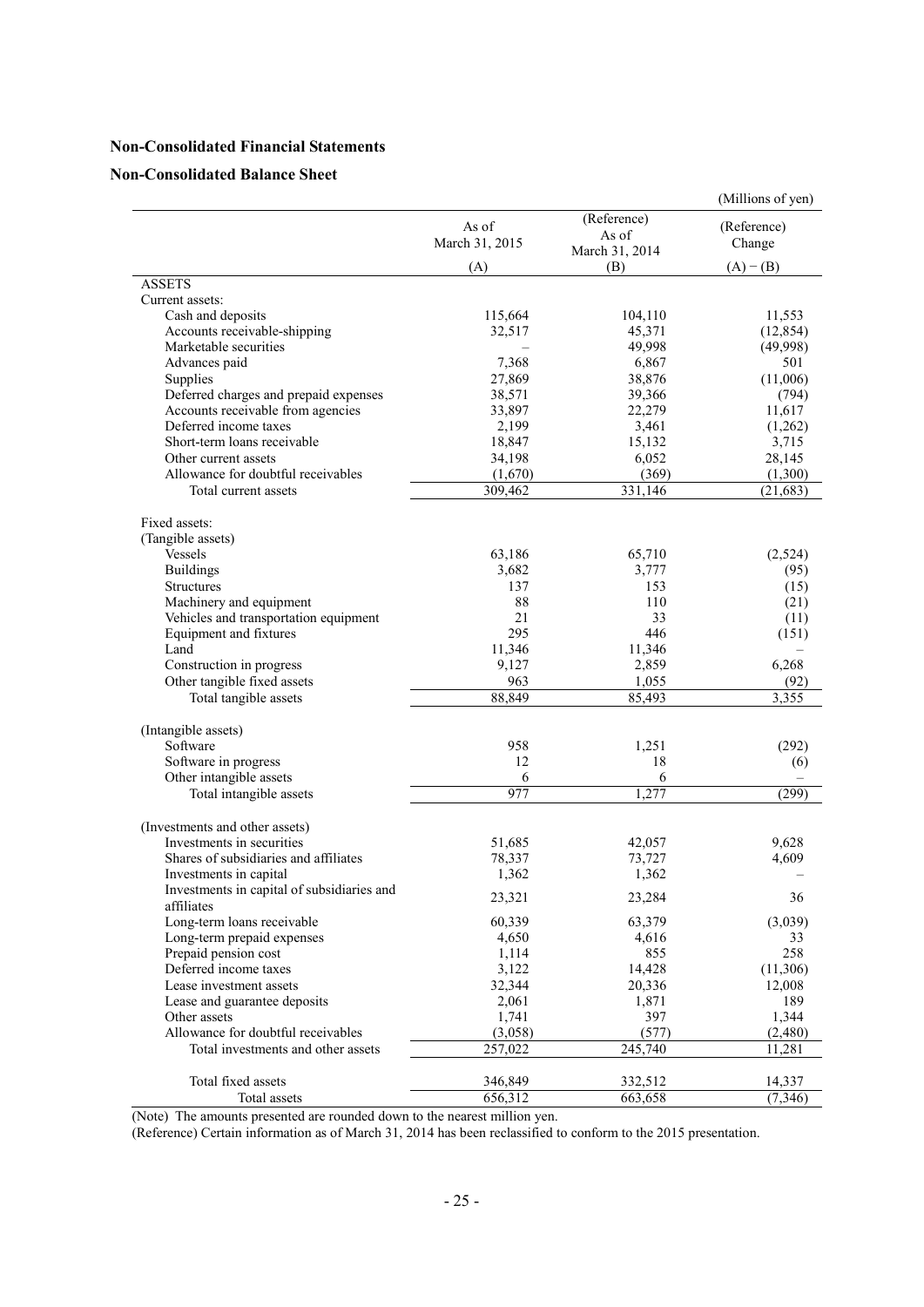### **Non-Consolidated Balance Sheet**

|                                                                               |                         |                                        | (Millions of yen)     |
|-------------------------------------------------------------------------------|-------------------------|----------------------------------------|-----------------------|
|                                                                               | As of<br>March 31, 2015 | (Reference)<br>As of<br>March 31, 2014 | (Reference)<br>Change |
|                                                                               | (A)                     | (B)                                    | $(A) - (B)$           |
| <b>LIABILITIES</b>                                                            |                         |                                        |                       |
| Current liabilities:                                                          |                         |                                        |                       |
| Accounts payable-shipping                                                     | 86,976                  | 83,135                                 | 3,840                 |
| Accounts payable-other business                                               | $\mathbf{0}$            | $\theta$                               | 0                     |
| Current portion of bonds                                                      | 378                     | 45,378                                 | (45,000)              |
| Short-term loans payable and current                                          | 49,684                  | 48,060                                 | 1,624                 |
| portion of long-term loans payable                                            |                         |                                        |                       |
| Lease obligations                                                             | 995                     | 865                                    | 129                   |
| Accounts payable-other                                                        | 778                     | 6,104                                  | (5,326)               |
| Accrued expenses<br>Accrued income taxes                                      | 227<br>155              | 538<br>81                              | (310)<br>74           |
| Advances received                                                             | 22,735                  | 24,212                                 | (1, 476)              |
| Deposits received                                                             | 11,193                  | 4,324                                  | 6,869                 |
| Accounts payable to agencies                                                  | 599                     | 647                                    | (47)                  |
| Allowance for loss relating to the Anti-                                      |                         |                                        |                       |
| Monopoly Act                                                                  | 1,672                   |                                        | 1,672                 |
| Allowance for bonuses                                                         | 870                     | 689                                    | 181                   |
| Other current liabilities                                                     | 5,730                   | 1,865                                  | 3,864                 |
| Total current liabilities                                                     | 181,998                 | 215,902                                | (33, 903)             |
|                                                                               |                         |                                        |                       |
| Long-term liabilities:                                                        |                         |                                        |                       |
| <b>B</b> onds                                                                 | 52,943                  | 53,321                                 | (378)                 |
| Long-term loans payable, less current                                         | 126,059                 | 142,651                                | (16, 592)             |
| portion                                                                       |                         |                                        |                       |
| Lease obligation, less current portion<br>Allowance for employees' retirement | 11,340                  | 9,714                                  | 1,625                 |
| benefits                                                                      | 707                     | 737                                    | (29)                  |
| Accrued expenses for overhaul of vessels                                      | 945                     | 998                                    | (52)                  |
| Deferred income taxes on land revaluation                                     | 1,655                   | 1,778                                  | (123)                 |
| Other long-term liabilities                                                   | 2,620                   | 1,642                                  | 977                   |
| Total long-term liabilities                                                   | 196,270                 | 210,843                                | (14, 572)             |
| <b>Total liabilities</b>                                                      | 378,269                 | 426,745                                | (48, 476)             |
|                                                                               |                         |                                        |                       |
| <b>NET ASSETS</b>                                                             |                         |                                        |                       |
| Shareholders' equity:                                                         |                         |                                        |                       |
| Common stock                                                                  | 75,457                  | 75,457                                 |                       |
| Capital surplus                                                               | 60,302                  | 60,302                                 |                       |
| Capital reserve                                                               | 60,302                  | 60,302                                 |                       |
| Total capital surplus<br>Retained earnings                                    |                         |                                        |                       |
| Legal reserve                                                                 | 2,540                   | 2,540                                  |                       |
| Other retained earnings                                                       |                         |                                        |                       |
| Reserve for special depreciation                                              | 185                     | 438                                    | (253)                 |
| Reserve for advanced depreciation                                             | 590                     | 642                                    | (51)                  |
| General reserve                                                               | 60,552                  | 60,552                                 |                       |
| Retained earnings brought forward                                             | 47,412                  | 14,704                                 | 32,707                |
| Total retained earnings                                                       | 111,280                 | 78,877                                 | 32,403                |
| Less treasury stock, at cost                                                  | (1,021)                 | (858)                                  | (163)                 |
| Total shareholders' equity                                                    | 246,019                 | 213,778                                | 32,240                |
|                                                                               |                         |                                        |                       |
| Valuation and translation adjustments:                                        |                         |                                        |                       |
| Net unrealized holding gain on investments                                    | 12,530                  | 4,621                                  | 7,909                 |
| in securities                                                                 |                         |                                        |                       |
| Deferred gain on hedges                                                       | 15,681                  | 14,825                                 | 856                   |
| Revaluation reserve for land                                                  | 3,811                   | 3,687                                  | 123                   |
| Total valuation and translation<br>adjustments                                | 32,023                  | 23,134                                 | 8,889                 |
| Total net assets                                                              | 278,043                 | 236,913                                | 41,129                |
| Total liabilities and net assets                                              | 656,312                 | 663,658                                | (7, 346)              |

(Note) The amounts presented are rounded down to the nearest million yen.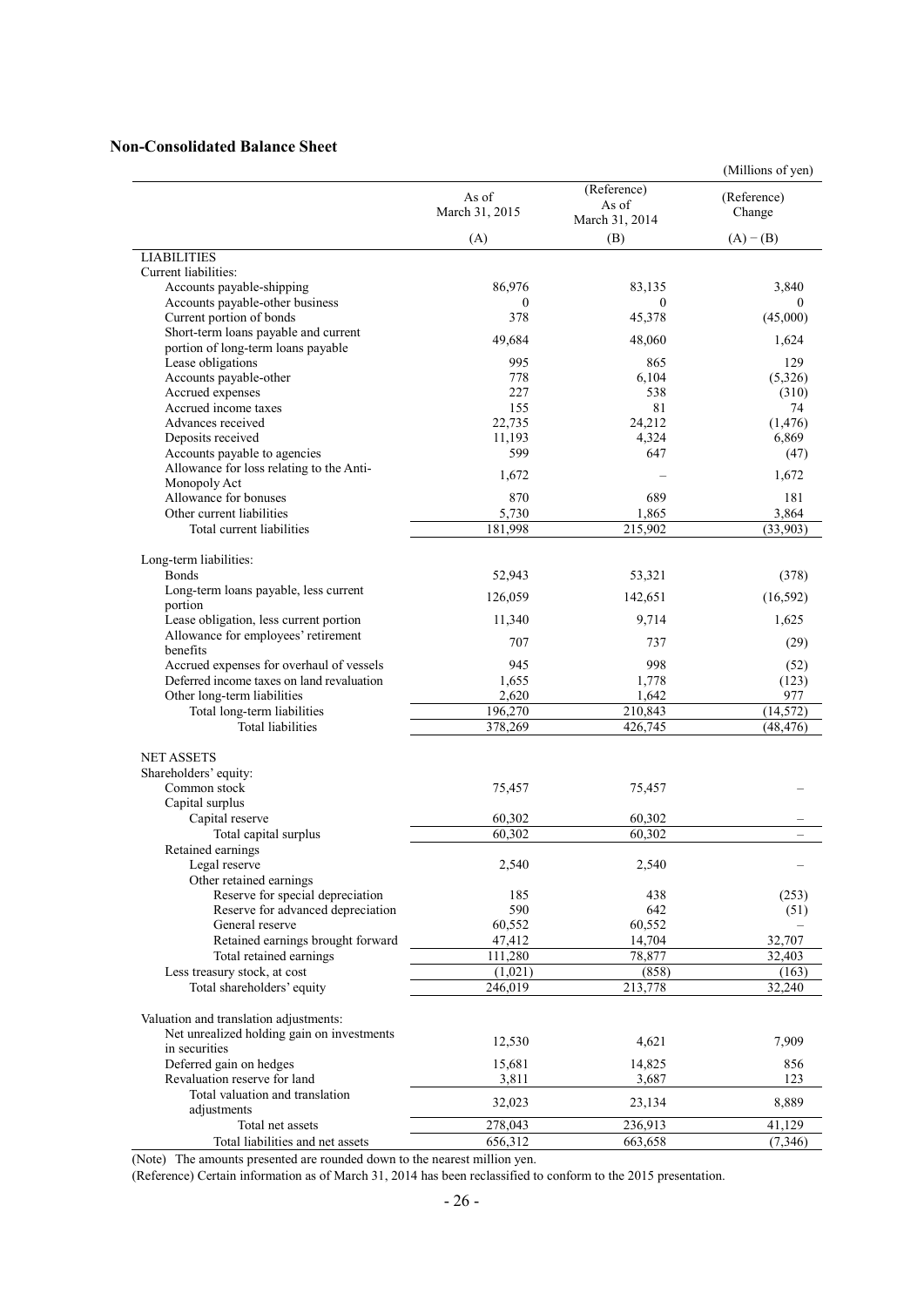### **Non-Consolidated Statement of Income**

|                                                          |                              |                                             | (Millions of yen)     |
|----------------------------------------------------------|------------------------------|---------------------------------------------|-----------------------|
|                                                          | Year ended<br>March 31, 2015 | (Reference)<br>Year ended<br>March 31, 2014 | (Reference)<br>Change |
|                                                          | (A)                          | (B)                                         | $(A) - (B)$           |
| Marine transportation revenues                           |                              |                                             |                       |
| Freight                                                  | 859,856                      | 767,716                                     | 92,140                |
| Charter hire                                             | 176,497                      | 164,315                                     | 12,181                |
| Other marine transportation revenue                      | 23,199                       | 21,545                                      | 1,654                 |
| Total marine transportation revenues                     | 1,059,553                    | 953,577                                     | 105,976               |
| Marine transportation expenses                           |                              |                                             |                       |
| Operating costs and expenses                             | 565,096                      | 517,304                                     | 47,791                |
| Vessel expenses                                          | 7,091                        | 6,950                                       | 141                   |
| Charter hire                                             | 391,304                      | 358,851                                     | 32,452                |
| Other marine transportation expenses                     | 62,178                       | 47,316                                      | 14,861                |
| Total marine transportation expenses                     | 1,025,669                    | 930,423                                     | 95,246                |
| Marine transportation income                             | 33,883                       | 23,154                                      | 10,729                |
| Other business revenue                                   | 677                          | 849                                         | (172)                 |
| Other business expenses                                  | 428                          | 501                                         | (72)                  |
| Other business income                                    | 248                          | 348                                         | (99)                  |
| Gross operating income                                   | 34,132                       | 23,502                                      | 10,629                |
| General and administrative expenses                      | 17,117                       | 16,088                                      | 1,029                 |
| Operating income                                         | 17,014                       | 7,413                                       | 9,600                 |
| Non-operating income:                                    |                              |                                             |                       |
| Interest income                                          | 1,297                        | 1,215                                       | 82                    |
| Dividend income                                          | 31,250                       | 11,330                                      | 19,919                |
| Exchange gain                                            | 4,906                        | 1,885                                       | 3,020                 |
| Other non-operating income                               | 858                          | 1,291                                       | (433)                 |
| Total non-operating income                               | 38,312                       | 15,723                                      | 22.589                |
| Non-operating expenses:                                  |                              |                                             |                       |
| Interest expenses                                        | 3,499                        | 3,588                                       | (88)                  |
| Interest on bonds<br>Provision of allowance for doubtful | 76                           | 766                                         | (690)                 |
| receivables                                              | 2,871                        | 56                                          | 2,814                 |
| Other non-operating expenses                             | 387                          | 490                                         | (102)                 |
| Total non-operating                                      |                              |                                             |                       |
| expenses                                                 | 6,835                        | 4,902                                       | 1,933                 |
| Ordinary income                                          | 48,490                       | 18,234                                      | 30,256                |
| Extraordinary income:                                    |                              |                                             |                       |
| Gain on sales of fixed assets                            |                              | 416                                         | (416)                 |
| Gain on sales of shares of subsidiaries                  | 12,561                       | $\overline{c}$                              | 12,558                |
| Gain on sales of investments in securities               | 1,662                        | 2,691                                       | (1,029)               |
| Other extraordinary income                               | 768                          | 388                                         | (380)                 |
| Total extraordinary income                               | 14,992                       | 3,499                                       | 11,492                |
| Extraordinary losses:                                    |                              |                                             |                       |
| Loss related to the Anti-Monopoly Act                    | 7,023                        | 5,698                                       | 1,324                 |
| Provision of allowance for loss relating to              |                              |                                             |                       |
| the Anti-Monopoly Act                                    | 1,672                        |                                             | 1,672                 |
| Gain on cancellation of vessel charter                   | 5,172                        |                                             |                       |
| contracts                                                |                              |                                             | 5,172                 |
| Other extraordinary losses                               | 15                           | 3.377                                       | (3,361)               |
| Total extraordinary losses                               | 13,883                       | 9,075                                       | 4,807                 |
| Income before income taxes                               | 49,599                       | 12,658                                      | 36,941                |
| Income taxes:                                            |                              |                                             |                       |
| Current                                                  | 761                          | 854                                         | (92)                  |
| Deferred                                                 | 9,809                        | 450                                         | 9,359                 |
| Total income taxes                                       | 10,571                       | 1,304                                       | 9,266                 |
| Net income                                               | 39,028                       | 11,353                                      | 27,674                |

(Note) The amounts presented are rounded down to the nearest million yen.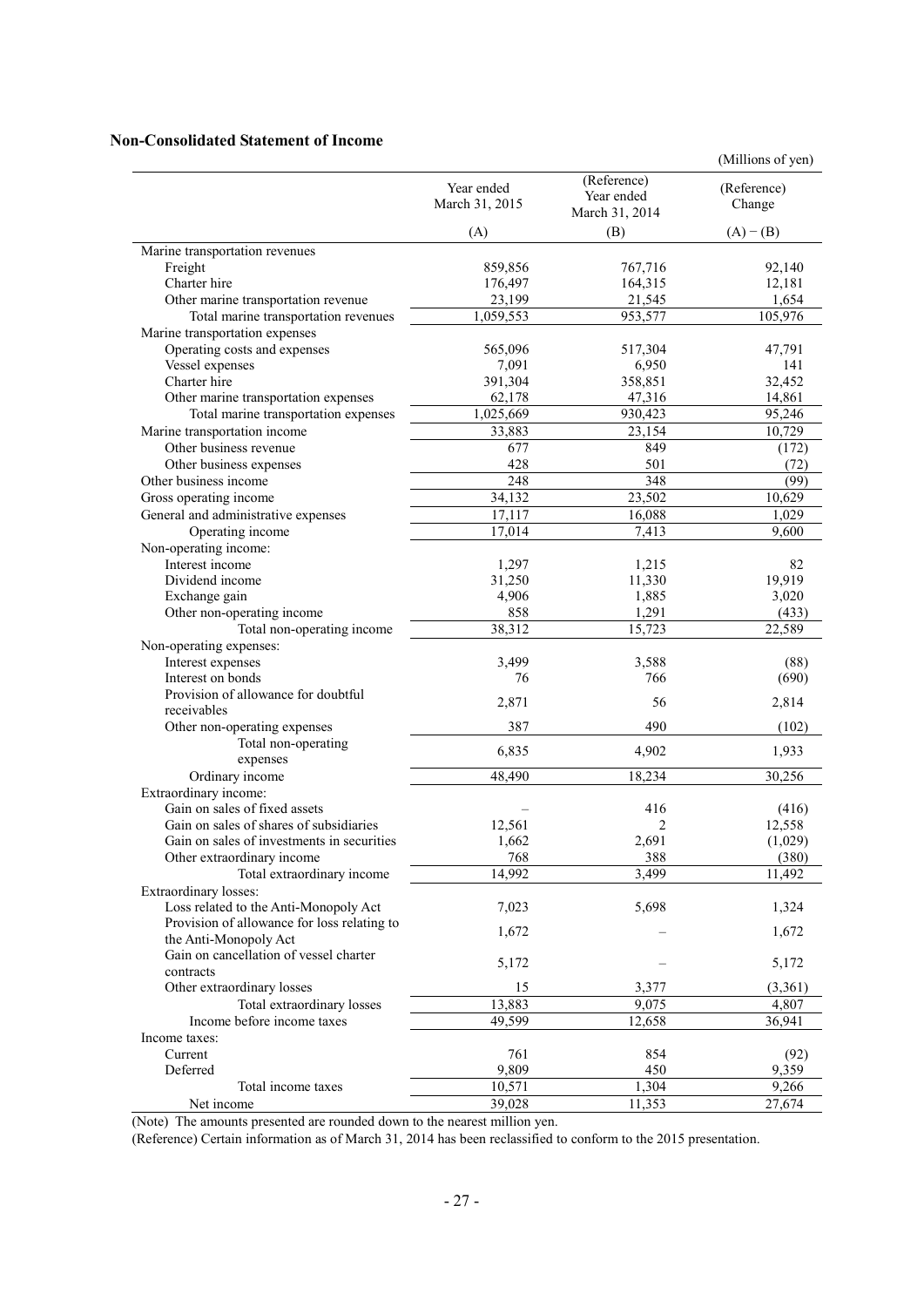### **Non-Consolidated Statement of Changes in Net Assets**

For the year ended March 31, 2015

(Millions of yen) Shareholders' equity Common stock Capital surplus Retained earnings Treasury stock, at cost Total shareholders' equity Capital reserve Total capital surplus Legal reserve Other retained earnings Total retained earnings Reserve for special depreciation Reserve for advanced depreciation General reserve Retained earnings brought forward Balance at April 1, 2014 75,457 60,302 60,302 2,540 438 642 60,552 14,704 78,877 (858) 213,778 Cumulative effects of changes in accounting policies  $(59)$  (59) (59) (59) Restated balance 75,457 60,302 60,302 2,540 438 642 60,552 14,645 78,817 (858) 213,719 Change in items during the year  $\text{Cash dividends}$  (6,565) (6,565) (6,565) (6,565) (6,565) Reversal of reserve for special depreciation (253) 253 – – Reversal of reserve for advanced depreciation (51) 51 – – Net income 39,028 39,028 39,028 39,028 39,028 39,028 39,028 39,028 39,028 Purchase of treasury stock (163) (163) (163) (163) (163) Disposal of treasury  $S_{\text{DSPOSAT}}$  (and  $S_{\text{DSPOSAT}}$  ) and  $S_{\text{DSPOAT}}$  (b)  $S_{\text{DSPOAT}}$  (b)  $S_{\text{DSPOAT}}$  (b)  $S_{\text{DSPOAT}}$  (b)  $S_{\text{DSPOAT}}$  (b)  $S_{\text{DSPOAT}}$  (b)  $S_{\text{DSPOAT}}$  (b)  $S_{\text{DSPOAT}}$  (b)  $S_{\text{DSPOAT}}$  (c)  $S_{\text{DSPOAT}}$  (c)  $S_{\text{DSPOAT}}$  ( Reversal of revaluation reserve for land – – Net changes in items other than shareholders' equity Net changes during the year – – – – – – (253) (51) – 32,767 32,462 (163) 32,299<br>year Balance at March 31, 2015<br>2015 - 2015 111,280 1205 131, 1206,019 1206,019 135 131,280 1206,019 135 131,280 131,280 140,019 130,019

|                                                         | Net unrealized holding<br>gain on investments in<br>securities | Deferred gain<br>on hedges | Revaluation reserve<br>for land | Total valuation and<br>translation adjustments | Total net assets |
|---------------------------------------------------------|----------------------------------------------------------------|----------------------------|---------------------------------|------------------------------------------------|------------------|
| Balance at April 1, 2014                                | 4,621                                                          | 14,825                     | 3,687                           | 23,134                                         | 236,913          |
| Cumulative effects of changes<br>in accounting policies |                                                                |                            |                                 |                                                | (59)             |
| Restated balance                                        | 4,621                                                          | 14,825                     | 3,687                           | 23,134                                         | 236,854          |
| Change in items during the year                         |                                                                |                            |                                 |                                                |                  |
| Cash dividends                                          |                                                                |                            |                                 |                                                | (6, 565)         |
| Reversal of reserve for special<br>depreciation         |                                                                |                            |                                 |                                                |                  |
| Reversal of reserve for<br>advanced depreciation        |                                                                |                            |                                 |                                                |                  |
| Net income                                              |                                                                |                            |                                 |                                                | 39,028           |
| Purchase of treasury stock                              |                                                                |                            |                                 |                                                | (163)            |
| Disposal of treasury stock                              |                                                                |                            |                                 |                                                |                  |
| Reversal of revaluation reserve<br>for land             |                                                                |                            |                                 |                                                |                  |
| Net changes in items other than<br>shareholders' equity | 7,909                                                          | 856                        | 123                             | 8,889                                          | 8,889            |
| Net changes during the year                             | 7,909                                                          | 856                        | 123                             | 8,889                                          | 41,189           |
| Balance at March 31, 2015                               | 12,530                                                         | 15,681                     | 3,811                           | 32.023                                         | 278,043          |

(Note) The amounts presented are rounded down to the nearest million yen.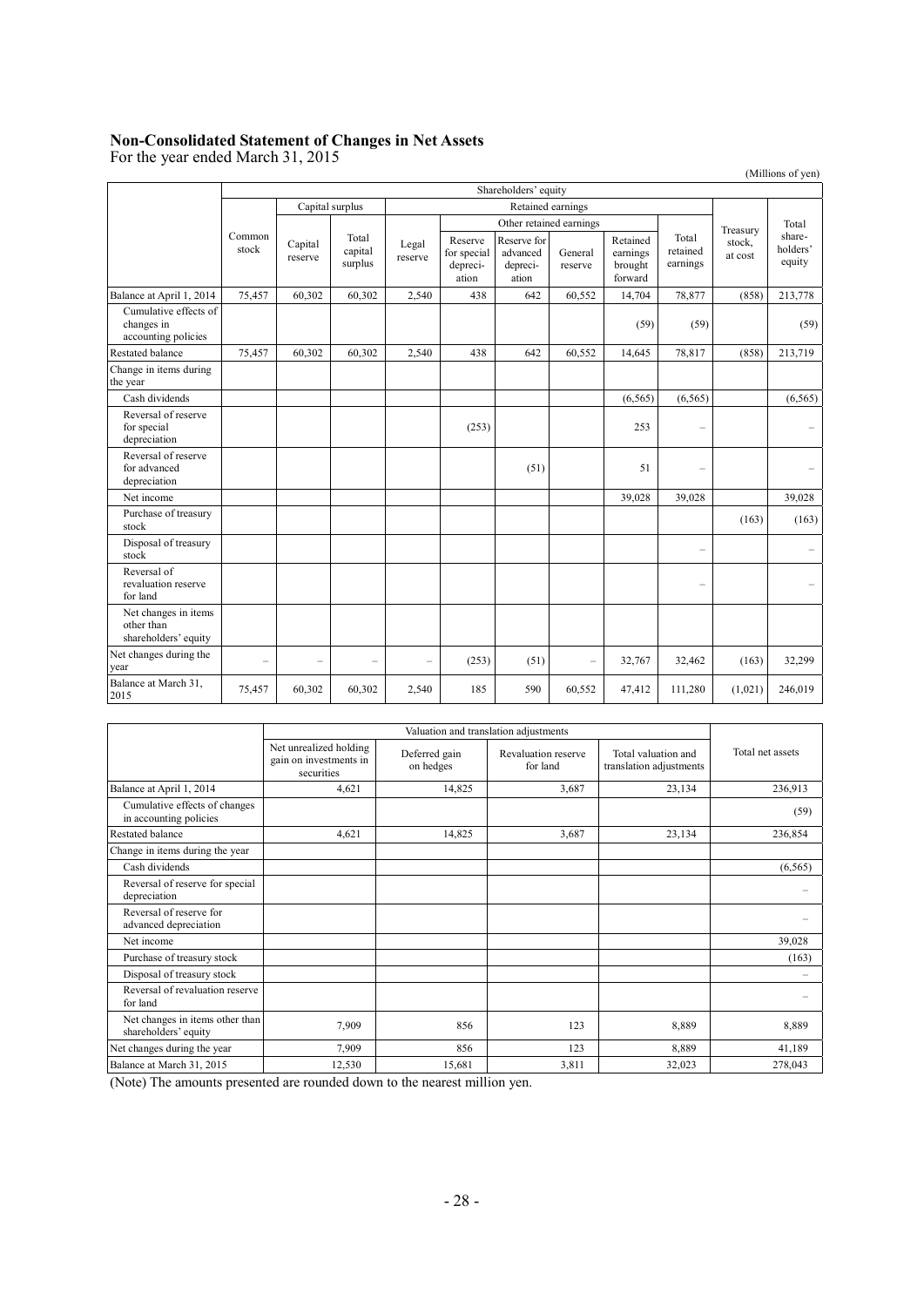# (Reference) For the year ended March 31, 2014

|                                                            |                      |                             |                  |                                             |                                              |                    |                                            |                               |                          |                              | (Millions of yen) |
|------------------------------------------------------------|----------------------|-----------------------------|------------------|---------------------------------------------|----------------------------------------------|--------------------|--------------------------------------------|-------------------------------|--------------------------|------------------------------|-------------------|
|                                                            | Shareholders' equity |                             |                  |                                             |                                              |                    |                                            |                               |                          |                              |                   |
|                                                            |                      | Capital surplus             |                  |                                             |                                              | Retained earnings  |                                            |                               |                          |                              |                   |
|                                                            |                      |                             |                  |                                             | Other retained earnings                      |                    |                                            |                               | Treasury                 | Total                        |                   |
| Common<br>stock                                            | Capital<br>reserve   | Total<br>capital<br>surplus | Legal<br>reserve | Reserve<br>for special<br>depreci-<br>ation | Reserve for<br>advanced<br>depreci-<br>ation | General<br>reserve | Retained<br>earnings<br>brought<br>forward | Total<br>retained<br>earnings | stock,<br>at cost        | share-<br>holders'<br>equity |                   |
| Balance at April 1, 2013                                   | 75,457               | 60,302                      | 60,302           | 2,540                                       | 677                                          | 706                | 60,552                                     | 8,396                         | 72,872                   | (854)                        | 207,778           |
| Cumulative effects of<br>changes in<br>accounting policies |                      |                             |                  |                                             |                                              |                    |                                            |                               | $\equiv$                 |                              |                   |
| Restated balance                                           | 75,457               | 60,302                      | 60,302           | 2,540                                       | 677                                          | 706                | 60,552                                     | 8,396                         | 72,872                   | (854)                        | 207,778           |
| Change in items during<br>the year                         |                      |                             |                  |                                             |                                              |                    |                                            |                               |                          |                              |                   |
| Cash dividends                                             |                      |                             |                  |                                             |                                              |                    |                                            | (2, 345)                      | (2, 345)                 |                              | (2,345)           |
| Reversal of reserve<br>for special<br>depreciation         |                      |                             |                  |                                             | (239)                                        |                    |                                            | 239                           | $\equiv$                 |                              |                   |
| Reversal of reserve<br>for advanced<br>depreciation        |                      |                             |                  |                                             |                                              | (64)               |                                            | 64                            | $\overline{\phantom{0}}$ |                              | $\equiv$          |
| Net income                                                 |                      |                             |                  |                                             |                                              |                    |                                            | 11,353                        | 11,353                   |                              | 11,353            |
| Purchase of treasury<br>stock                              |                      |                             |                  |                                             |                                              |                    |                                            |                               |                          | (9)                          | (9)               |
| Disposal of treasury<br>stock                              |                      |                             |                  |                                             |                                              |                    |                                            | (3)                           | (3)                      | 5                            | $\overline{2}$    |
| Reversal of<br>revaluation reserve<br>for land             |                      |                             |                  |                                             |                                              |                    |                                            | (3,001)                       | (3,001)                  |                              | (3,001)           |
| Net changes in items<br>other than<br>shareholders' equity |                      |                             |                  |                                             |                                              |                    |                                            |                               |                          |                              |                   |
| Net changes during the<br>year                             | $\equiv$             | $\overline{\phantom{0}}$    |                  | $\overline{\phantom{a}}$                    | (239)                                        | (64)               | $\equiv$                                   | 6,308                         | 6,004                    | (3)                          | 6,000             |
| Balance at March 31,<br>2014                               | 75,457               | 60,302                      | 60,302           | 2,540                                       | 438                                          | 642                | 60,552                                     | 14,704                        | 78,877                   | (858)                        | 213,778           |

|                                                         | Valuation and<br>translation adjustments                       |                            |                                 |                                                |                  |  |
|---------------------------------------------------------|----------------------------------------------------------------|----------------------------|---------------------------------|------------------------------------------------|------------------|--|
|                                                         | Net unrealized holding<br>gain on investments in<br>securities | Deferred gain<br>on hedges | Revaluation reserve<br>for land | Total valuation and<br>translation adjustments | Total net assets |  |
| Balance at April 1, 2013                                | 978                                                            | 3,033                      | 356                             | 4,367                                          | 212,146          |  |
| Cumulative effects of changes<br>in accounting policies |                                                                |                            |                                 |                                                |                  |  |
| <b>Restated balance</b>                                 | 978                                                            | 3,033                      | 356                             | 4,367                                          | 212,146          |  |
| Change in items during the year                         |                                                                |                            |                                 |                                                |                  |  |
| Cash dividends                                          |                                                                |                            |                                 |                                                | (2,345)          |  |
| Reversal of reserve for special<br>depreciation         |                                                                |                            |                                 |                                                |                  |  |
| Reversal of reserve for<br>advanced depreciation        |                                                                |                            |                                 |                                                |                  |  |
| Net Income                                              |                                                                |                            |                                 |                                                | 11,353           |  |
| Purchase of treasury stocks                             |                                                                |                            |                                 |                                                | (9)              |  |
| Disposal of treasury stocks                             |                                                                |                            |                                 |                                                | 2                |  |
| Reversal of revaluation reserve<br>for land             |                                                                |                            |                                 |                                                | (3,001)          |  |
| Net changes in items other than<br>shareholders' equity | 3,642                                                          | 11,792                     | 3,331                           | 18,766                                         | 18,766           |  |
| Net changes during the year                             | 3,642                                                          | 11,792                     | 3,331                           | 18,766                                         | 24,766           |  |
| Balance at March 31, 2014                               | 4,621                                                          | 14,825                     | 3,687                           | 23,134                                         | 236,913          |  |

(Note) The amounts presented are rounded down to the nearest million yen.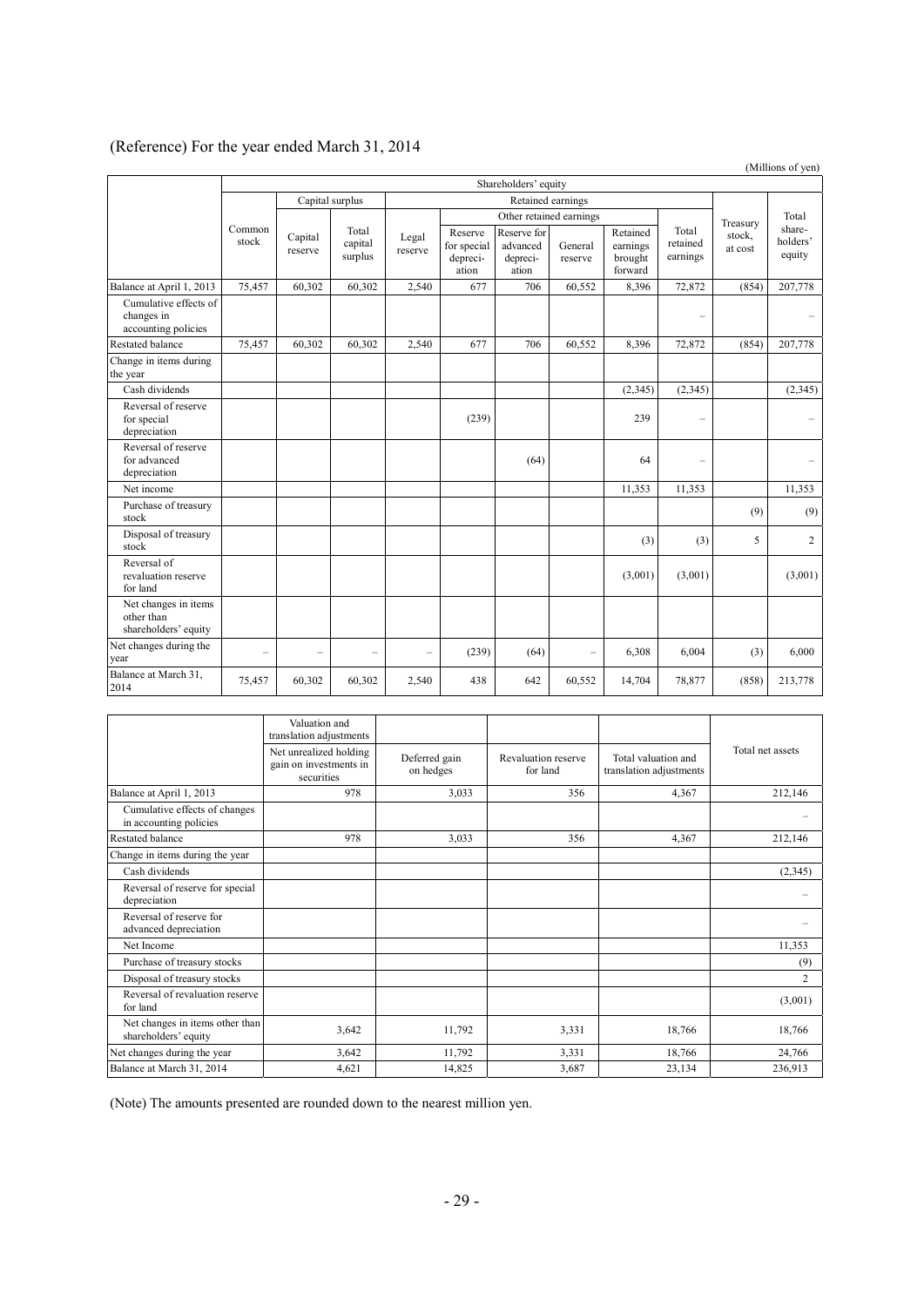### Independent Auditor's Report

May 12, 2015

The Board of Directors Kawasaki Kisen Kaisha, Ltd.

Ernst & Young ShinNihon LLC

Kaname Matsumoto Certified Public Accountant Designated and Engagement Partner

Satoshi Uchida Certified Public Accountant Designated and Engagement Partner

Takayuki Ueki Certified Public Accountant Designated and Engagement Partner

Pursuant to Article 436, Section 2, Paragraph 1 of the Companies Act, we have audited the accompanying financial statements, which comprise the balance sheet, the statement of income, the statement of changes in net assets, the notes to the financial statements and the related supplementary schedules of Kawasaki Kisen Kaisha, Ltd. (the "Company") applicable to the 147th fiscal year from April 1, 2014 through March 31, 2015.

#### *Management's Responsibility for the Financial Statements and the Related Supplementary Schedules*

Management is responsible for the preparation and fair presentation of these financial statements and the related supplementary schedules in accordance with accounting principles generally accepted in Japan, and for designing and operating such internal control as management determines is necessary to enable the preparation and fair presentation of the financial statements and the related supplementary schedules that are free from material misstatement, whether due to fraud or error.

#### *Auditor's Responsibility*

Our responsibility is to express an opinion on these financial statements and the related supplementary schedules based on our audit. We conducted our audit in accordance with auditing standards generally accepted in Japan. Those standards require that we plan and perform the audit to obtain reasonable assurance about whether the financial statements and the related supplementary schedules are free from material misstatement.

An audit involves performing procedures to obtain audit evidence about the amounts and disclosures in the financial statements and the related supplementary schedules. The procedures selected depend on the auditor's judgment, including the assessment of the risks of material misstatement of the financial statements and the related supplementary schedules, whether due to fraud or error. The purpose of an audit of the financial statements is not to express an opinion on the effectiveness of the entity's internal control, but in making these risk assessments the auditor considers internal controls relevant to the entity's preparation and fair presentation of the financial statements and the related supplementary schedules in order to design audit procedures that are appropriate in the circumstances. An audit also includes evaluating the appropriateness of accounting policies used and the reasonableness of accounting estimates made by management, as well as evaluating the overall presentation of the financial statements and the related supplementary schedules.

We believe that the audit evidence we have obtained is sufficient and appropriate to provide a basis for our audit opinion.

#### *Opinion*

In our opinion, the financial statements and the related supplementary schedules referred to above present fairly, in all material respects, the financial position and results of operations of Kawasaki Kisen Kaisha, Ltd. applicable to the 147th fiscal year ended March 31, 2015 in conformity with accounting principles generally accepted in Japan.

#### *Conflicts of Interest*

We have no interest in the Company which should be disclosed in compliance with the Certified Public Accountants Act.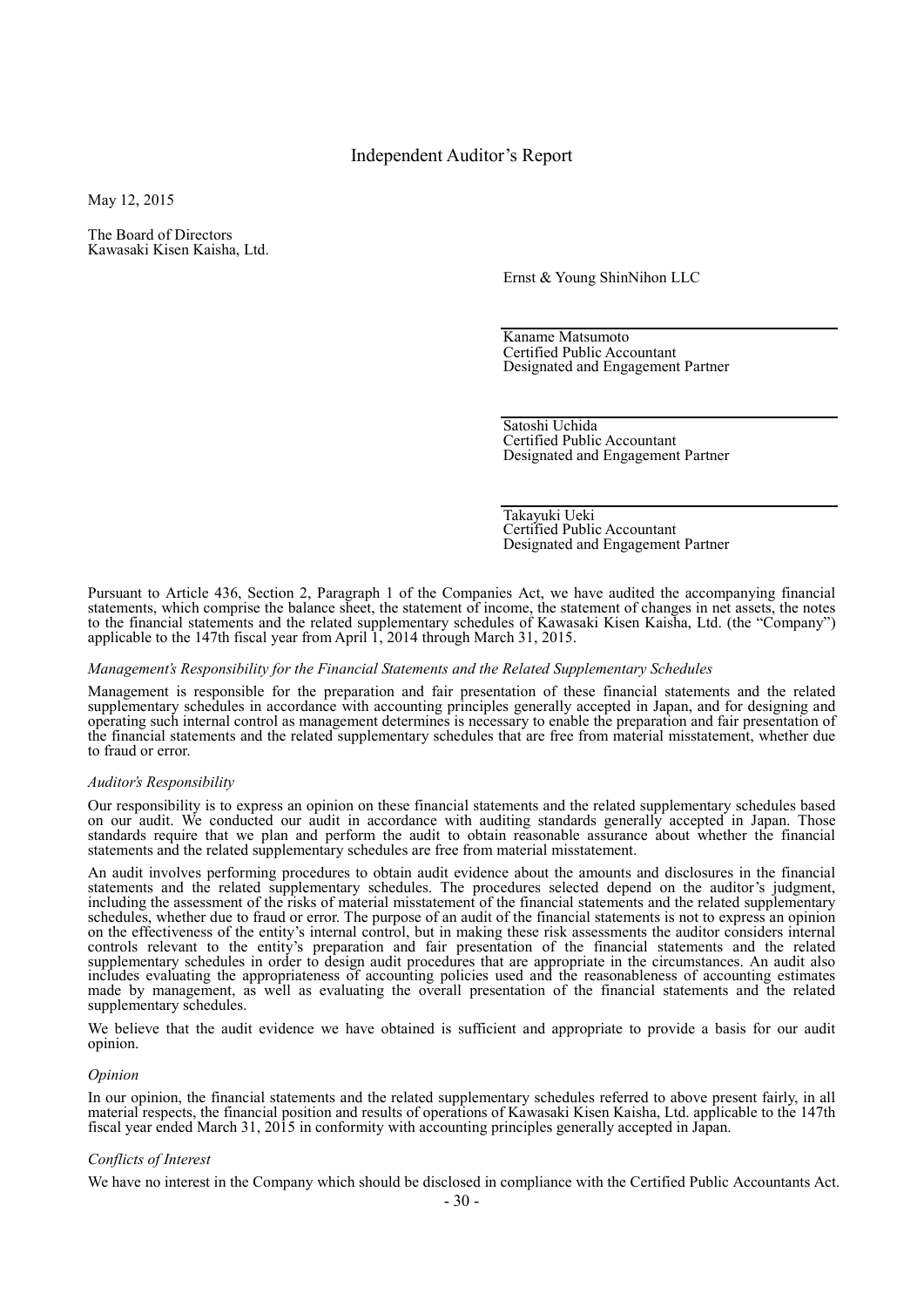### (TRANSLATION PURPOSE ONLY) Copy of the Audit & Supervisory Board's Report

### AUDIT REPORT

With respect to the Directors' execution of their duties during the 147th term from April 1, 2014 to March 31, 2015, the Audit & Supervisory Board has prepared this Audit Report after deliberations based on the audit reports prepared by each Audit  $&$  Supervisory Board Member. We hereby report as follows:

1. Method and Contents of Audit by the Audit & Supervisory Board Members and the Audit & Supervisory Board

The Audit & Supervisory Board has established the audit policies, audit plans, etc. for the fiscal year and received a report from each Audit & Supervisory Board Member regarding the status of implementation of their audit and results thereof. In addition, we have received reports from the Directors and the Accounting Auditor regarding the status of execution of their duties, and requested their explanations as necessary.

In conformity with the Audit & Supervisory Board Member auditing standards established by the Audit  $\&$ Supervisory Board, and in accordance with the audit policies and audit plans, etc., each Audit & Supervisory Board Member endeavored to facilitate a mutual understanding with the Directors, the internal audit division and other employees, etc. of the Company, endeavored to collect information and maintain and improve the audit environment, has attended the meetings of the Board of Directors and other important meetings, received reports on the status of execution of duties from the Directors and other employees and requested explanations as necessary, examined important approval/decision documents, and investigated the status of operations and assets of the headquarters and other major offices and vessels. Moreover, each Audit & Supervisory Board Member received regular reports from Directors and employees, requested explanations as necessary, and conveyed their views, regarding the contents of deliberations at Board of Directors' meetings and the framework and operational status of systems (internal control systems) established on the basis of resolutions thereof to establish systems to ensure that directors perform their duties in compliance with relevant laws and regulations and the Articles of Incorporation, and other systems set forth in Article 100, Paragraphs 1 and 3, of the Ordinance for Enforcement of the Companies Act as being necessary for ensuring that business of the company is carried out in a manner appropriate to a joint stock company (kabushiki kaisha). In addition, with regard to the internal controls for financial reporting, we received reports from the Directors and Ernst & Young ShinNihon LLC regarding the evaluation of said internal controls and the auditing activities, and requested explanations as necessary. The Audit & Supervisory Board Members also reviewed details regarding the basic policy and individual initiatives respectively set forth in items 3(a) and 3(b) of Article 118 of the Ordinance for Enforcement of the Companies Act, as specified in the business reports, thereby giving due consideration to matters that include deliberations of the Board of Directors and other corporate bodies. With respect to the subsidiaries, each Audit & Supervisory Board Member endeavored to facilitate a mutual understanding and exchanged information with the directors and audit  $\&$  supervisory board members, etc. of each subsidiary, and received reports on their respective business from the subsidiaries as necessary. Based on the abovedescribed methods, each Audit & Supervisory Board Member examined the business report and supplementary schedules for the business year.

In addition, each Audit & Supervisory Board Member monitored and verified whether the Accounting Auditor maintained its independence and properly conducted its audit, received a report from the Accounting Auditor on the status of their execution of duties, and requested explanations as necessary. Each Audit & Supervisory Board Member was notified by the Accounting Auditor that it had established "systems for ensuring appropriate execution of its duties" (in each item listed in Article 131 of the Ordinance on Accounting of Companies) in accordance with the "Quality Control Standards for Audits" (October 28, 2005, Business Accounting Council), and requested explanations as necessary. Based on the above-described methods, each Audit & Supervisory Board Member examined the non-consolidated financial statements (non-consolidated balance sheets, non-consolidated statements of income, nonconsolidated statements of changes in net assets, and notes to non-consolidated financial statements) and their supplementary schedules thereto, as well as the consolidated financial statements (consolidated